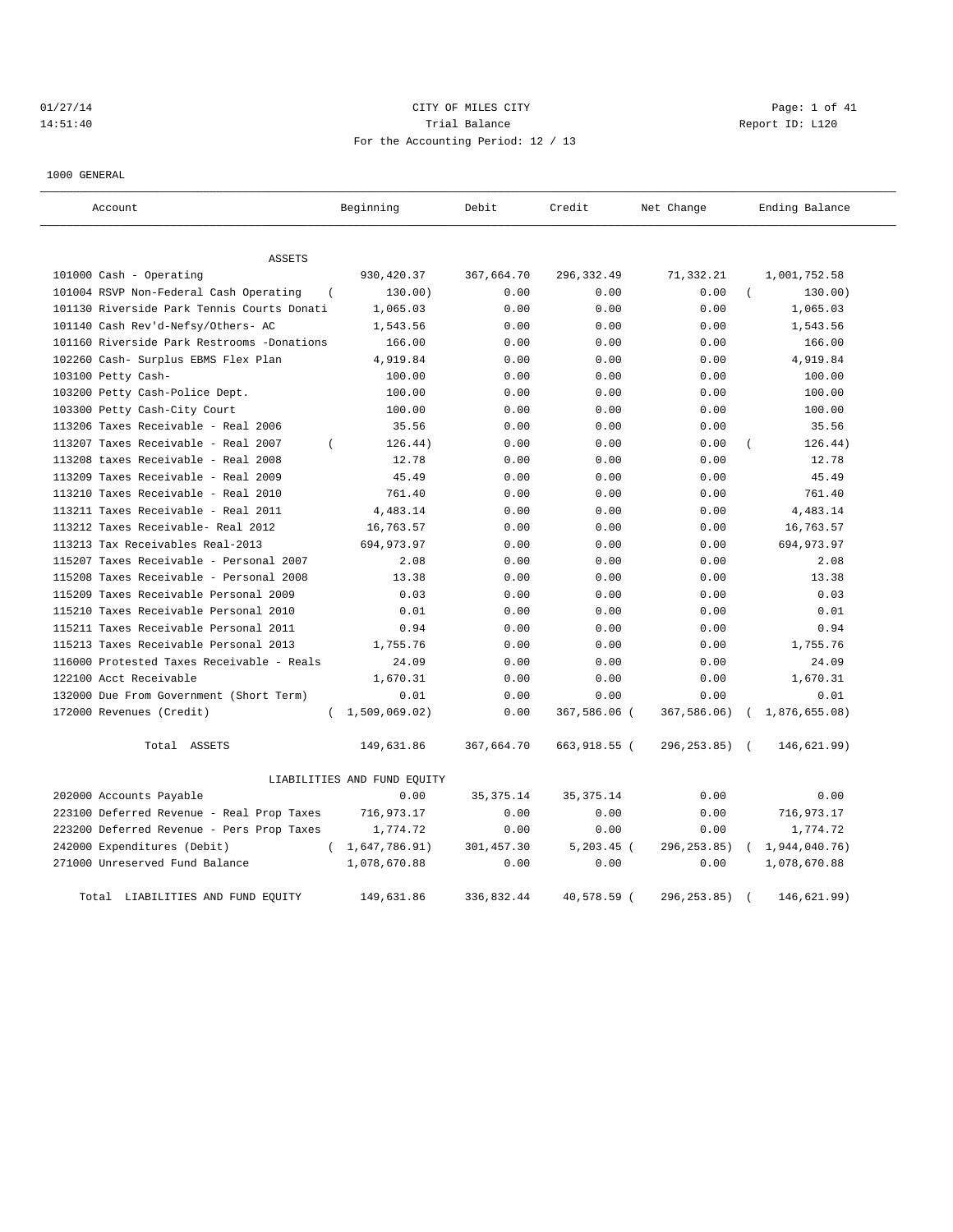#### 01/27/14 Page: 2 of 41 14:51:40 Trial Balance Report ID: L120 For the Accounting Period: 12 / 13

#### 2220 LIBRARY

| Account                                    | Beginning                   | Debit     | Credit       | Net Change     | Ending Balance |
|--------------------------------------------|-----------------------------|-----------|--------------|----------------|----------------|
|                                            |                             |           |              |                |                |
| ASSETS                                     |                             |           |              |                |                |
| 101000 Cash - Operating                    | 145.03                      | 23,898.21 | 26,533.05 (  | $2,634.84$ ) ( | 2,489.81)      |
| 101032 Cash- Library Board of Trustees Mul | 11,884.88                   | 0.00      | 0.00         | 0.00           | 11,884.88      |
| 103000 Petty Cash                          | 75.00                       | 0.00      | 0.00         | 0.00           | 75.00          |
| 172000 Revenues (Credit)                   | 123, 346. 34)               | 0.00      | 23,898.21 (  | 23,898.21) (   | 147, 244.55)   |
| Total ASSETS                               | 111,241.43)                 | 23,898.21 | 50,431.26 (  | 26,533.05) (   | 137,774.48)    |
|                                            | LIABILITIES AND FUND EQUITY |           |              |                |                |
| 202000 Accounts Payable                    | 0.00                        | 3,272.40  | 3,272.40     | 0.00           | 0.00           |
| 242000 Expenditures (Debit)                | 136,324.71)<br>$\left($     | 26,533.05 | 0.00(        | $26,533.05$ (  | 162,857.76)    |
| 271000 Unreserved Fund Balance             | 25,083.28                   | 0.00      | 0.00         | 0.00           | 25,083.28      |
| Total LIABILITIES AND FUND EOUITY          | 111,241.43)                 | 29,805.45 | $3,272,40$ ( | $26,533.05$ (  | 137,774.48)    |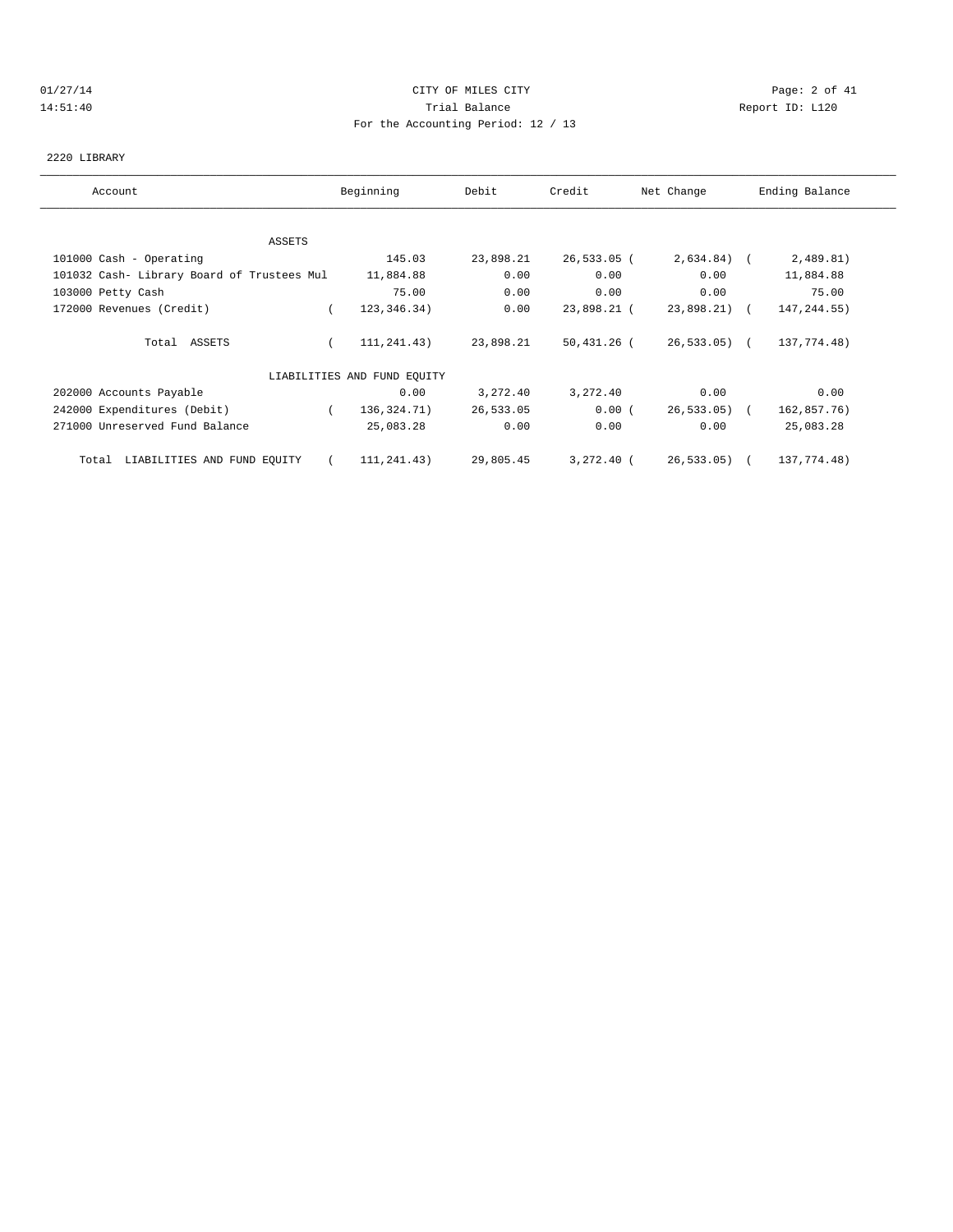# 01/27/14 Page: 3 of 41 14:51:40 Trial Balance Report ID: L120 For the Accounting Period: 12 / 13

2250 Planning & Community Serv

| Account                              | Beginning                   | Debit  | Credit      | Net Change  | Ending Balance |
|--------------------------------------|-----------------------------|--------|-------------|-------------|----------------|
|                                      |                             |        |             |             |                |
|                                      | ASSETS                      |        |             |             |                |
| 101000 Cash - Operating              | 0.00                        | 0.00   | 50.00(      | $50.00$ (   | 50.00)         |
|                                      |                             |        |             |             |                |
| Total ASSETS                         | 0.00                        | 0.00   | 50.00(      | $50.00$ ) ( | 50.00)         |
|                                      | LIABILITIES AND FUND EQUITY |        |             |             |                |
| 202000 Accounts Payable              | 0.00                        | 50.00  | 50.00       | 0.00        | 0.00           |
| 242000 Expenditures (Debit)          | 0.00                        | 50.00  | 0.00(       | $50.00)$ (  | 50.00)         |
|                                      |                             |        |             |             |                |
| LIABILITIES AND FUND EQUITY<br>Total | 0.00                        | 100.00 | $50.00$ $($ | 50.00       | 50.00)         |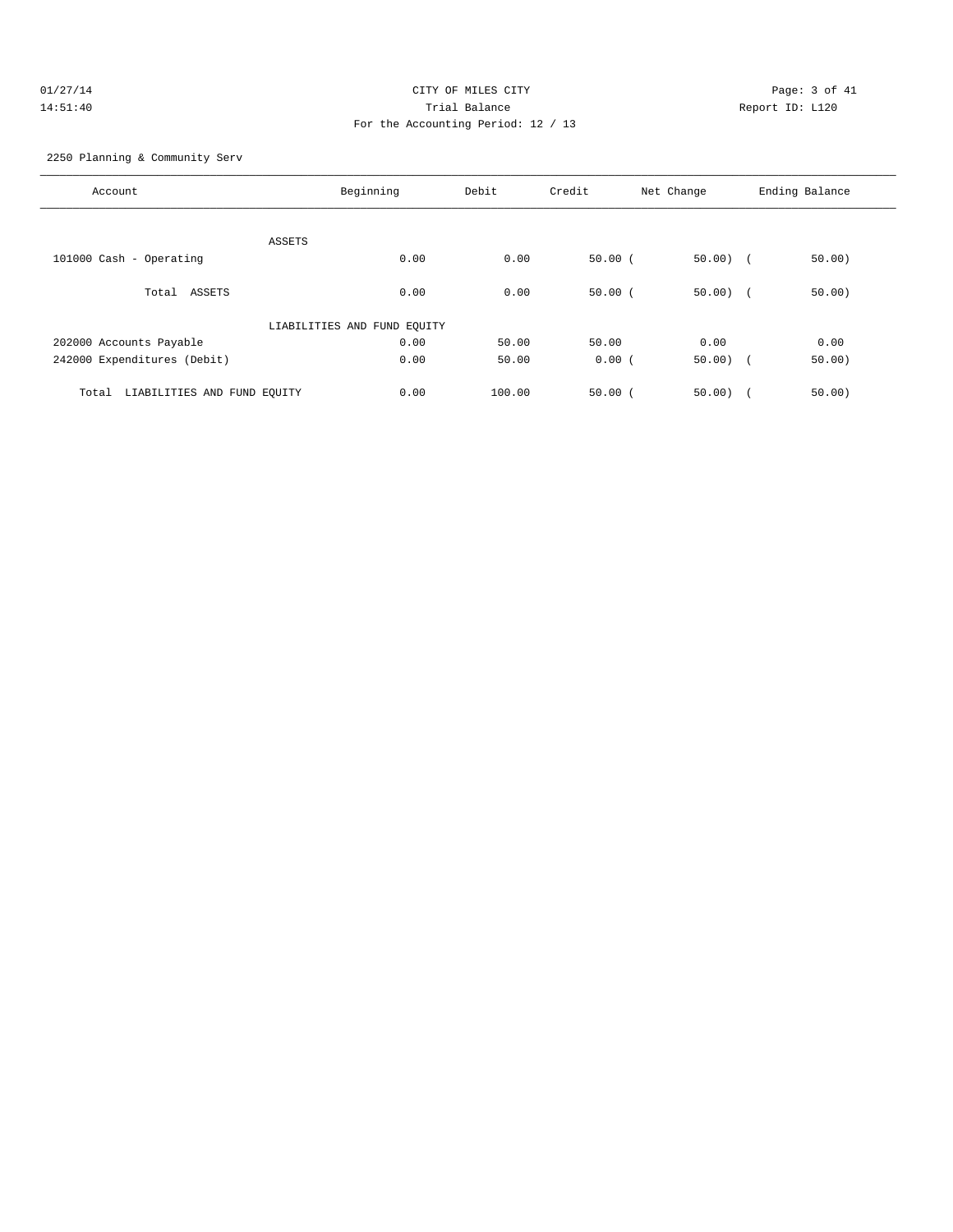# 01/27/14 Page: 4 of 41 14:51:40 Trial Balance Report ID: L120 For the Accounting Period: 12 / 13

2260 EMERGENCY DISASTER

| Account                                     | Beginning                   | Debit | Credit | Net Change | Ending Balance |
|---------------------------------------------|-----------------------------|-------|--------|------------|----------------|
|                                             |                             |       |        |            |                |
| ASSETS                                      |                             |       |        |            |                |
| 101000 Cash - Operating                     | 83,479.90)                  | 0.00  | 0.00   | 0.00       | 83,479.90)     |
| 113211 Taxes Receivable - Real 2011         | 42.74                       | 0.00  | 0.00   | 0.00       | 42.74          |
| 115212 Taxes Receivable Personal 2012       | 0.04)                       | 0.00  | 0.00   | 0.00       | 0.04)          |
| 132000 Due From Government (Short Term)     | 71,634.00                   | 0.00  | 0.00   | 0.00       | 71,634.00      |
| 172000 Revenues (Credit)                    | 13,189.88                   | 0.00  | 0.00   | 0.00       | 13,189.88      |
| Total ASSETS                                | 1,386.68                    | 0.00  | 0.00   | 0.00       | 1,386.68       |
|                                             | LIABILITIES AND FUND EQUITY |       |        |            |                |
| 223100 Deferred Revenue - Real Prop Taxes   | 42.74                       | 0.00  | 0.00   | 0.00       | 42.74          |
| 223200 Deferred Revenue - Pers Prop Taxes ( | 0.04)                       | 0.00  | 0.00   | 0.00       | 0.04)          |
| 271000 Unreserved Fund Balance              | 1,343.98                    | 0.00  | 0.00   | 0.00       | 1,343.98       |
| Total LIABILITIES AND FUND EQUITY           | 1,386.68                    | 0.00  | 0.00   | 0.00       | 1,386.68       |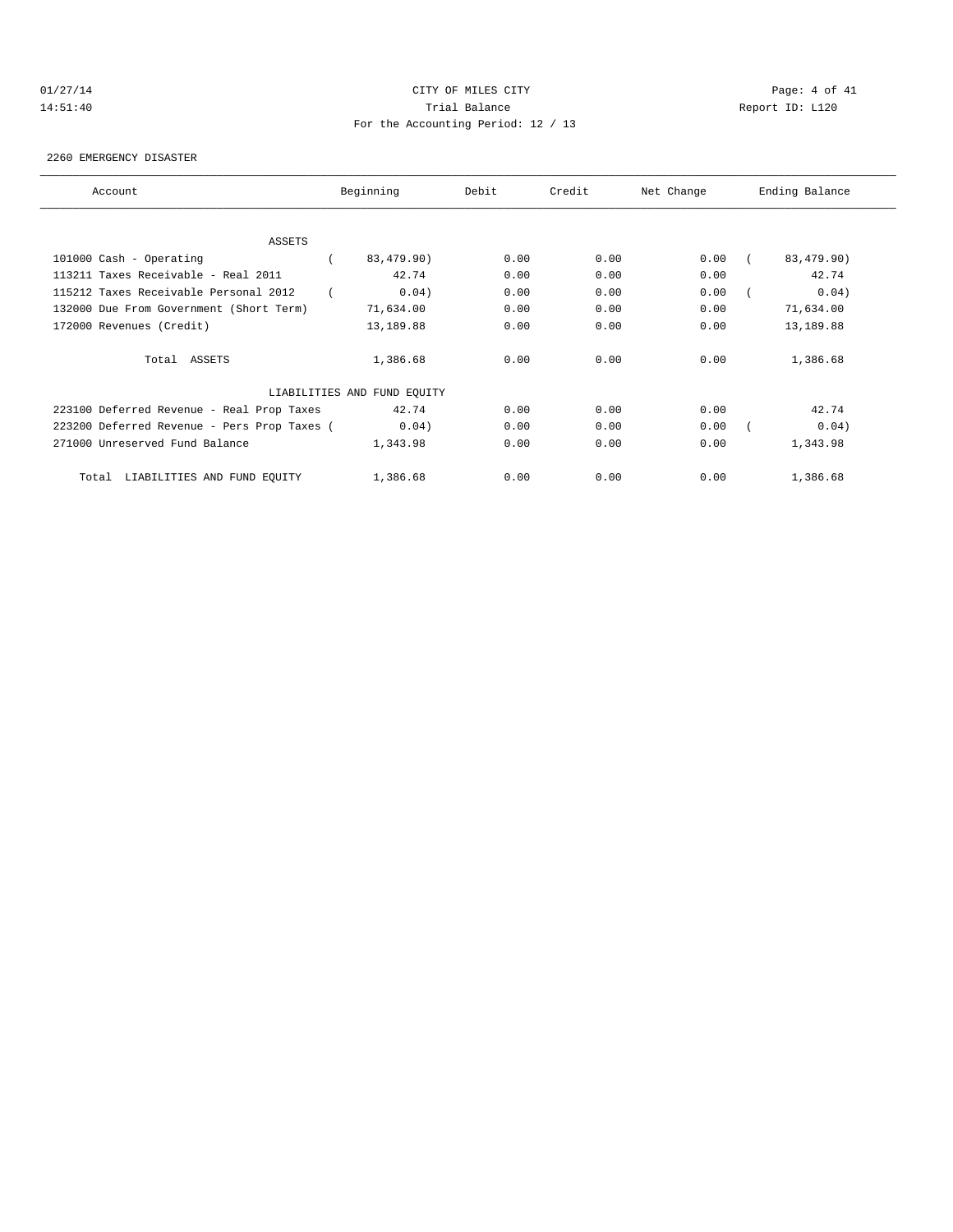# 01/27/14 Page: 5 of 41 14:51:40 Trial Balance Report ID: L120 For the Accounting Period: 12 / 13

#### 2270 Health

| Account                              |        | Beginning                   | Debit    | Credit       | Net Change   | Ending Balance |
|--------------------------------------|--------|-----------------------------|----------|--------------|--------------|----------------|
|                                      |        |                             |          |              |              |                |
|                                      | ASSETS |                             |          |              |              |                |
| 101000 Cash - Operating              |        | 394.63                      | 0.00     | $2,750.00$ ( | $2,750.00$ ( | 2,355.37       |
| Total ASSETS                         |        | 394.63                      | 0.00     | $2,750.00$ ( | $2,750.00$ ( | 2,355.37       |
|                                      |        | LIABILITIES AND FUND EQUITY |          |              |              |                |
| 202000 Accounts Payable              |        | 0.00                        | 2,750.00 | 2,750.00     | 0.00         | 0.00           |
| 242000 Expenditures (Debit)          |        | 13,752.67)                  | 2,750.00 | 0.00(        | $2,750.00$ ( | 16, 502.67)    |
| 271000 Unreserved Fund Balance       |        | 14,147.30                   | 0.00     | 0.00         | 0.00         | 14, 147.30     |
| LIABILITIES AND FUND EQUITY<br>Total |        | 394.63                      | 5,500.00 | 2,750.00 (   | 2,750.00     | 2,355.37       |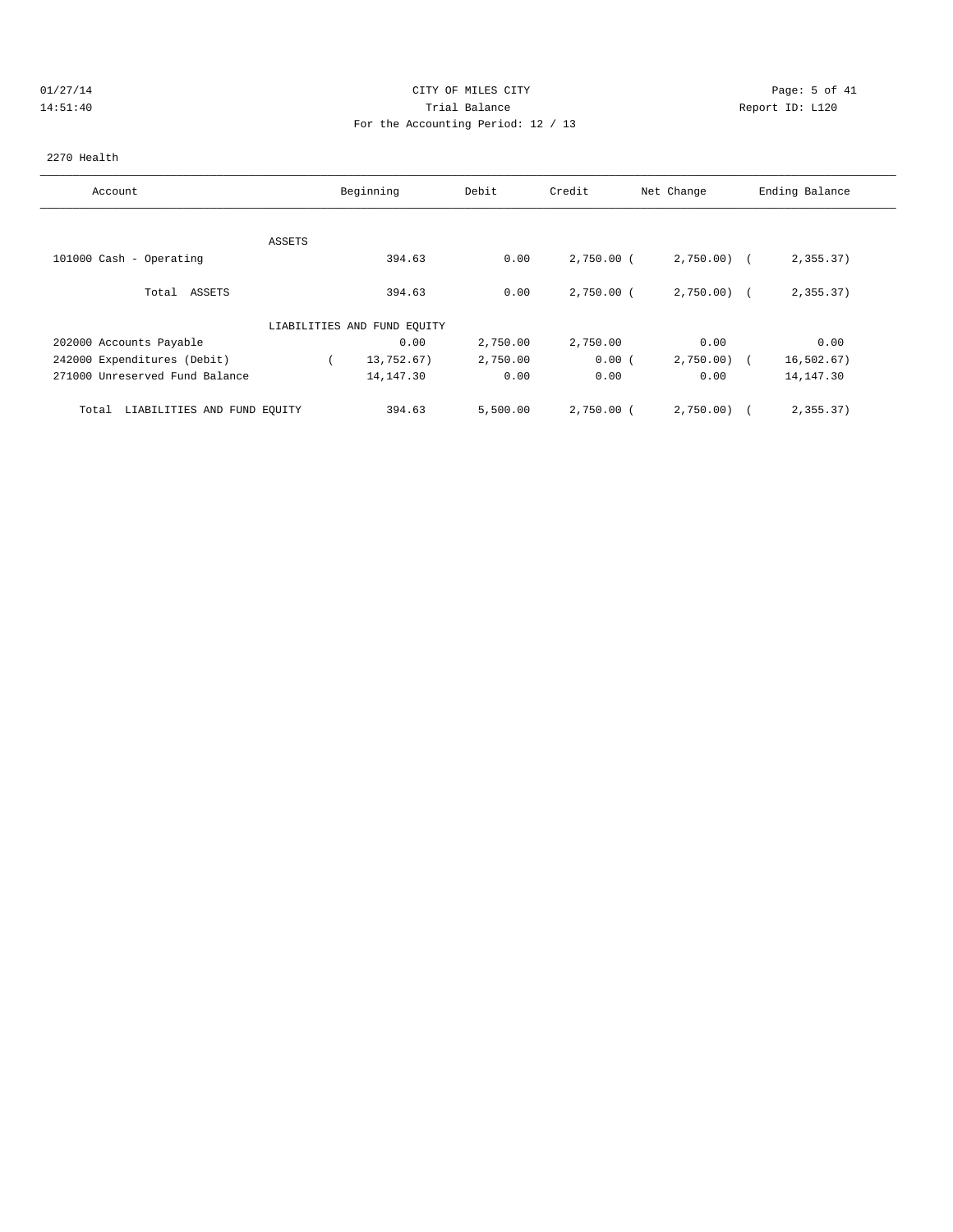# 01/27/14 Page: 6 of 41 14:51:40 Trial Balance Report ID: L120 For the Accounting Period: 12 / 13

2372 Permissive Medical Levy

| Account                                   | Beginning                   | Debit | Credit | Net Change | Ending Balance |  |
|-------------------------------------------|-----------------------------|-------|--------|------------|----------------|--|
|                                           |                             |       |        |            |                |  |
| <b>ASSETS</b>                             |                             |       |        |            |                |  |
| 101000 Cash - Operating                   | 77,306.92                   | 0.00  | 0.00   | 0.00       | 77,306.92      |  |
| 113209 Taxes Receivable - Real 2009       | 1.65                        | 0.00  | 0.00   | 0.00       | 1.65           |  |
| 113210 Taxes Receivable - Real 2010       | 15.17                       | 0.00  | 0.00   | 0.00       | 15.17          |  |
| 113211 Taxes Receivable - Real 2011       | 149.56                      | 0.00  | 0.00   | 0.00       | 149.56         |  |
| 113212 Taxes Receivable- Real 2012        | 1,667.65                    | 0.00  | 0.00   | 0.00       | 1,667.65       |  |
| 113213 Tax Receivables Real-2013          | 68,789.77                   | 0.00  | 0.00   | 0.00       | 68,789.77      |  |
| 115211 Taxes Receivable Personal 2011     | 0.77)                       | 0.00  | 0.00   | 0.00       | 0.77           |  |
| 115212 Taxes Receivable Personal 2012     | 0.01                        | 0.00  | 0.00   | 0.00       | 0.01           |  |
| 115213 Taxes Receivable Personal 2013     | 174.67                      | 0.00  | 0.00   | 0.00       | 174.67         |  |
| 172000 Revenues (Credit)                  | $71, 256.29$ )              | 0.00  | 0.00   | 0.00       | $71, 256.29$ ) |  |
| Total ASSETS                              | 76,848.34                   | 0.00  | 0.00   | 0.00       | 76,848.34      |  |
|                                           | LIABILITIES AND FUND EQUITY |       |        |            |                |  |
| 223100 Deferred Revenue - Real Prop Taxes | 70,623.77                   | 0.00  | 0.00   | 0.00       | 70,623.77      |  |
| 223200 Deferred Revenue - Pers Prop Taxes | 171.31                      | 0.00  | 0.00   | 0.00       | 171.31         |  |
| 271000 Unreserved Fund Balance            | 6,053.26                    | 0.00  | 0.00   | 0.00       | 6,053.26       |  |
| Total LIABILITIES AND FUND EQUITY         | 76,848.34                   | 0.00  | 0.00   | 0.00       | 76,848.34      |  |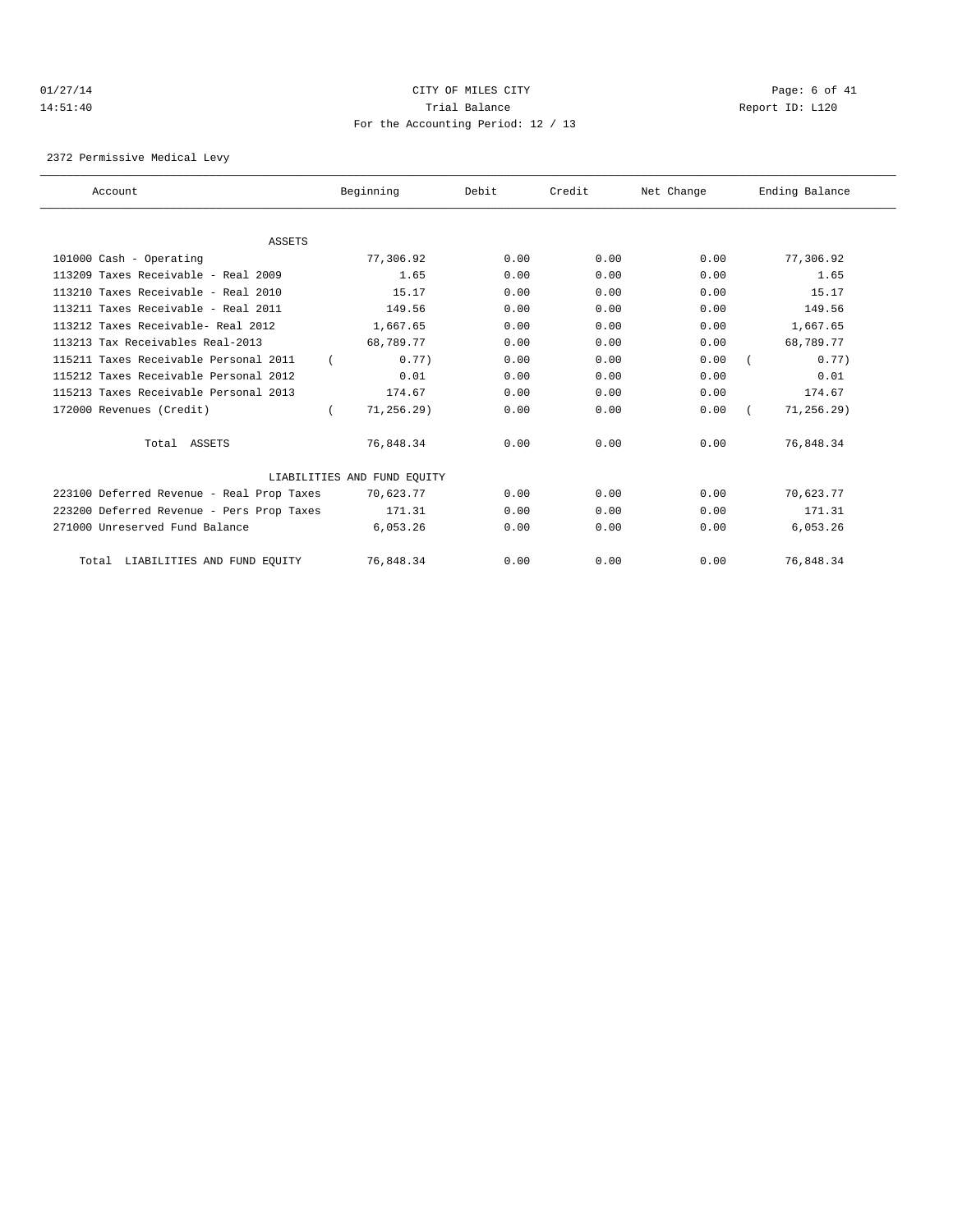# 01/27/14 Page: 7 of 41 14:51:40 Trial Balance Report ID: L120 For the Accounting Period: 12 / 13

#### 2394 BUILDING CODE ENFORCEMENT

| Account                              |        | Beginning                   | Debit    | Credit       | Net Change   | Ending Balance |
|--------------------------------------|--------|-----------------------------|----------|--------------|--------------|----------------|
|                                      |        |                             |          |              |              |                |
|                                      | ASSETS |                             |          |              |              |                |
| 101000 Cash - Operating              |        | 109,756.91                  | 522.00   | $1,529.16$ ( | 1,007.16)    | 108,749.75     |
| 172000 Revenues (Credit)             |        | $61, 553.55$ )              | 0.00     | $522.00$ (   | $522.00$ (   | 62,075.55)     |
| Total ASSETS                         |        | 48,203.36                   | 522.00   | $2,051.16$ ( | 1,529.16)    | 46,674.20      |
|                                      |        | LIABILITIES AND FUND EQUITY |          |              |              |                |
| 202000 Accounts Payable              |        | 0.00                        | 175.76   | 175.76       | 0.00         | 0.00           |
| 242000 Expenditures (Debit)          |        | 47, 479. 25)                | 1,529.16 | 0.00(        | $1,529.16$ ( | 49,008.41)     |
| 271000 Unreserved Fund Balance       |        | 95,682.61                   | 0.00     | 0.00         | 0.00         | 95,682.61      |
| LIABILITIES AND FUND EQUITY<br>Total |        | 48, 203. 36                 | 1,704.92 | 175.76 (     | 1,529.16)    | 46,674.20      |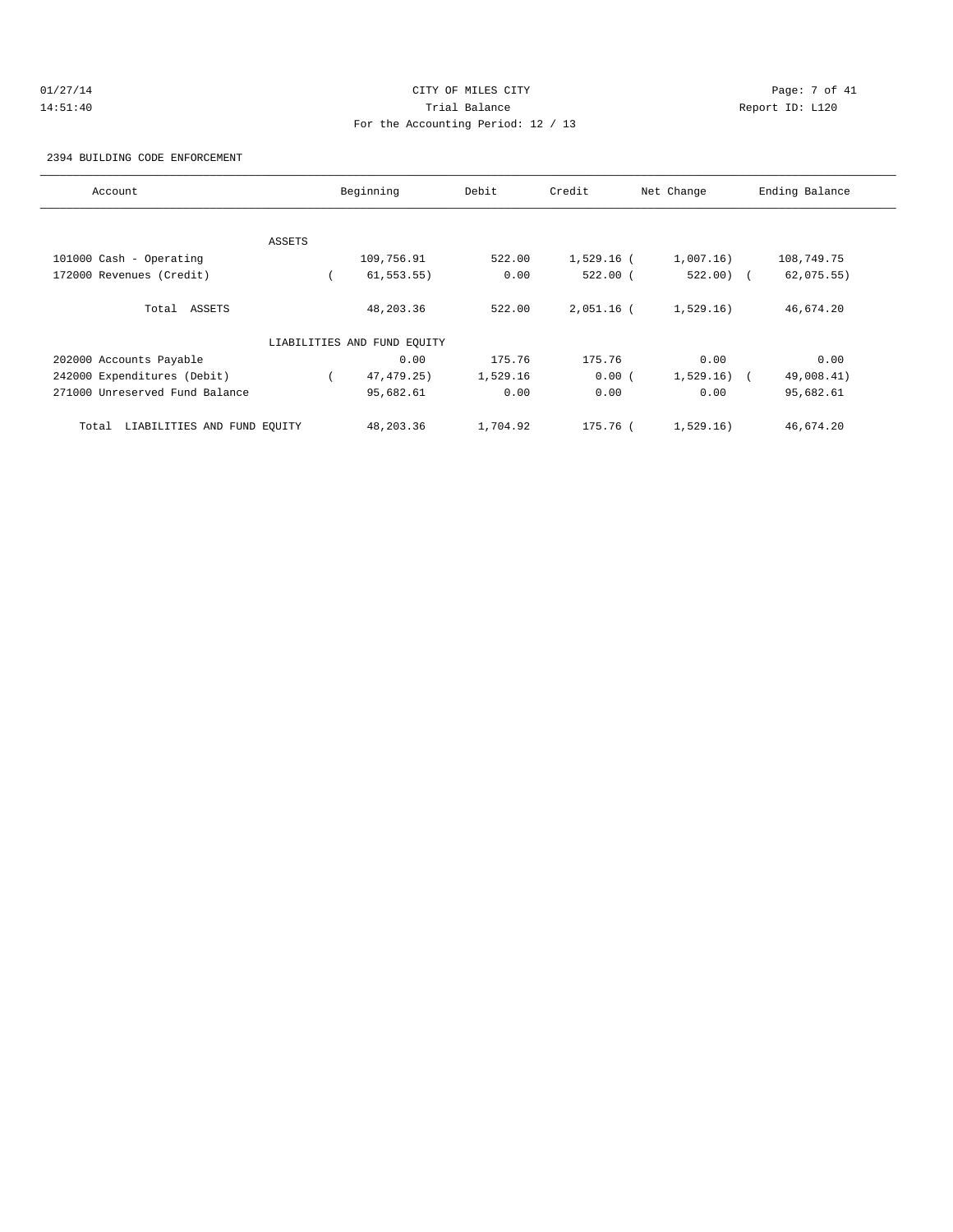#### 01/27/14 Page: 8 of 41 14:51:40 Trial Balance Report ID: L120 For the Accounting Period: 12 / 13

2400 LTG M D#165-(Gen City)

| Account                                    | Beginning                   | Debit     | Credit      | Net Change    | Ending Balance |
|--------------------------------------------|-----------------------------|-----------|-------------|---------------|----------------|
|                                            |                             |           |             |               |                |
| <b>ASSETS</b>                              |                             |           |             |               |                |
| 101000 Cash - Operating                    | 75,045.61                   | 12.73     | 13,886.81 ( | 13,874.08)    | 61,171.53      |
| 116000 Protested Taxes Receivable - Reals  | 121.36                      | 0.00      | 0.00        | 0.00          | 121.36         |
| 118080 Special Assessments Receivable 2008 | 45.01                       | 0.00      | 0.00        | 0.00          | 45.01          |
| 118090 Special Assessment Receivable 2009  | 156.83                      | 0.00      | 0.00        | 0.00          | 156.83         |
| 118100 Special Assessments Receivable 2010 | 308.04                      | 0.00      | 0.00        | 0.00          | 308.04         |
| 118110 Special Assessments Receivable 2011 | 1,181.49                    | 0.00      | 0.00        | 0.00          | 1,181.49       |
| 118120 Special Assessments Receivable 2012 | 3,777.15                    | 0.00      | 0.00        | 0.00          | 3,777.15       |
| 118130 Special Assessments Receivable 2013 | 70,701.62                   | 0.00      | 0.00        | 0.00          | 70,701.62      |
| 172000 Revenues (Credit)                   | 84, 395. 11)                | 0.00      | 12.73(      | $12.73$ ) (   | 84,407.84)     |
| Total ASSETS                               | 66,942.00                   | 12.73     | 13,899.54 ( | 13,886.81)    | 53,055.19      |
|                                            | LIABILITIES AND FUND EQUITY |           |             |               |                |
| 202000 Accounts Payable                    | 0.00                        | 13,886.81 | 13,886.81   | 0.00          | 0.00           |
| 223000 Deferred Revenue/Uncollected Taxes  | 76,291.50                   | 0.00      | 0.00        | 0.00          | 76,291.50      |
| 242000 Expenditures (Debit)                | 69,934.60)                  | 13,886.81 | 0.00(       | $13.886.81$ ( | 83,821.41)     |
| 271000 Unreserved Fund Balance             | 60,585.10                   | 0.00      | 0.00        | 0.00          | 60,585.10      |
| Total LIABILITIES AND FUND EQUITY          | 66,942.00                   | 27,773.62 | 13,886.81 ( | 13,886.81)    | 53,055.19      |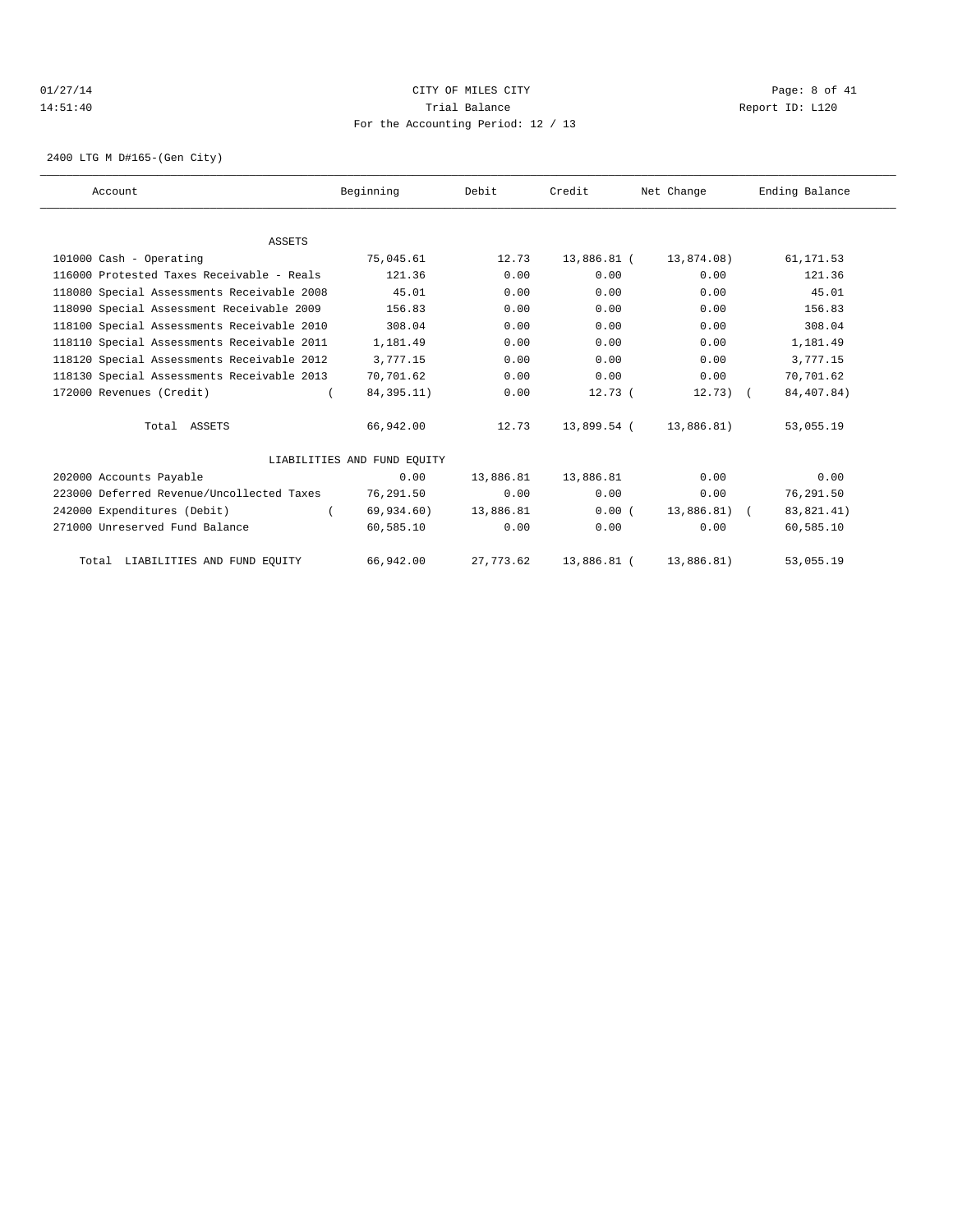# 01/27/14 Page: 9 of 41 14:51:40 Trial Balance Report ID: L120 For the Accounting Period: 12 / 13

2420 LTG M D#167-(MilesAddn Etc)

| Account                                     | Beginning                   | Debit    | Credit       | Net Change     | Ending Balance |
|---------------------------------------------|-----------------------------|----------|--------------|----------------|----------------|
|                                             |                             |          |              |                |                |
| <b>ASSETS</b>                               |                             |          |              |                |                |
| 101000 Cash - Operating                     | 14,215.72                   | 2.41     | 2,438.85 (   | 2,436.44)      | 11,779.28      |
| 118090 Special Assessment Receivable 2009 ( | 0.06)                       | 0.00     | 0.00         | 0.00           | 0.06)          |
| 118110 Special Assessments Receivable 2011  | 316.26                      | 0.00     | 0.00         | 0.00           | 316.26         |
| 118120 Special Assessments Receivable 2012  | 410.68                      | 0.00     | 0.00         | 0.00           | 410.68         |
| 118130 Special Assessments Receivable 2013  | 13,669.46                   | 0.00     | 0.00         | 0.00           | 13,669.46      |
| 172000 Revenues (Credit)                    | 14,820.59)                  | 0.00     | $2.41$ (     | $2.41$ ) (     | 14,823.00)     |
| Total ASSETS                                | 13,791.47                   | 2.41     | $2.441.26$ ( | 2,438.85       | 11,352.62      |
|                                             | LIABILITIES AND FUND EQUITY |          |              |                |                |
| 202000 Accounts Payable                     | 0.00                        | 2,438.85 | 2,438.85     | 0.00           | 0.00           |
| 223000 Deferred Revenue/Uncollected Taxes   | 14,396.34                   | 0.00     | 0.00         | 0.00           | 14,396.34      |
| 242000 Expenditures (Debit)                 | 13, 136. 40)                | 2,438.85 | 0.00(        | $2,438.85$ ) ( | 15, 575.25)    |
| 271000 Unreserved Fund Balance              | 12,531.53                   | 0.00     | 0.00         | 0.00           | 12,531.53      |
| Total LIABILITIES AND FUND EQUITY           | 13,791.47                   | 4,877.70 | 2,438.85 (   | 2,438.85)      | 11,352.62      |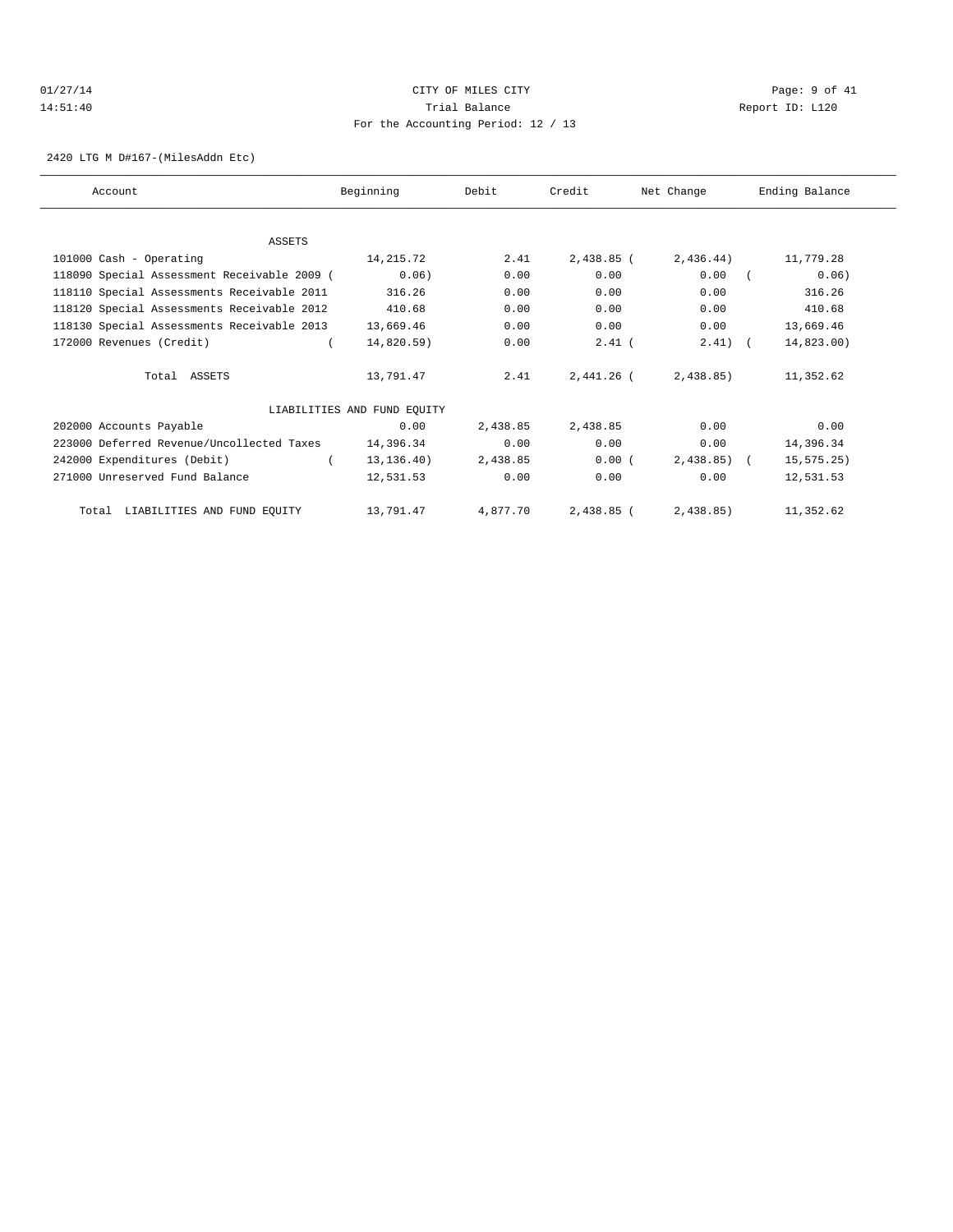# 01/27/14 Page: 10 of 41 14:51:40 Trial Balance Report ID: L120 For the Accounting Period: 12 / 13

2430 LTG M D#171-(Balsam Est)

| Account                                    | Beginning                   | Debit  | Credit       | Net Change   | Ending Balance |
|--------------------------------------------|-----------------------------|--------|--------------|--------------|----------------|
|                                            |                             |        |              |              |                |
| ASSETS                                     |                             |        |              |              |                |
| 101000 Cash - Operating                    | 977.14                      | 0.17   | $125.66$ (   | $125.49$ )   | 851.65         |
| 118130 Special Assessments Receivable 2013 | 1,275.44                    | 0.00   | 0.00         | 0.00         | 1,275.44       |
| 172000 Revenues (Credit)                   | 1,376.22)                   | 0.00   | $0.17$ (     | $0.17)$ (    | 1,376.39)      |
| Total ASSETS                               | 876.36                      | 0.17   | $125.83$ (   | 125.66)      | 750.70         |
|                                            | LIABILITIES AND FUND EQUITY |        |              |              |                |
| 202000 Accounts Payable                    | 0.00                        | 125.66 | 125.66       | 0.00         | 0.00           |
| 223000 Deferred Revenue/Uncollected Taxes  | 1,275.44                    | 0.00   | 0.00         | 0.00         | 1,275.44       |
| 242000 Expenditures (Debit)                | 2,050.37)                   | 125.66 | 0.00(        | $125.66$ ) ( | 2, 176.03)     |
| 271000 Unreserved Fund Balance             | 1,651.29                    | 0.00   | 0.00         | 0.00         | 1,651.29       |
| LIABILITIES AND FUND EQUITY<br>Total       | 876.36                      | 251.32 | $125.66$ $($ | 125.66)      | 750.70         |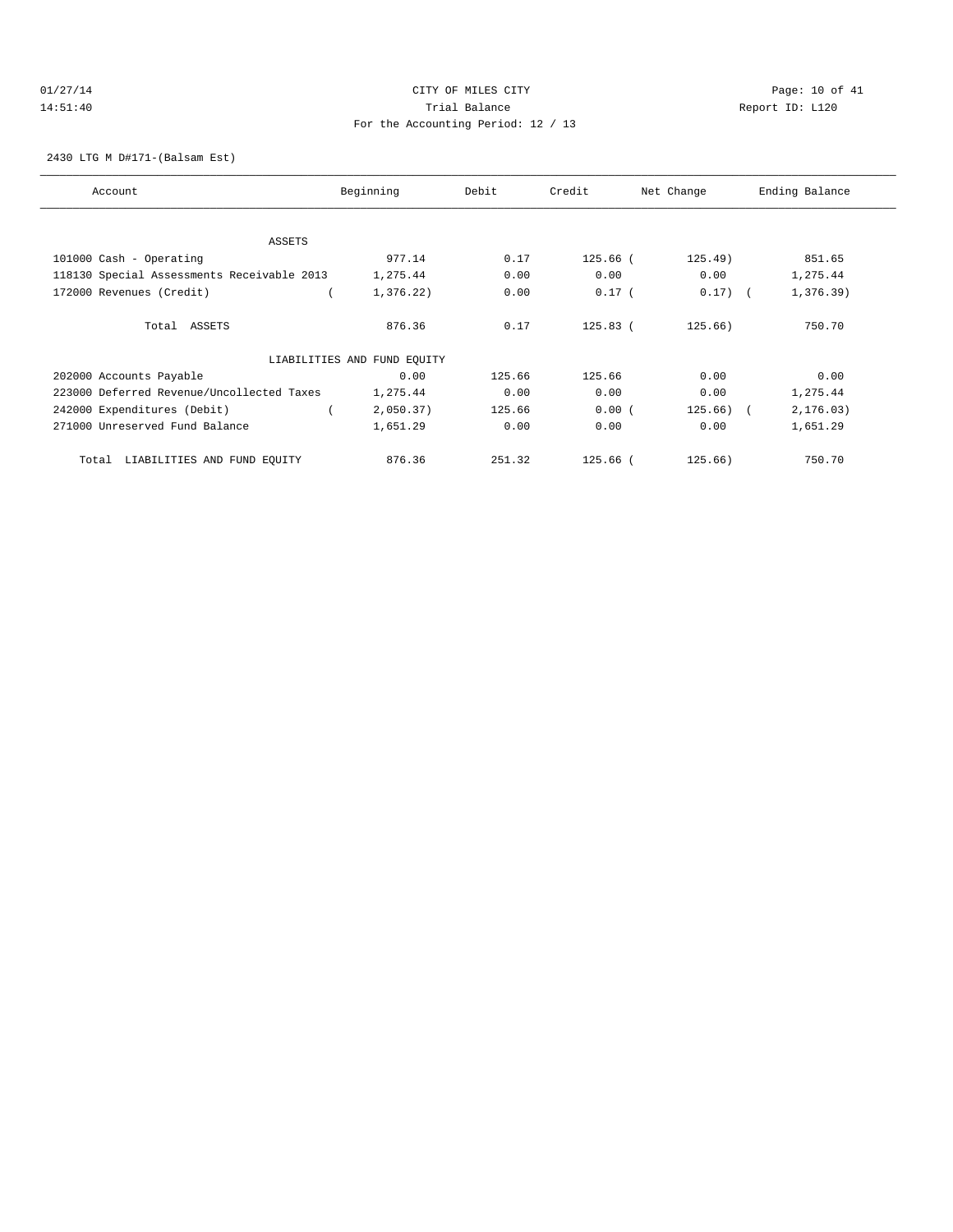# 01/27/14 Page: 11 of 41 14:51:40 Trial Balance Report ID: L120 For the Accounting Period: 12 / 13

2440 LTG M D#172-(Main Str)

| Account                                    | Beginning                   | Debit    | Credit     | Net Change | Ending Balance |
|--------------------------------------------|-----------------------------|----------|------------|------------|----------------|
|                                            |                             |          |            |            |                |
| ASSETS                                     |                             |          |            |            |                |
| 101000 Cash - Operating                    | 10,932.17                   | 1.85     | 1,141.39 ( | 1, 139.54) | 9,792.63       |
| 118090 Special Assessment Receivable 2009  | 0.01                        | 0.00     | 0.00       | 0.00       | 0.01           |
| 118130 Special Assessments Receivable 2013 | 3,782.72                    | 0.00     | 0.00       | 0.00       | 3,782.72       |
| 172000 Revenues (Credit)                   | 5,685.60)                   | 0.00     | $1.85$ (   | 1.85)      | 5,687.45)      |
| Total ASSETS                               | 9,029.30                    | 1.85     | 1,143.24 ( | 1, 141.39) | 7,887.91       |
|                                            | LIABILITIES AND FUND EQUITY |          |            |            |                |
| 202000 Accounts Payable                    | 0.00                        | 1,141.39 | 1,141.39   | 0.00       | 0.00           |
| 223000 Deferred Revenue/Uncollected Taxes  | 3,782.73                    | 0.00     | 0.00       | 0.00       | 3,782.73       |
| 242000 Expenditures (Debit)                | 9,900.51)                   | 1,141.39 | 0.00(      | 1, 141.39) | 11,041.90)     |
| 271000 Unreserved Fund Balance             | 15,147.08                   | 0.00     | 0.00       | 0.00       | 15,147.08      |
| LIABILITIES AND FUND EQUITY<br>Total       | 9,029.30                    | 2,282.78 | 1,141.39 ( | 1,141.39)  | 7,887.91       |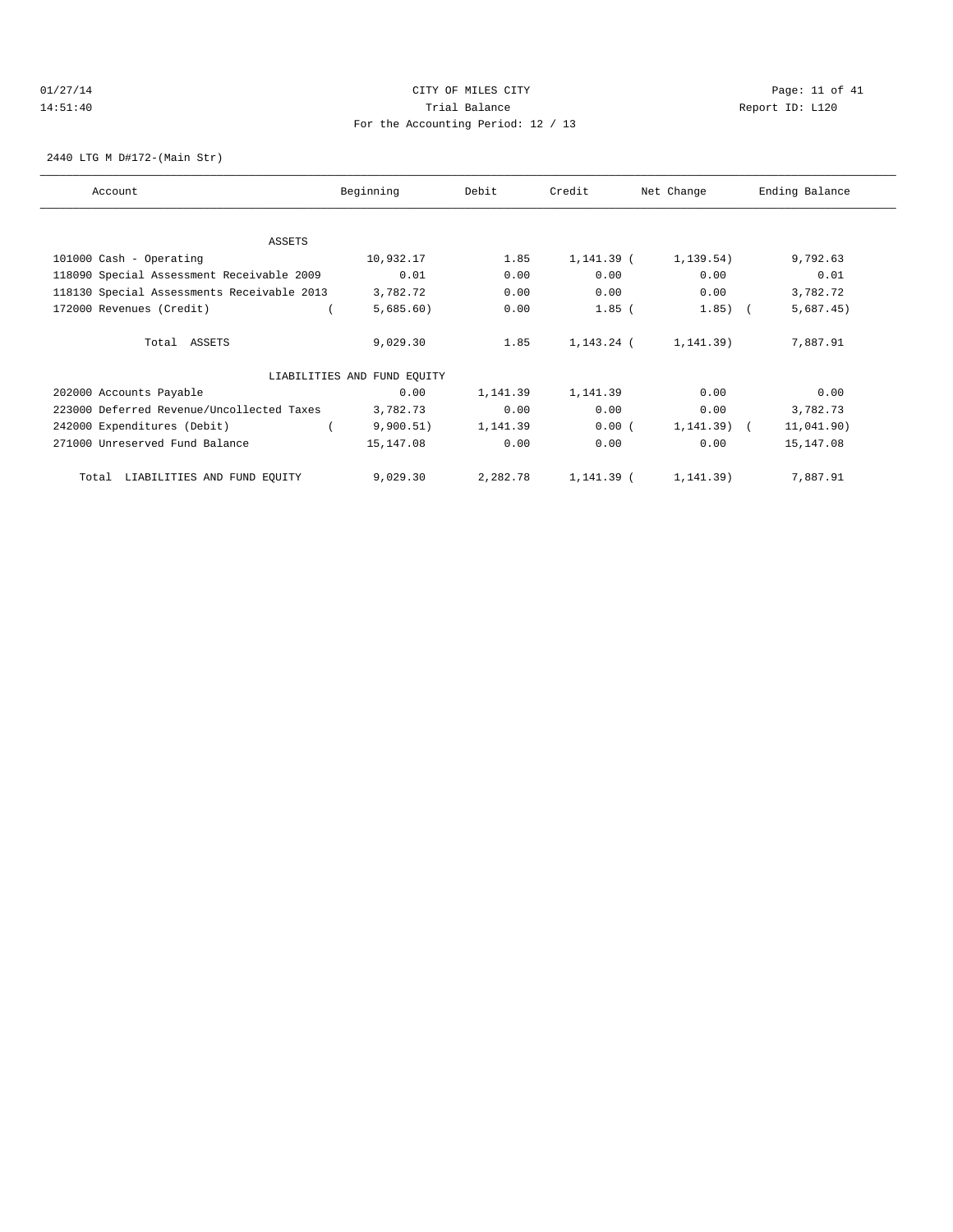#### $CITY$   $CITY$   $CITY$   $PAGE: 12 of 41$ 14:51:40 Trial Balance Report ID: L120 For the Accounting Period: 12 / 13

2450 LTG M D#195-(SG-Trico)

| Account                                     | Beginning                   | Debit  | Credit     | Net Change | Ending Balance |
|---------------------------------------------|-----------------------------|--------|------------|------------|----------------|
|                                             |                             |        |            |            |                |
| <b>ASSETS</b>                               |                             |        |            |            |                |
| 101000 Cash - Operating                     | 1,930.83                    | 0.33   | 401.84 (   | 401.51)    | 1,529.32       |
| 118090 Special Assessment Receivable 2009 ( | 0.02)                       | 0.00   | 0.00       | 0.00       | 0.02)          |
| 118110 Special Assessments Receivable 2011  | 96.24                       | 0.00   | 0.00       | 0.00       | 96.24          |
| 118120 Special Assessments Receivable 2012  | 254.88                      | 0.00   | 0.00       | 0.00       | 254.88         |
| 118130 Special Assessments Receivable 2013  | 3,106.77                    | 0.00   | 0.00       | 0.00       | 3,106.77       |
| 172000 Revenues (Credit)                    | 3,073.75)                   | 0.00   | 0.33(      | $0.33)$ (  | 3,074.08)      |
| Total ASSETS                                | 2,314.95                    | 0.33   | $402.17$ ( | 401.84)    | 1,913.11       |
|                                             | LIABILITIES AND FUND EQUITY |        |            |            |                |
| 202000 Accounts Payable                     | 0.00                        | 401.84 | 401.84     | 0.00       | 0.00           |
| 223000 Deferred Revenue/Uncollected Taxes   | 3,457.87                    | 0.00   | 0.00       | 0.00       | 3,457.87       |
| 242000 Expenditures (Debit)                 | 3,009.20)                   | 401.84 | 0.00(      | 401.84)    | 3,411.04)      |
| 271000 Unreserved Fund Balance              | 1,866.28                    | 0.00   | 0.00       | 0.00       | 1,866.28       |
| Total LIABILITIES AND FUND EQUITY           | 2,314.95                    | 803.68 | 401.84 (   | 401.84)    | 1,913.11       |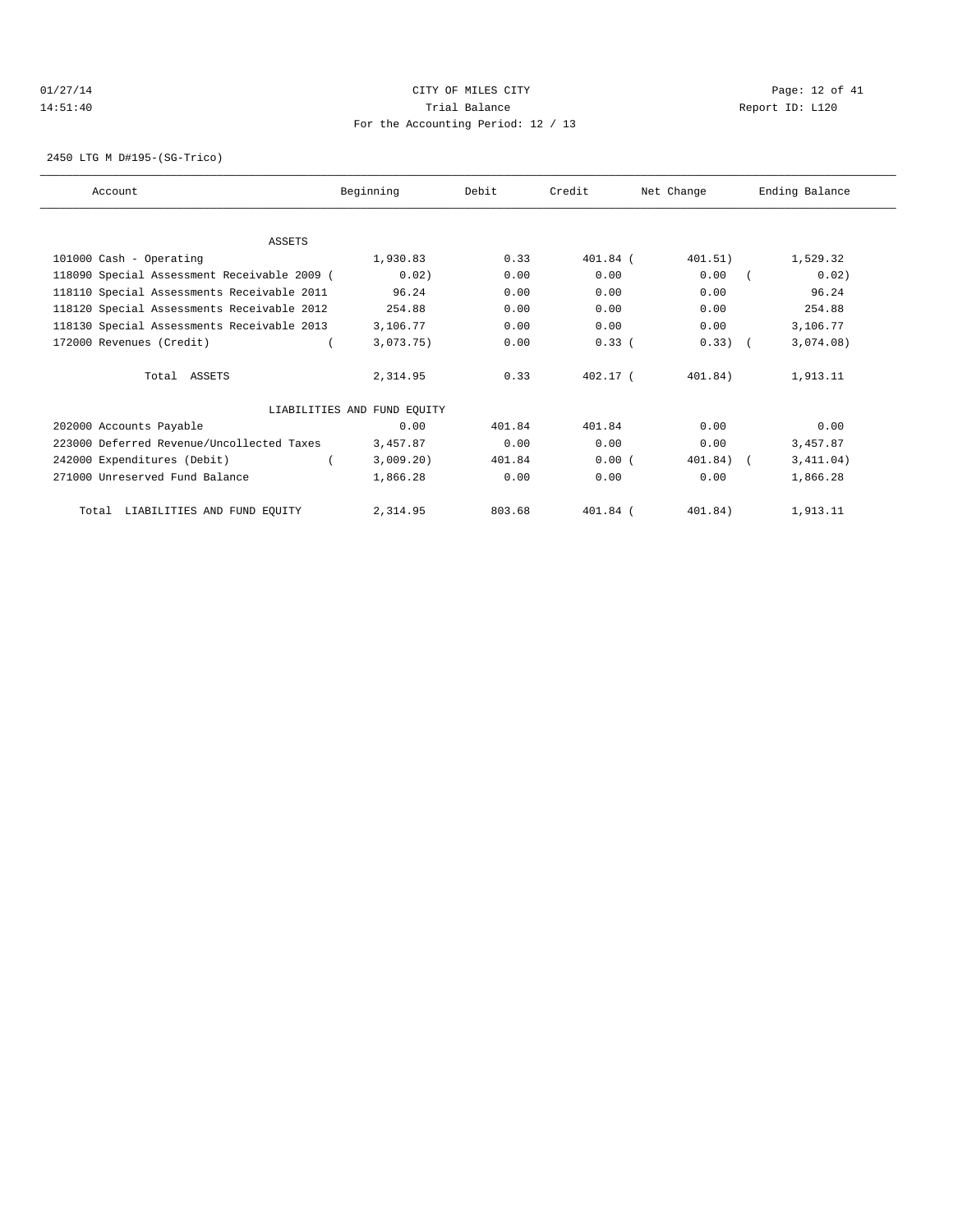# 01/27/14 Page: 13 of 41 14:51:40 Trial Balance Report ID: L120 For the Accounting Period: 12 / 13

2470 LTG M D#202-(SG-MDU&NV)

| Account                                    | Beginning                   | Debit    | Credit   | Net Change | Ending Balance |  |
|--------------------------------------------|-----------------------------|----------|----------|------------|----------------|--|
|                                            |                             |          |          |            |                |  |
| <b>ASSETS</b>                              |                             |          |          |            |                |  |
| 101000 Cash - Operating                    | 3,076.91                    | 0.52     | 572.32 ( | 571.80)    | 2,505.11       |  |
| 118110 Special Assessments Receivable 2011 | 52.60                       | 0.00     | 0.00     | 0.00       | 52.60          |  |
| 118120 Special Assessments Receivable 2012 | 82.95                       | 0.00     | 0.00     | 0.00       | 82.95          |  |
| 118130 Special Assessments Receivable 2013 | 3,677.04                    | 0.00     | 0.00     | 0.00       | 3,677.04       |  |
| 172000 Revenues (Credit)                   | 4, 103.08)                  | 0.00     | $0.52$ ( | $0.52)$ (  | 4, 103.60)     |  |
| Total ASSETS                               | 2,786.42                    | 0.52     | 572.84 ( | 572.32)    | 2,214.10       |  |
|                                            | LIABILITIES AND FUND EQUITY |          |          |            |                |  |
| 202000 Accounts Payable                    | 0.00                        | 572.32   | 572.32   | 0.00       | 0.00           |  |
| 223000 Deferred Revenue/Uncollected Taxes  | 3,812.59                    | 0.00     | 0.00     | 0.00       | 3,812.59       |  |
| 242000 Expenditures (Debit)                | 3,852.94)                   | 572.32   | 0.00(    | 572.32)    | 4,425.26)      |  |
| 271000 Unreserved Fund Balance             | 2,826.77                    | 0.00     | 0.00     | 0.00       | 2,826.77       |  |
| LIABILITIES AND FUND EQUITY<br>Total       | 2,786.42                    | 1,144.64 | 572.32 ( | 572.32)    | 2,214.10       |  |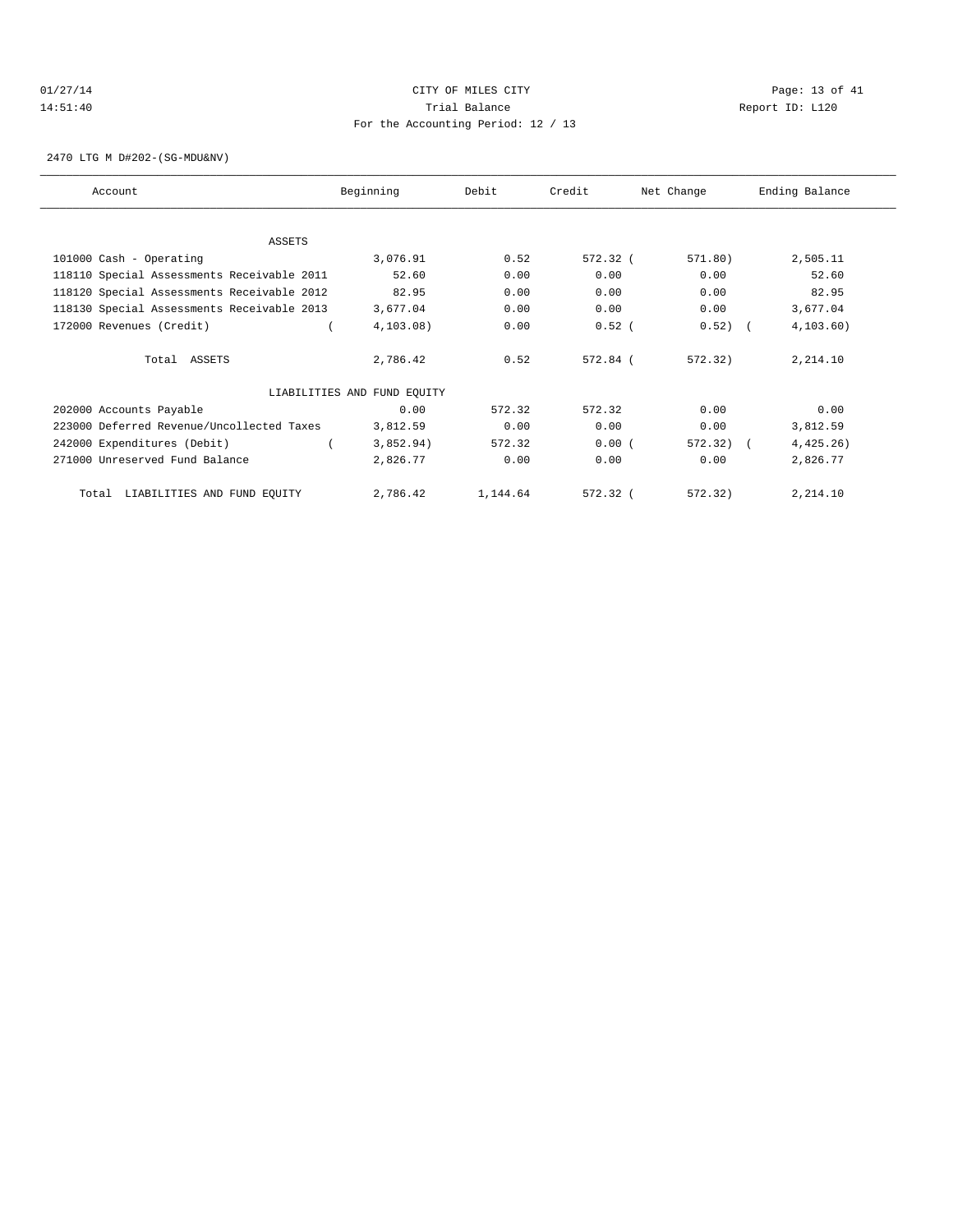# 01/27/14 Page: 14 of 41 14:51:40 Trial Balance Report ID: L120 For the Accounting Period: 12 / 13

#### 2480 LTG M M#173-(Milestown Estates)

| Account                                    | Beginning                   | Debit  | Credit   | Net Change | Ending Balance |
|--------------------------------------------|-----------------------------|--------|----------|------------|----------------|
|                                            |                             |        |          |            |                |
| ASSETS                                     |                             |        |          |            |                |
| 101000 Cash - Operating                    | 1,386.71                    | 0.24   | 64.64 (  | 64.40)     | 1,322.31       |
| 118120 Special Assessments Receivable 2012 | 126.88                      | 0.00   | 0.00     | 0.00       | 126.88         |
| 118130 Special Assessments Receivable 2013 | 187.72                      | 0.00   | 0.00     | 0.00       | 187.72         |
| 172000 Revenues (Credit)                   | 625.60)                     | 0.00   | $0.24$ ( | $0.24)$ (  | 625.84)        |
| Total ASSETS                               | 1,075.71                    | 0.24   | 64.88 (  | 64.64)     | 1,011.07       |
|                                            | LIABILITIES AND FUND EQUITY |        |          |            |                |
| 202000 Accounts Payable                    | 0.00                        | 64.64  | 64.64    | 0.00       | 0.00           |
| 223000 Deferred Revenue/Uncollected Taxes  | 314.60                      | 0.00   | 0.00     | 0.00       | 314.60         |
| 242000 Expenditures (Debit)                | 319.67)                     | 64.64  | 0.00(    | $64.64)$ ( | 384.31)        |
| 271000 Unreserved Fund Balance             | 1,080.78                    | 0.00   | 0.00     | 0.00       | 1,080.78       |
| Total LIABILITIES AND FUND EQUITY          | 1,075.71                    | 129.28 | 64.64 (  | 64.64)     | 1,011.07       |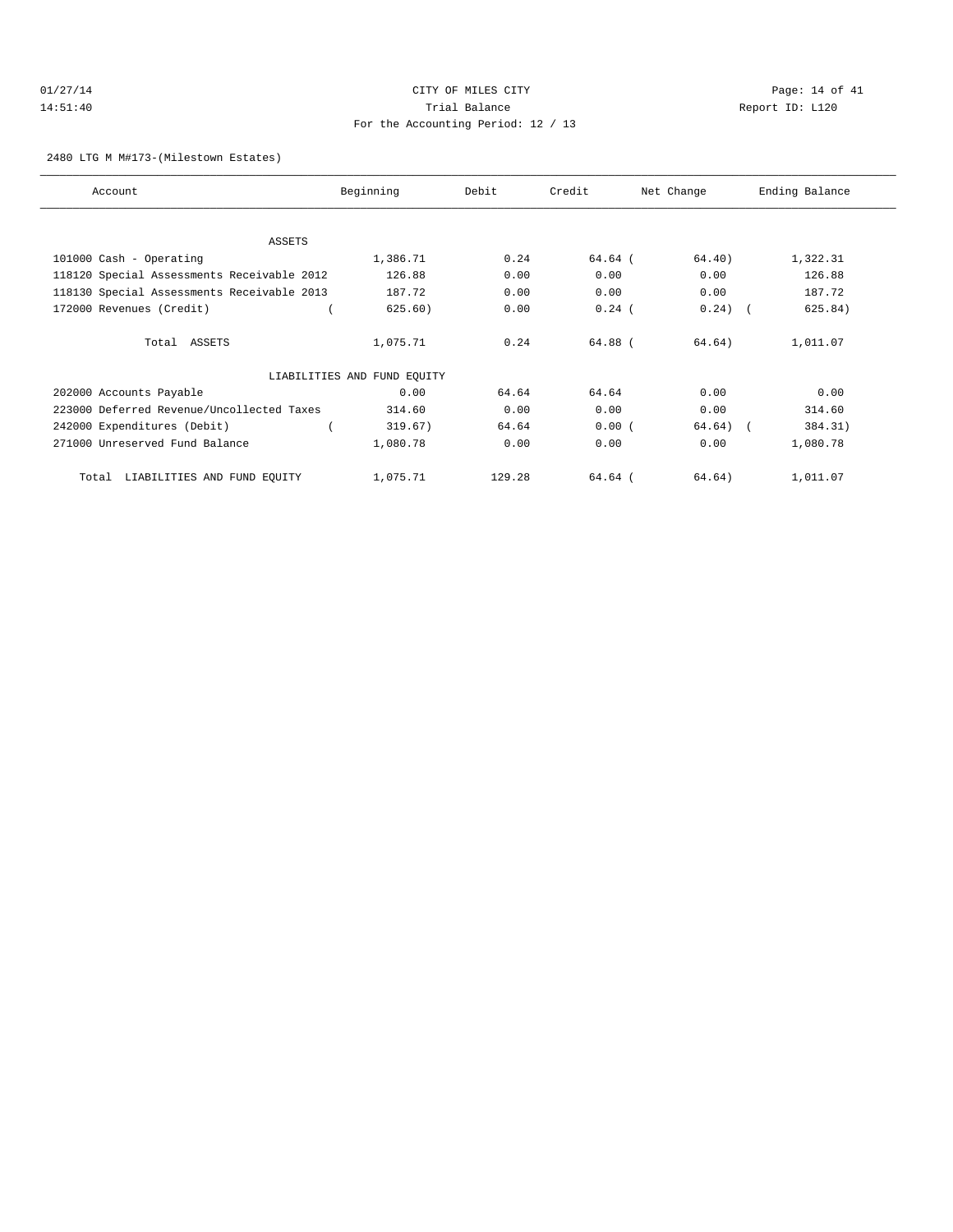#### $CITY$   $CITY$   $CITY$   $PAGE: 15$  of 41 14:51:40 Trial Balance Report ID: L120 For the Accounting Period: 12 / 13

2510 STR MAINT DIST #204

| Account                                    | Beginning                   | Debit     | Credit        | Net Change   | Ending Balance |  |
|--------------------------------------------|-----------------------------|-----------|---------------|--------------|----------------|--|
|                                            |                             |           |               |              |                |  |
| <b>ASSETS</b>                              |                             |           |               |              |                |  |
| 101000 Cash - Operating                    | 533,047.19                  | 14,676.21 | 70,133.80 (   | 55,457.59)   | 477,589.60     |  |
| 118080 Special Assessments Receivable 2008 | 17.02                       | 0.00      | 0.00          | 0.00         | 17.02          |  |
| 118090 Special Assessment Receivable 2009  | 17.24                       | 0.00      | 0.00          | 0.00         | 17.24          |  |
| 118100 Special Assessments Receivable 2010 | 582.03                      | 0.00      | 0.00          | 0.00         | 582.03         |  |
| 118110 Special Assessments Receivable 2011 | 4,655.99                    | 0.00      | 0.00          | 0.00         | 4,655.99       |  |
| 118120 Special Assessments Receivable 2012 | 14,676.19                   | 0.00      | 0.00          | 0.00         | 14,676.19      |  |
| 118130 Special Assessments Receivable 2013 | 462,004.24                  | 0.00      | 0.00          | 0.00         | 462,004.24     |  |
| 172000 Revenues (Credit)                   | 525,637.80)                 | 0.00      | $90.40$ (     | $90.40$ (    | 525,728.20)    |  |
| Total ASSETS                               | 489,362.10                  | 14,676.21 | 70,224.20 (   | 55,547.99)   | 433,814.11     |  |
|                                            | LIABILITIES AND FUND EOUITY |           |               |              |                |  |
| 202000 Accounts Payable                    | 0.00                        | 16,727.35 | 16,727.35     | 0.00         | 0.00           |  |
| 223000 Deferred Revenue/Uncollected Taxes  | 481,952.72                  | 0.00      | 0.00          | 0.00         | 481,952.72     |  |
| 242000 Expenditures (Debit)                | 519,597.77)                 | 70,133.80 | 14,585.81 (   | 55,547.99) ( | 575, 145.76)   |  |
| 271000 Unreserved Fund Balance             | 527,007.15                  | 0.00      | 0.00          | 0.00         | 527,007.15     |  |
| Total LIABILITIES AND FUND EQUITY          | 489,362.10                  | 86,861.15 | 31, 313. 16 ( | 55, 547.99)  | 433, 814. 11   |  |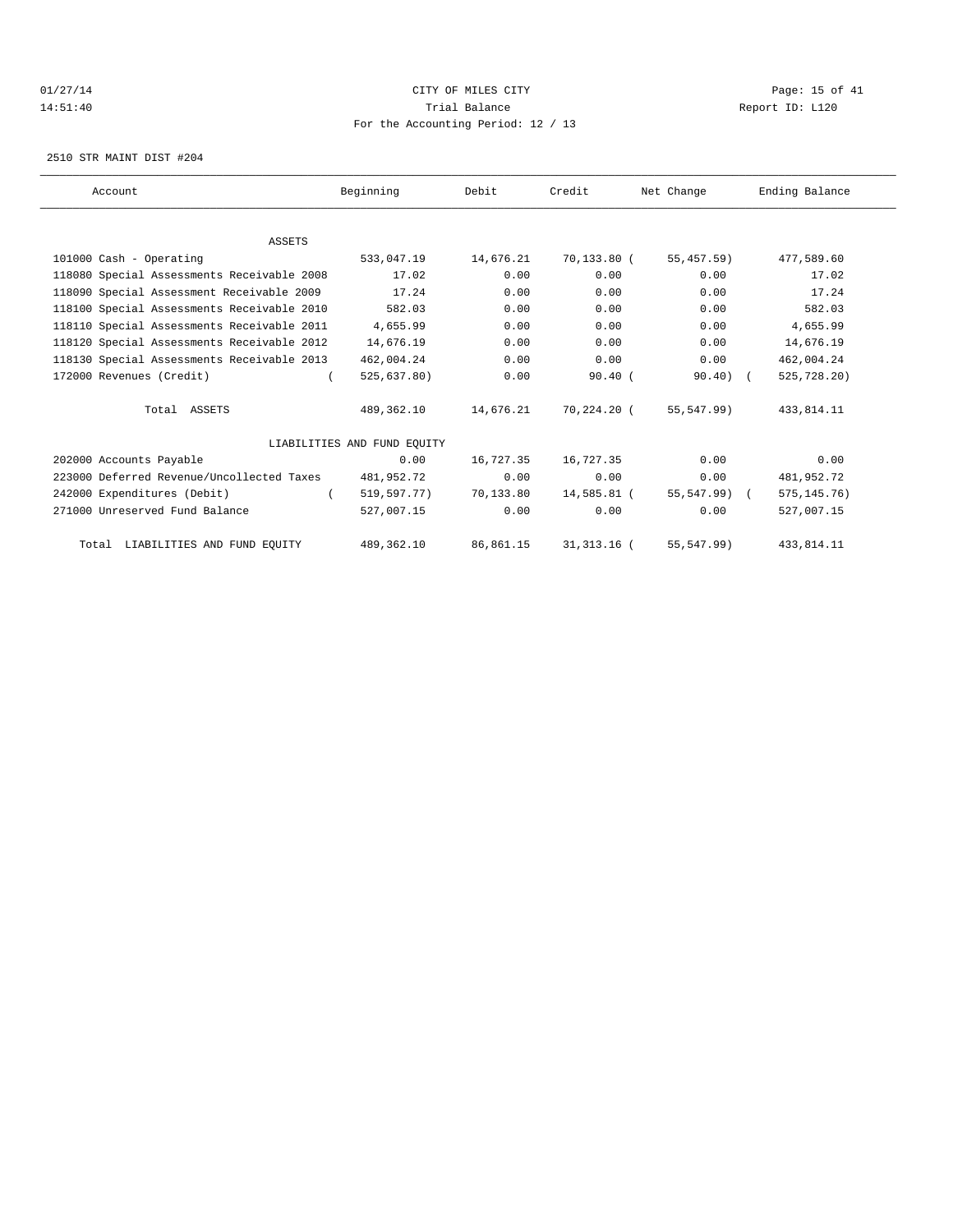# $CITY$   $CITY$   $CITY$   $PAGE: 16$  of 41 14:51:40 Trial Balance Report ID: L120 For the Accounting Period: 12 / 13

2520 STR MAINT DIST #205

| Account                                    | Beginning                   | Debit     | Credit       | Net Change   | Ending Balance |
|--------------------------------------------|-----------------------------|-----------|--------------|--------------|----------------|
|                                            |                             |           |              |              |                |
| <b>ASSETS</b>                              |                             |           |              |              |                |
| 101000 Cash - Operating                    | 305,108.72                  | 3,744.42  | 23,500.96 (  | 19,756.54)   | 285, 352.18    |
| 116000 Protested Taxes Receivable - Reals  | 287.84                      | 0.00      | 0.00         | 0.00         | 287.84         |
| 118080 Special Assessments Receivable 2008 | 151.97                      | 0.00      | 0.00         | 0.00         | 151.97         |
| 118090 Special Assessment Receivable 2009  | 420.74                      | 0.00      | 0.00         | 0.00         | 420.74         |
| 118100 Special Assessments Receivable 2010 | 652.75                      | 0.00      | 0.00         | 0.00         | 652.75         |
| 118110 Special Assessments Receivable 2011 | 3,095.91                    | 0.00      | 0.00         | 0.00         | 3,095.91       |
| 118120 Special Assessments Receivable 2012 | 14,429.14                   | 0.00      | 0.00         | 0.00         | 14,429.14      |
| 118130 Special Assessments Receivable 2013 | 119,473.86                  | 0.00      | 0.00         | 0.00         | 119,473.86     |
| 172000 Revenues (Credit)                   | 149, 363. 62)               | 0.00      | $51.74$ (    | $51.74)$ (   | 149, 415.36)   |
| Total ASSETS                               | 294, 257.31                 | 3,744.42  | 23,552.70 (  | 19,808.28)   | 274,449.03     |
|                                            | LIABILITIES AND FUND EQUITY |           |              |              |                |
| 202000 Accounts Payable                    | 0.00                        | 3, 143.59 | 3, 143.59    | 0.00         | 0.00           |
| 223000 Deferred Revenue/Uncollected Taxes  | 138,512.21                  | 0.00      | 0.00         | 0.00         | 138,512.21     |
| 242000 Expenditures (Debit)                | 59,479.63)                  | 23,500.96 | $3.692.68$ ( | 19,808.28) ( | 79,287.91)     |
| 271000 Unreserved Fund Balance             | 215, 224.73                 | 0.00      | 0.00         | 0.00         | 215, 224.73    |
| Total LIABILITIES AND FUND EQUITY          | 294, 257.31                 | 26,644.55 | $6,836.27$ ( | 19,808.28)   | 274,449.03     |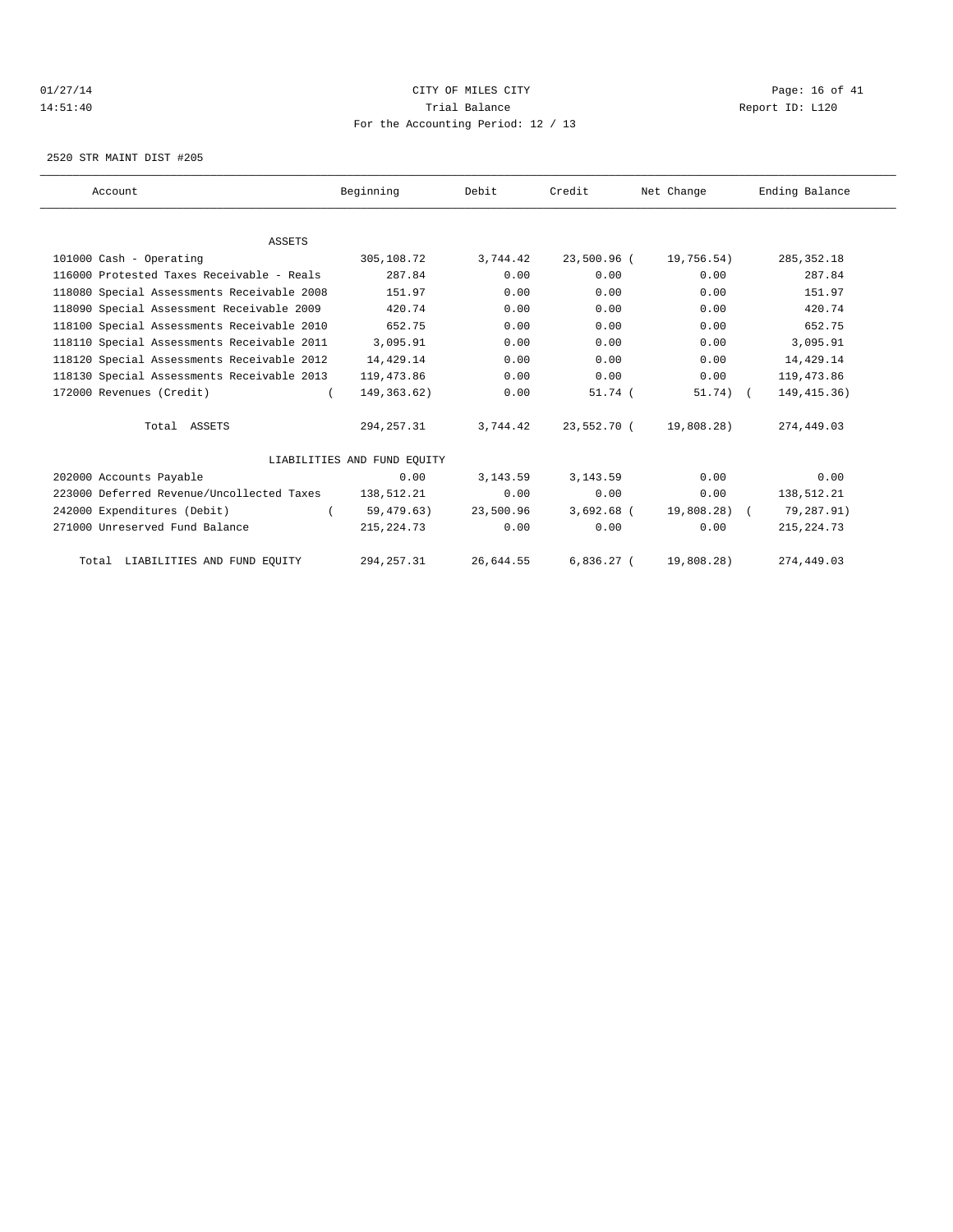# 01/27/14 Page: 17 of 41 14:51:40 Trial Balance Report ID: L120 For the Accounting Period: 12 / 13

#### 2540 STR MAINT DIST#207-(MILESTOWN ESTATES)

| Account                                    | Beginning                   | Debit  | Credit     | Net Change   | Ending Balance |
|--------------------------------------------|-----------------------------|--------|------------|--------------|----------------|
|                                            |                             |        |            |              |                |
| ASSETS                                     |                             |        |            |              |                |
| 101000 Cash - Operating                    | 3,865.04                    | 0.66   | $405.55$ ( | $404.89$ )   | 3,460.15       |
| 118120 Special Assessments Receivable 2012 | 352.66                      | 0.00   | 0.00       | 0.00         | 352.66         |
| 118130 Special Assessments Receivable 2013 | 997.04                      | 0.00   | 0.00       | 0.00         | 997.04         |
| 172000 Revenues (Credit)                   | 3,399.39)                   | 0.00   | $0.66$ $($ | $0.66$ ) $($ | 3,400.05)      |
|                                            |                             |        |            |              |                |
| Total ASSETS                               | 1,815.35                    | 0.66   | $406.21$ ( | 405.55)      | 1,409.80       |
|                                            |                             |        |            |              |                |
|                                            | LIABILITIES AND FUND EQUITY |        |            |              |                |
| 223000 Deferred Revenue/Uncollected Taxes  | 1,349.70                    | 0.00   | 0.00       | 0.00         | 1,349.70       |
| 242000 Expenditures (Debit)                | 1,807.06)                   | 405.55 | 0.00(      | $405.55$ ) ( | 2, 212.61)     |
| 271000 Unreserved Fund Balance             | 2,272.71                    | 0.00   | 0.00       | 0.00         | 2,272.71       |
|                                            |                             |        |            |              |                |
| LIABILITIES AND FUND EQUITY<br>Total       | 1,815.35                    | 405.55 | 0.00(      | $405.55$ )   | 1,409.80       |
|                                            |                             |        |            |              |                |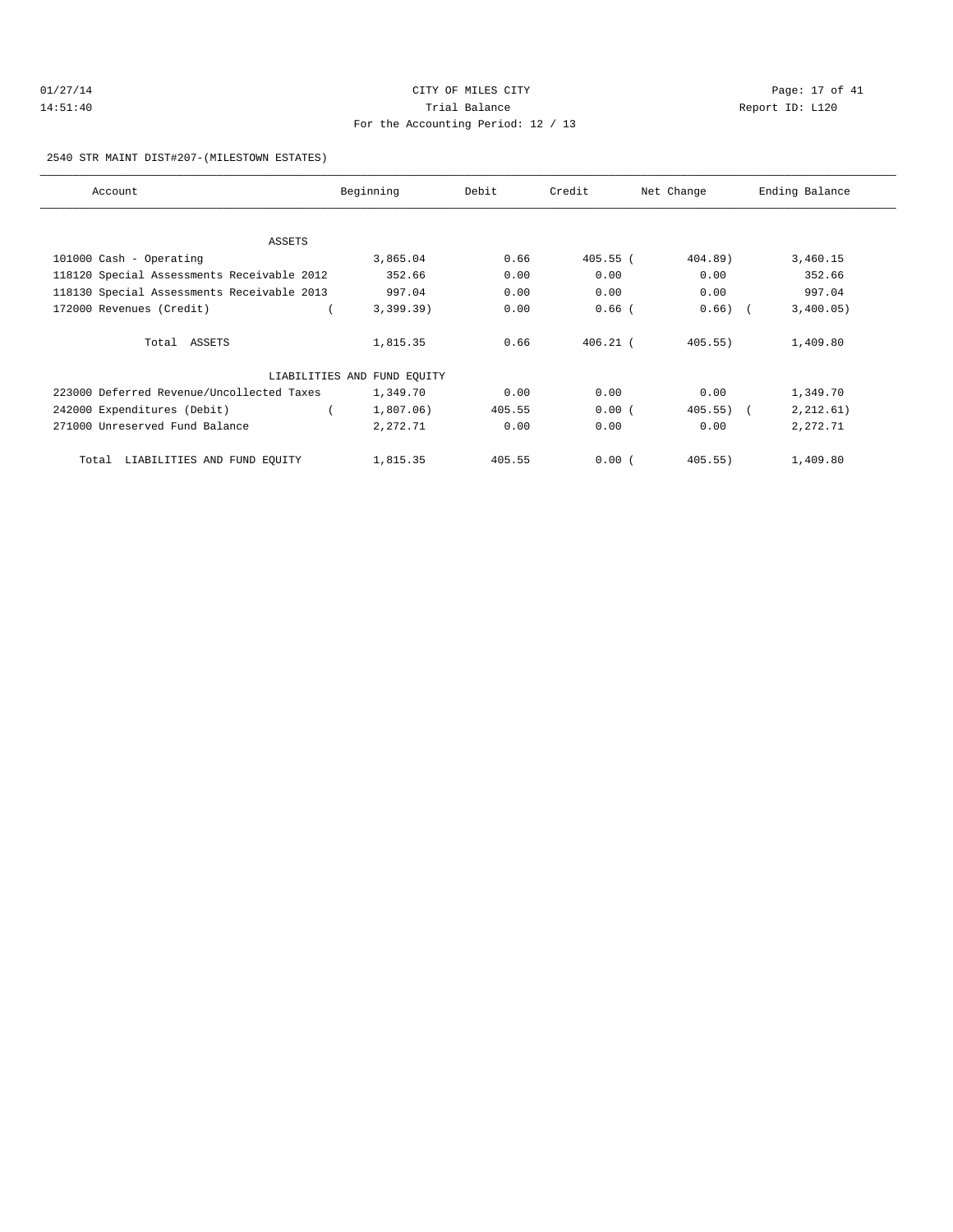| 01/27/14 | CITY OF MILES CITY                 | Page: 18 of 41  |
|----------|------------------------------------|-----------------|
| 14:51:40 | Trial Balance                      | Report ID: L120 |
|          | Ban the Bestimated Banded, 10 / 10 |                 |

# For the Accounting Period: 12 / 13

#### 2701 Fire Grants

| Account                              | Beginning                   | Debit | Credit | Net Change | Ending Balance |
|--------------------------------------|-----------------------------|-------|--------|------------|----------------|
| ASSETS                               |                             |       |        |            |                |
| 101000 Cash - Operating              | 100.15                      | 0.00  | 0.00   | 0.00       | 100.15         |
| Total ASSETS                         | 100.15                      | 0.00  | 0.00   | 0.00       | 100.15         |
|                                      | LIABILITIES AND FUND EQUITY |       |        |            |                |
| 271000 Unreserved Fund Balance       | 100.15                      | 0.00  | 0.00   | 0.00       | 100.15         |
| LIABILITIES AND FUND EQUITY<br>Total | 100.15                      | 0.00  | 0.00   | 0.00       | 100.15         |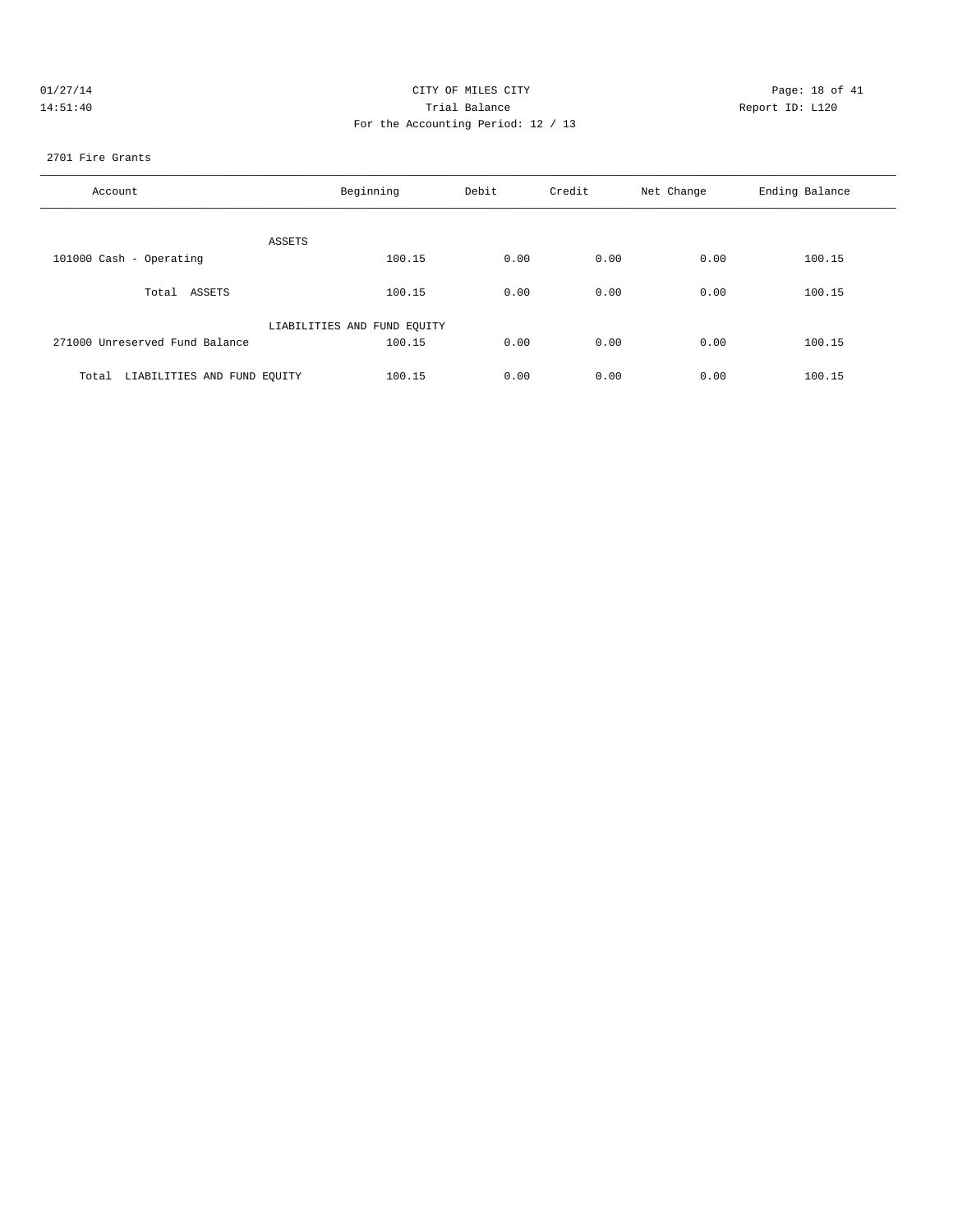# 01/27/14 Page: 19 of 41 14:51:40 Trial Balance Report ID: L120 For the Accounting Period: 12 / 13

#### 2820 GAS TAX

| Account                              | Beginning                   | Debit       | Credit      | Net Change       | Ending Balance |
|--------------------------------------|-----------------------------|-------------|-------------|------------------|----------------|
|                                      |                             |             |             |                  |                |
| ASSETS                               |                             |             |             |                  |                |
| 101000 Cash - Operating              | 73,509.70                   | 15,182.32   | 480.39      | 14,701.93        | 88, 211.63     |
| 172000 Revenues (Credit)             | 75, 911, 65)                | 0.00        | 15,182.32 ( | $15, 182, 32)$ ( | 91,093.97)     |
| Total ASSETS                         | 2.401.95)                   | 15, 182. 32 | 15,662.71 ( | 480.39) (        | 2,882.34)      |
|                                      | LIABILITIES AND FUND EQUITY |             |             |                  |                |
| 242000 Expenditures (Debit)          | 2,401.95)                   | 480.39      | 0.00(       | $480.39$ $($     | 2,882.34)      |
| LIABILITIES AND FUND EQUITY<br>Total | 2,401.95)                   | 480.39      | 0.00(       | $480.39$ )       | 2,882.34)      |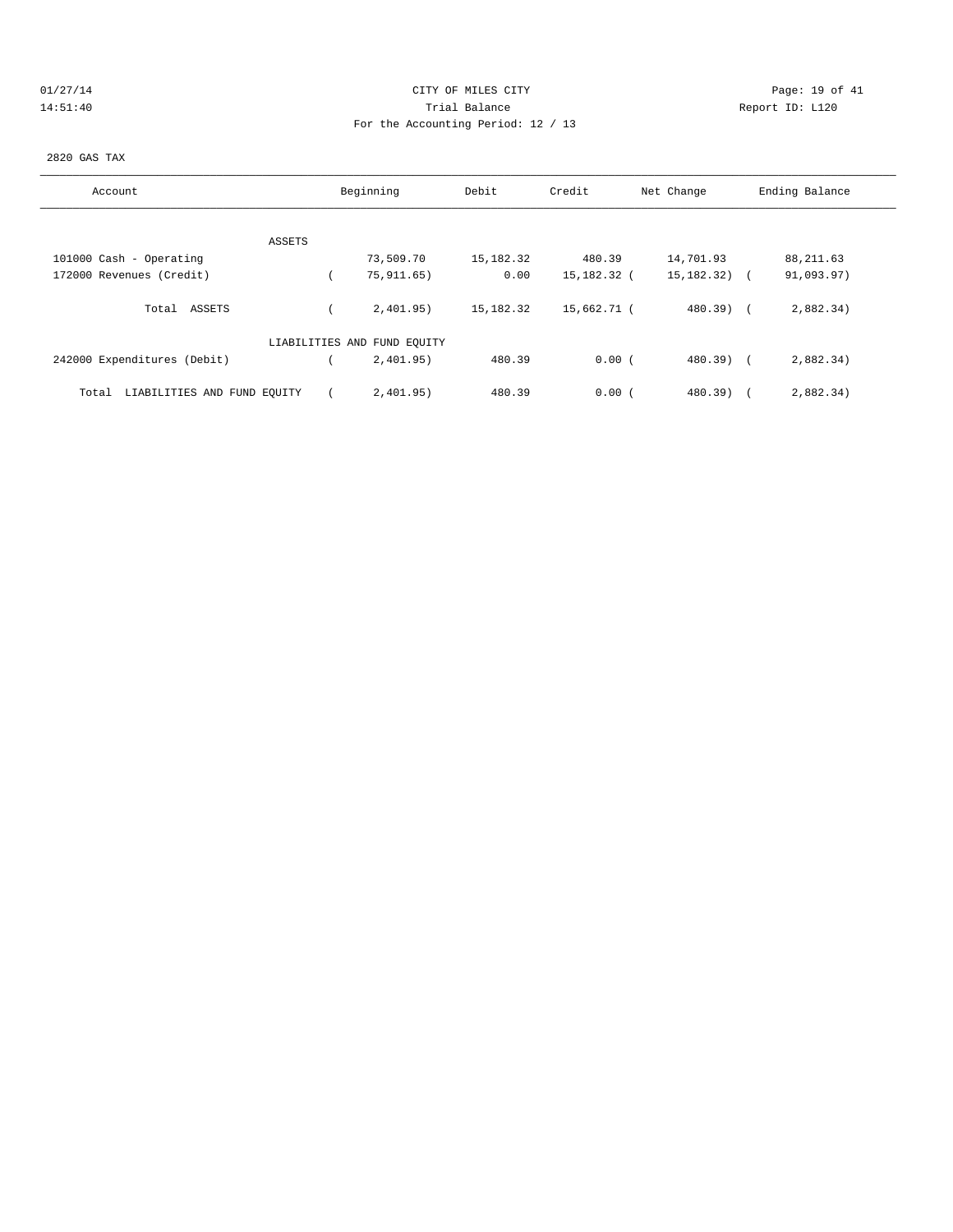# $CITY$  of  $CITY$  and  $CITY$  of  $A1$  and  $CITY$  and  $CITY$  and  $PQ = 20$  of  $41$ 14:51:40 Trial Balance Report ID: L120 For the Accounting Period: 12 / 13

#### 2850 911 EMERGENCY

| Account                              |        | Beginning                   | Debit      | Credit      | Net Change       | Ending Balance |
|--------------------------------------|--------|-----------------------------|------------|-------------|------------------|----------------|
|                                      |        |                             |            |             |                  |                |
|                                      | ASSETS |                             |            |             |                  |                |
| 101000 Cash - Operating              |        | 41, 464. 45                 | 7.03       | 34,179.42 ( | 34, 172. 39)     | 7,292.06       |
| 172000 Revenues (Credit)             |        | 33,686.16)                  | 0.00       | $7.03$ (    | $7.03)$ (        | 33,693.19)     |
| Total ASSETS                         |        | 7,778.29                    | 7.03       | 34,186.45 ( | $34, 179.42$ ) ( | 26, 401.13)    |
|                                      |        | LIABILITIES AND FUND EQUITY |            |             |                  |                |
| 202000 Accounts Payable              |        | 0.00                        | 4,132.72   | 4,132.72    | 0.00             | 0.00           |
| 242000 Expenditures (Debit)          |        | 65, 365.18)                 | 34,179.42  | 0.00(       | 34, 179. 42)     | 99,544.60)     |
| 271000 Unreserved Fund Balance       |        | 73, 143. 47                 | 0.00       | 0.00        | 0.00             | 73, 143. 47    |
| LIABILITIES AND FUND EQUITY<br>Total |        | 7,778.29                    | 38, 312.14 | 4,132.72 (  | 34, 179. 42)     | 26,401.13)     |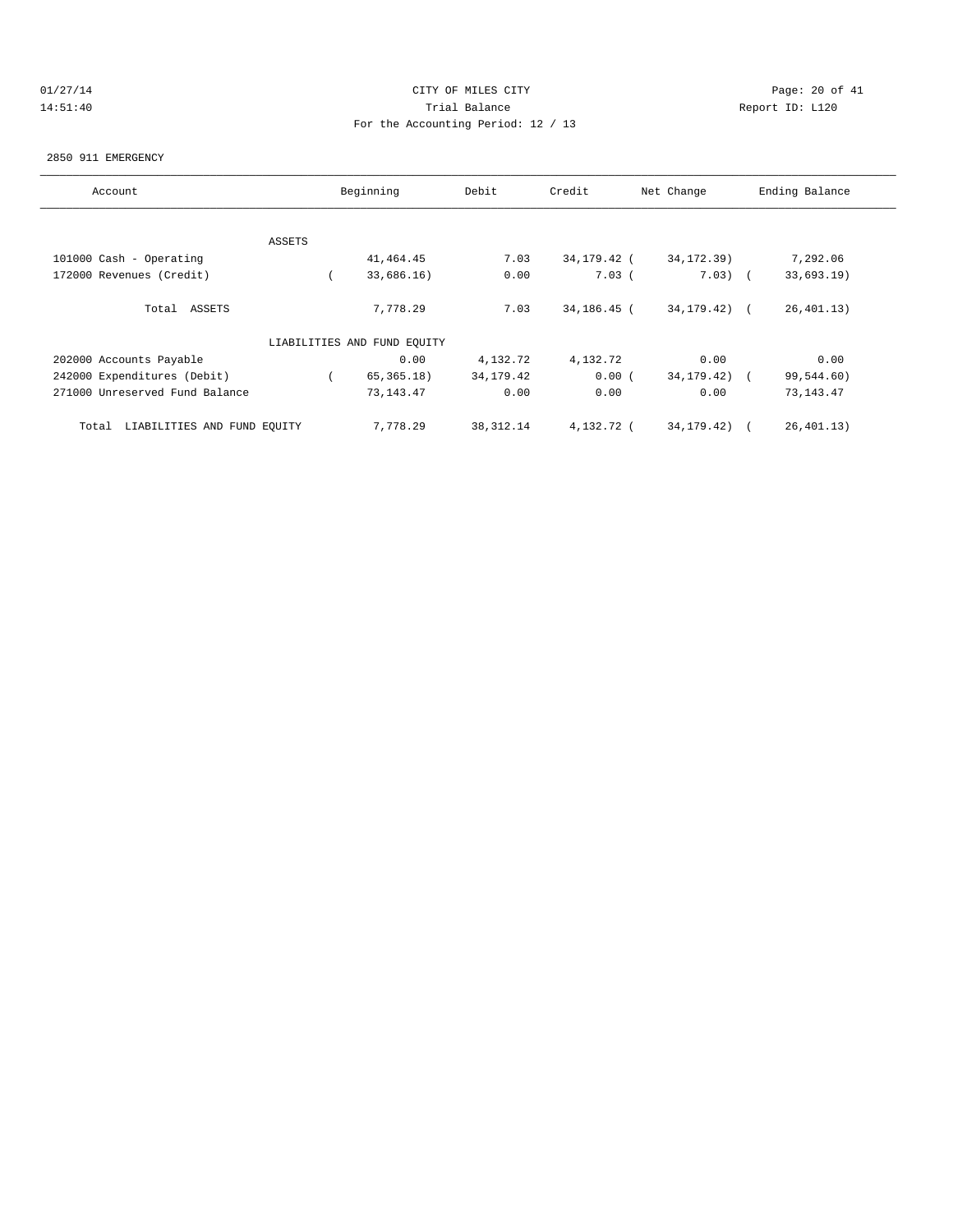# 01/27/14 Page: 21 of 41 14:51:40 Trial Balance Report ID: L120 For the Accounting Period: 12 / 13

#### 2880 LIBRARY GRANTS

| Account                                | Beginning                   | Debit    | Credit       | Net Change  | Ending Balance |  |
|----------------------------------------|-----------------------------|----------|--------------|-------------|----------------|--|
|                                        |                             |          |              |             |                |  |
| ASSETS                                 |                             |          |              |             |                |  |
| 101000 Cash - Operating                | 116.63)                     | 116.63   | 0.00         | 116.63      | 0.00           |  |
| 101003 Cash - per capita               | 6,042.40                    | 0.00     | 0.00         | 0.00        | 6,042.40       |  |
| $101020$ Cash - Op/ILL                 | 56.58                       | 0.00     | $460.00$ (   | $460.00)$ ( | 403.42)        |  |
| 101030 Cash - Sagebrush Fed/Base Grant | 8,280.11                    | 0.00     | 0.00         | 0.00        | 8,280.11       |  |
| 101033 Library - Humanities Grant      | 618.71                      | 0.00     | $116.63$ (   | 116.63)     | 502.08         |  |
| 172000 Revenues (Credit)               | 11, 559.99)                 | 6,161.30 | 6,161.30     | 0.00        | 11, 559.99)    |  |
| Total ASSETS                           | 3,321.18                    | 6,277.93 | $6,737.93$ ( | 460.00)     | 2,861.18       |  |
|                                        | LIABILITIES AND FUND EQUITY |          |              |             |                |  |
| 202000 Accounts Payable                | 0.00                        | 460.00   | 460.00       | 0.00        | 0.00           |  |
| 242000 Expenditures (Debit)            | 1,802.82)                   | 460.00   | 0.00(        | 460.00)     | 2, 262.82)     |  |
| 271000 Unreserved Fund Balance         | 5,124.00                    | 0.00     | 0.00         | 0.00        | 5,124.00       |  |
| LIABILITIES AND FUND EQUITY<br>Total   | 3,321.18                    | 920.00   | $460.00$ (   | 460.00)     | 2,861.18       |  |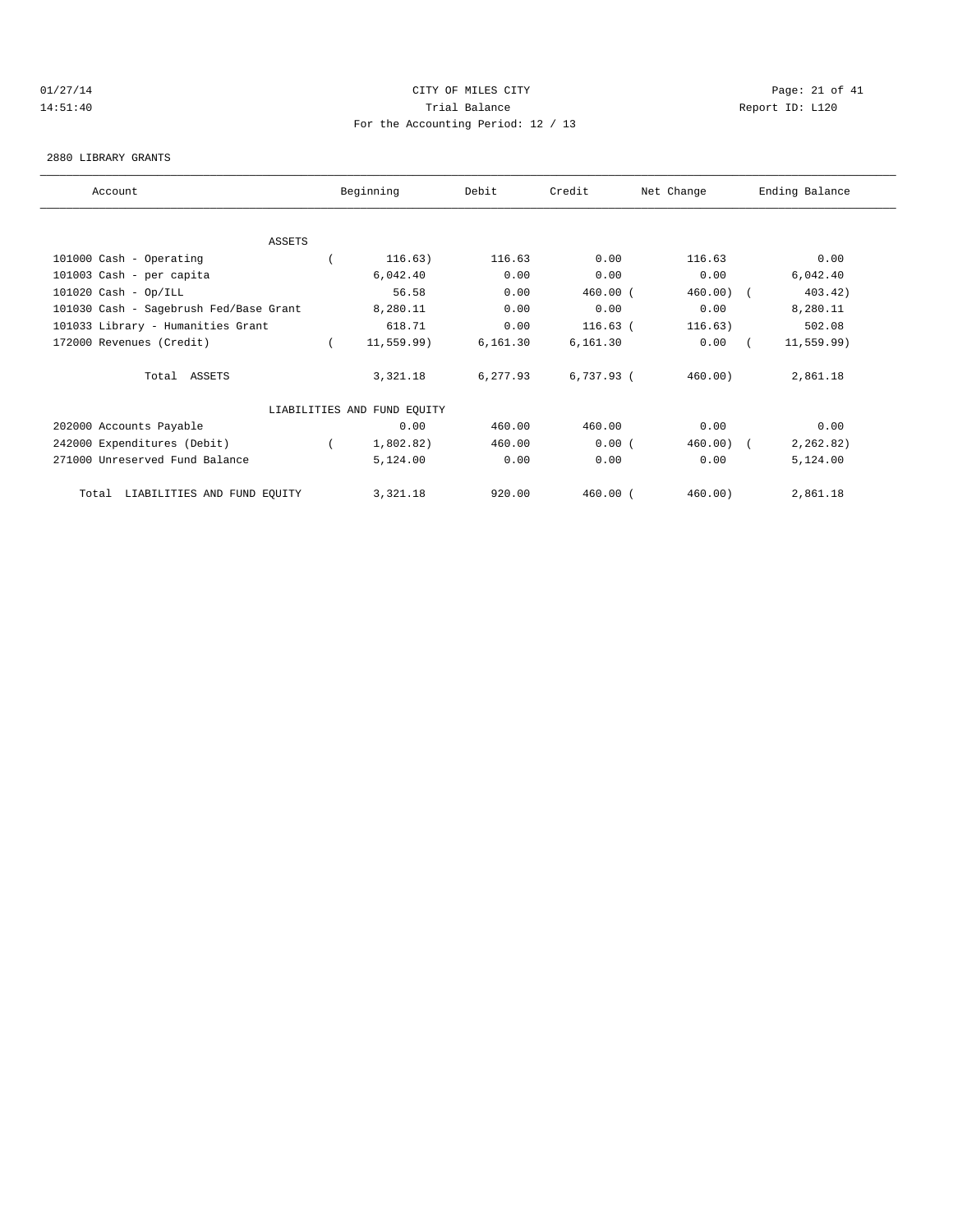#### $CITY$   $CITY$   $CITY$   $PAGE: 22 of 41$ 14:51:40 Trial Balance Report ID: L120 For the Accounting Period: 12 / 13

2935 Historic Preservation

| Account                              | Beginning                   | Debit    | Credit     | Net Change   | Ending Balance |  |
|--------------------------------------|-----------------------------|----------|------------|--------------|----------------|--|
|                                      |                             |          |            |              |                |  |
| ASSETS                               |                             |          |            |              |                |  |
| 101000 Cash - Operating              | 1,108.56                    | 0.00     | 1,702.49 ( | $1,702.49$ ( | 593.93)        |  |
| 172000 Revenues (Credit)             | 8,634.99)                   | 0.00     | 0.00       | 0.00         | 8,634.99)      |  |
| Total ASSETS                         | 7,526.43)                   | 0.00     | 1,702.49 ( | $1,702.49$ ( | 9,228.92)      |  |
|                                      | LIABILITIES AND FUND EQUITY |          |            |              |                |  |
| 202000 Accounts Payable              | 0.00                        | 881.05   | 881.05     | 0.00         | 0.00           |  |
| 242000 Expenditures (Debit)          | 9,471.67)                   | 1,702.49 | 0.00(      | 1,702.49)    | 11, 174. 16)   |  |
| 271000 Unreserved Fund Balance       | 1,945.24                    | 0.00     | 0.00       | 0.00         | 1,945.24       |  |
| LIABILITIES AND FUND EQUITY<br>Total | 7,526.43)                   | 2,583.54 | 881.05 (   | 1,702.49)    | 9, 228.92)     |  |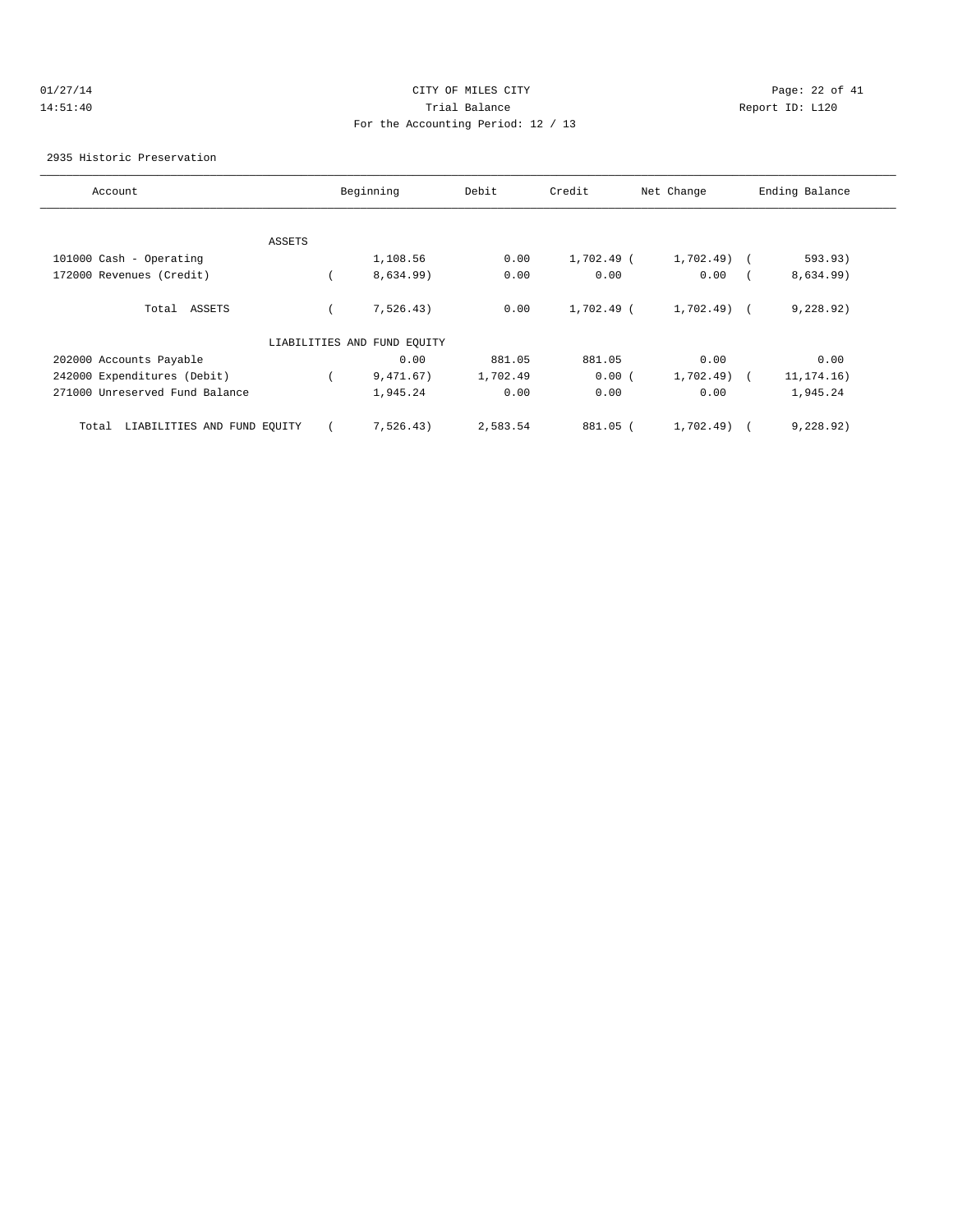| 01/27/14 | CITY OF MILES CITY                 | Page: 23 of 41  |
|----------|------------------------------------|-----------------|
| 14:51:40 | Trial Balance                      | Report ID: L120 |
|          | For the Accounting Period: 12 / 13 |                 |

2985 RETIRED SENIOR VOLUNTEER PROG (RSVP)

| Account                                | Beginning                   | Debit    | Credit     | Net Change   | Ending Balance |
|----------------------------------------|-----------------------------|----------|------------|--------------|----------------|
| ASSETS                                 |                             |          |            |              |                |
|                                        |                             |          |            |              |                |
| 101000 Cash - Operating                | 4,534.37)                   | 107.68   | 4,613.97 ( | $4,506.29$ ( | 9,040.66)      |
| 101004 RSVP Non-Federal Cash Operating | 15,801.02                   | 3,775.00 | 830.33     | 2,944.67     | 18,745.69      |
| 103100 Petty Cash-                     | 200.00                      | 0.00     | 0.00       | 0.00         | 200.00         |
| 172000 Revenues (Credit)               | 37,079.34)                  | 0.00     | 3,777.68 ( | $3,777.68$ ( | 40,857.02)     |
| Total ASSETS                           | 25,612.69)                  | 3,882.68 | 9,221.98 ( | $5,339.30$ ( | 30, 951.99)    |
|                                        | LIABILITIES AND FUND EQUITY |          |            |              |                |
| 202000 Accounts Payable                | 0.00                        | 880.33   | 880.33     | 0.00         | 0.00           |
| 242000 Expenditures (Debit)            | 28,589.20)                  | 5,444.30 | $105.00$ ( | $5,339.30$ ( | 33,928.50)     |
| 271000 Unreserved Fund Balance         | 2,976.51                    | 0.00     | 0.00       | 0.00         | 2,976.51       |
| LIABILITIES AND FUND EQUITY<br>Total   | 25,612.69)                  | 6,324.63 | 985.33 (   | $5,339.30$ ( | 30, 951.99)    |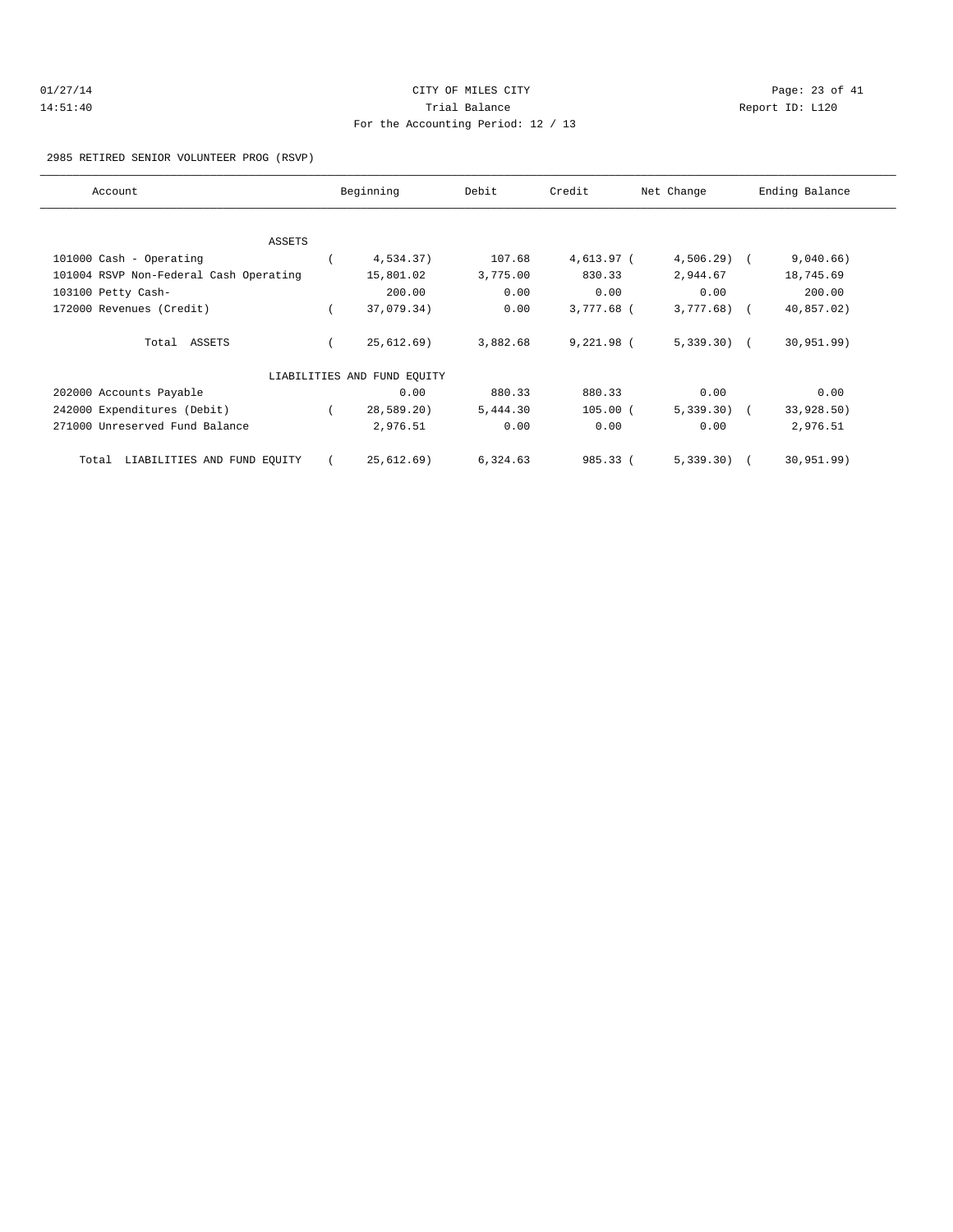| 01/27/14 |  |
|----------|--|
| 14:51:40 |  |

# CITY OF MILES CITY Dage: 24 of 41 Trial Balance and Trial Balance Report ID: L120 For the Accounting Period: 12 / 13

#### 3300 Judgement & Losses-Power Settlement

| Account                                     | Beginning                   | Debit | Credit | Net Change | Ending Balance |
|---------------------------------------------|-----------------------------|-------|--------|------------|----------------|
|                                             |                             |       |        |            |                |
| <b>ASSETS</b>                               |                             |       |        |            |                |
| 101000 Cash - Operating                     | 221.51)                     | 0.00  | 0.00   | 0.00       | 221.51)        |
| 113207 Taxes Receivable - Real 2007         | 79.06                       | 0.00  | 0.00   | 0.00       | 79.06          |
| 113208 taxes Receivable - Real 2008         | 0.46                        | 0.00  | 0.00   | 0.00       | 0.46           |
| 115207 Taxes Receivable - Personal 2007     | 1.31)                       | 0.00  | 0.00   | 0.00       | 1.31)          |
| 115208 Taxes Receivable - Personal 2008     | 0.52                        | 0.00  | 0.00   | 0.00       | 0.52           |
| 115209 Taxes Receivable Personal 2009       | 0.01)                       | 0.00  | 0.00   | 0.00       | 0.01)          |
| 172000 Revenues (Credit)                    | 0.46                        | 0.00  | 0.00   | 0.00       | 0.46           |
| Total ASSETS                                | 142.33)                     | 0.00  | 0.00   | 0.00       | 142.33)        |
|                                             | LIABILITIES AND FUND EQUITY |       |        |            |                |
| 223100 Deferred Revenue - Real Prop Taxes   | 79.52                       | 0.00  | 0.00   | 0.00       | 79.52          |
| 223200 Deferred Revenue - Pers Prop Taxes ( | 0.80)                       | 0.00  | 0.00   | 0.00       | 0.80)          |
| 271000 Unreserved Fund Balance              | 221.05)                     | 0.00  | 0.00   | 0.00       | 221.05)        |
| LIABILITIES AND FUND EQUITY<br>Total        | 142.33)                     | 0.00  | 0.00   | 0.00       | 142.33)        |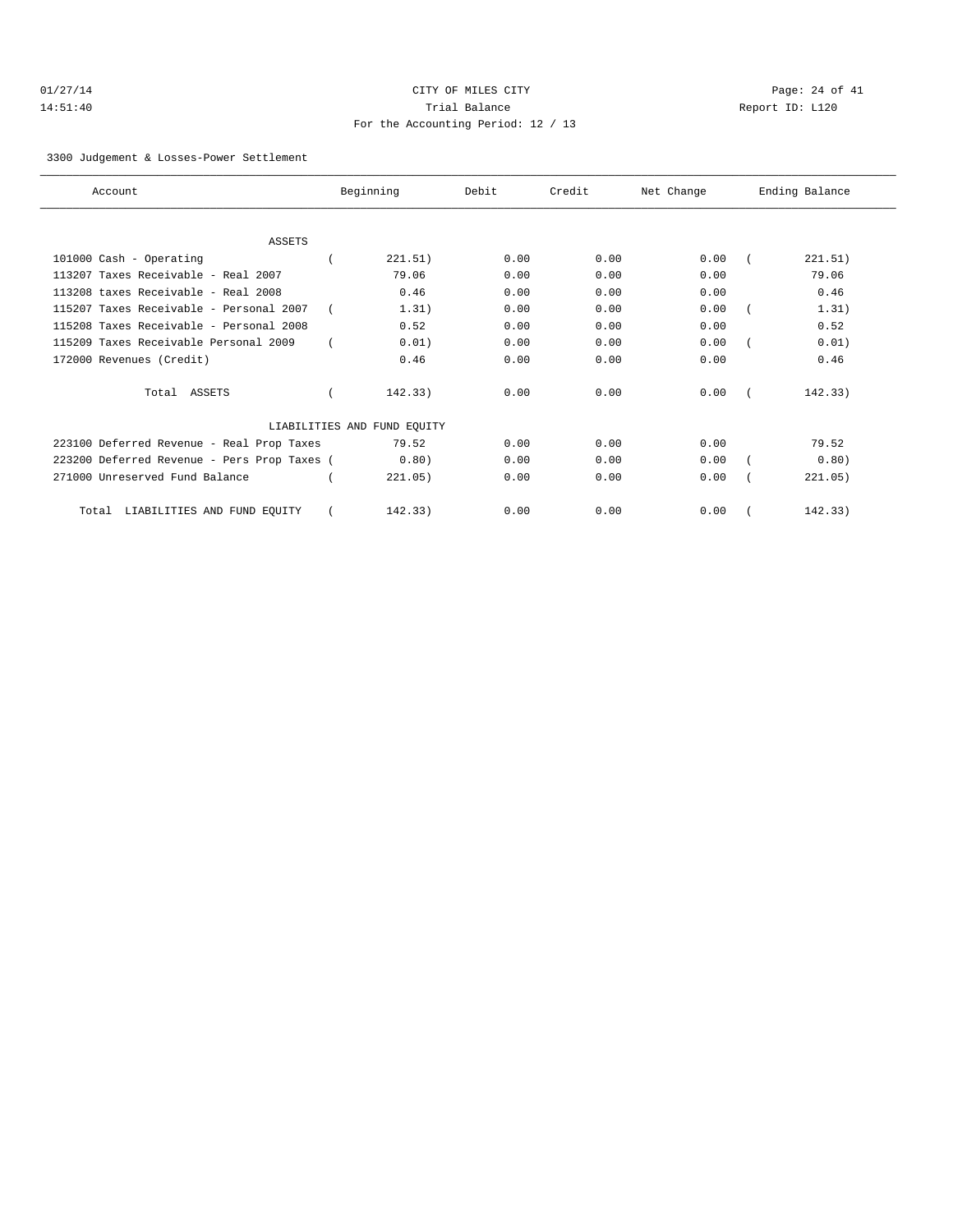#### 4000 General Fund Capitol Improvement Fund

| Account                              | Beginning                   | Debit | Credit    | Net Change | Ending Balance |
|--------------------------------------|-----------------------------|-------|-----------|------------|----------------|
|                                      |                             |       |           |            |                |
| ASSETS                               |                             |       |           |            |                |
| 101000 Cash - Operating              | 181,262.82                  | 30.74 | 0.00      | 30.74      | 181,293.56     |
| 172000 Revenues (Credit)             | 128.05)                     | 0.00  | $30.74$ ( | $30.74)$ ( | 158.79)        |
| Total ASSETS                         | 181, 134. 77                | 30.74 | 30.74     | 0.00       | 181, 134. 77   |
|                                      | LIABILITIES AND FUND EQUITY |       |           |            |                |
| 242000 Expenditures (Debit)          | 11,719.63)                  | 0.00  | 0.00      | 0.00       | 11,719.63)     |
| 271000 Unreserved Fund Balance       | 192,854.40                  | 0.00  | 0.00      | 0.00       | 192,854.40     |
| LIABILITIES AND FUND EQUITY<br>Total | 181, 134. 77                | 0.00  | 0.00      | 0.00       | 181, 134. 77   |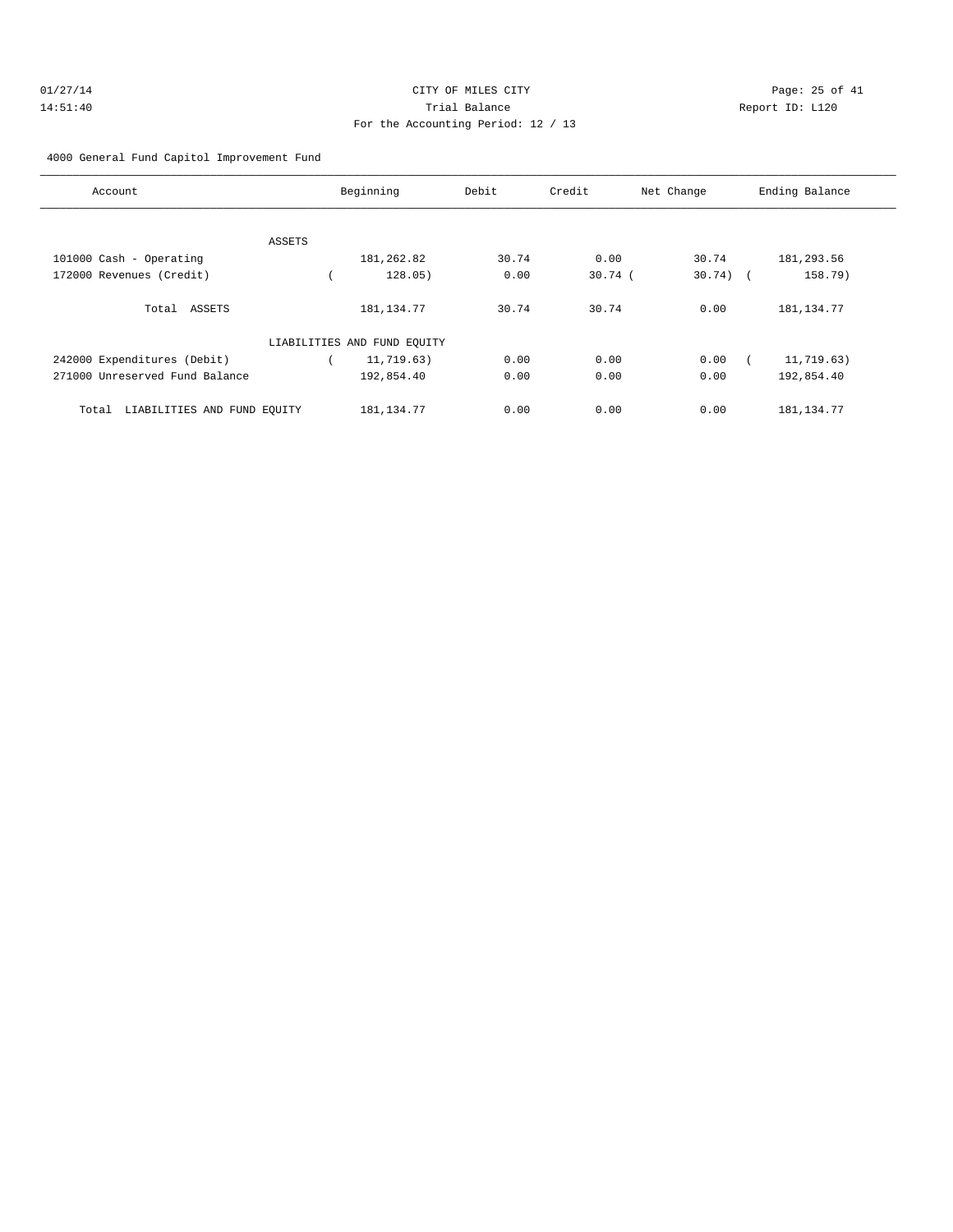# $O1/27/14$  Page: 26 of 41 14:51:40 Trial Balance Report ID: L120 For the Accounting Period: 12 / 13

4060 CAPITAL IMPROV-PUBLIC WORKS

| Account                              |        | Beginning                   | Debit  | Credit     | Net Change  | Ending Balance |
|--------------------------------------|--------|-----------------------------|--------|------------|-------------|----------------|
|                                      |        |                             |        |            |             |                |
|                                      | ASSETS |                             |        |            |             |                |
| 101000 Cash - Operating              |        | 42,222.88                   | 565.91 | 0.00       | 565.91      | 42,788.79      |
| 172000 Revenues (Credit)             |        | 4,813.45)                   | 0.00   | $565.91$ ( | $565.91)$ ( | 5,379.36)      |
| Total ASSETS                         |        | 37,409.43                   | 565.91 | 565.91     | 0.00        | 37,409.43      |
|                                      |        | LIABILITIES AND FUND EQUITY |        |            |             |                |
| 242000 Expenditures (Debit)          |        | 75, 311, 25)                | 0.00   | 0.00       | 0.00        | 75, 311.25)    |
| 271000 Unreserved Fund Balance       |        | 112,720.68                  | 0.00   | 0.00       | 0.00        | 112,720.68     |
| LIABILITIES AND FUND EQUITY<br>Total |        | 37,409.43                   | 0.00   | 0.00       | 0.00        | 37,409.43      |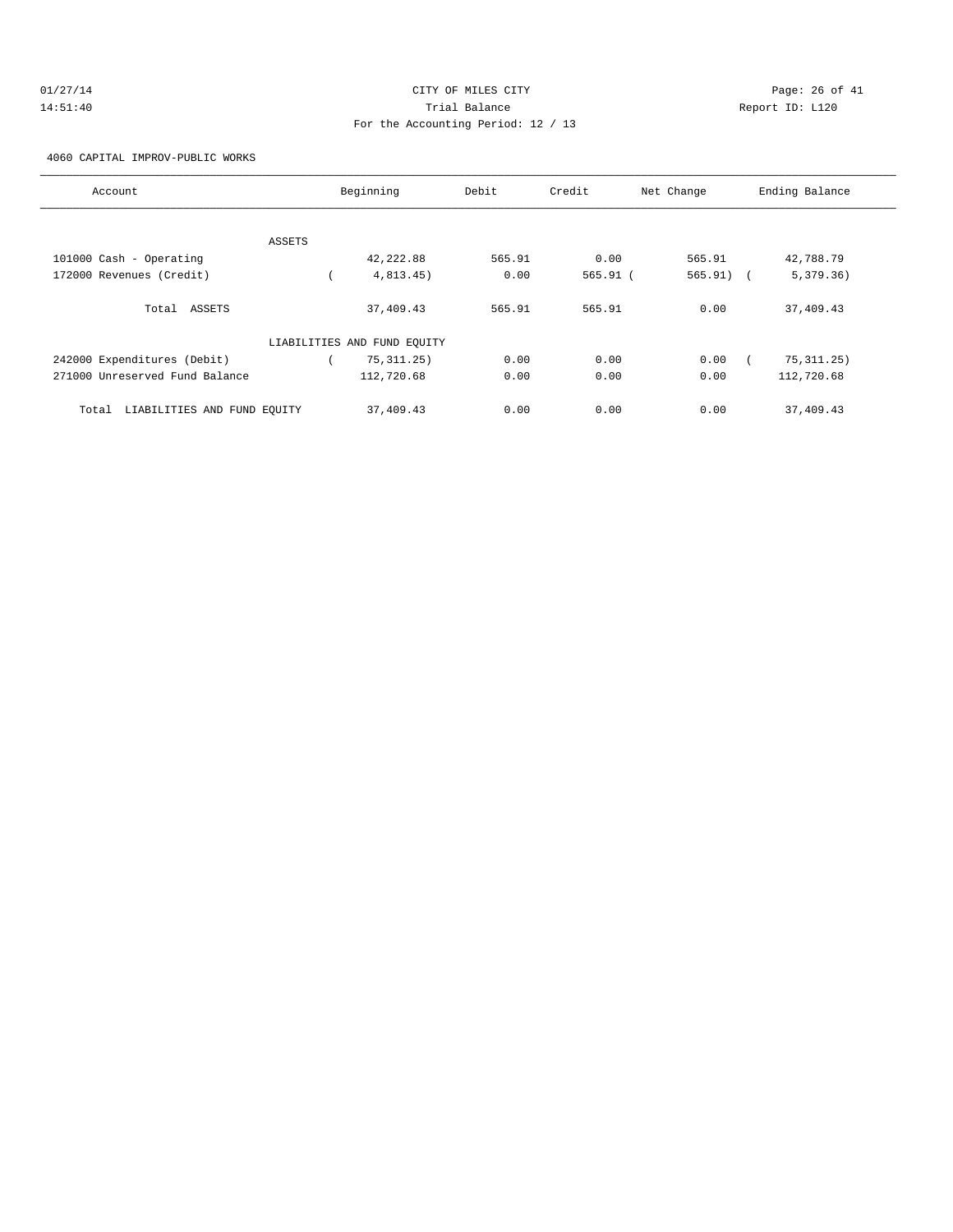# $CITY$   $CITY$   $CITY$   $PAGE: 27 of 41$ 14:51:40 Trial Balance Report ID: L120 For the Accounting Period: 12 / 13

#### 5210 WATER UTILITY

| Account                                                   | Beginning                   | Debit        | Credit        | Net Change   | Ending Balance               |
|-----------------------------------------------------------|-----------------------------|--------------|---------------|--------------|------------------------------|
|                                                           |                             |              |               |              |                              |
| ASSETS<br>101000 Cash - Operating                         | 1,307,469.55                | 134,071.93   | 125, 150.51   | 8,921.42     | 1,316,390.97                 |
| 101010 Deposit Cash                                       | 30,800.00                   | 650.00       | $800.00$ (    | 150.00)      | 30,650.00                    |
| 102113 Cash - NE Water Line Proj                          | 31,232.18                   | 0.00         | 0.00          | 0.00         | 31,232.18                    |
| 102240 Cash - Replacement & Depreciation                  | 1,489,589.35                | 0.00         | 0.00          | 0.00         | 1,489,589.35                 |
| 102250 Cash - System Devlopment Fees                      | 249,578.25                  | 0.00         | 0.00          | 0.00         | 249,578.25                   |
| 102270 Cash - Curb Stop Replacement Fee                   | 185, 448. 71                | 3,429.16     | 1,976.20      | 1,452.96     | 186,901.67                   |
| 102312 RevBnd/CurYearDebt-DNRC/CarbonTank                 | 72, 114.53                  | 12,724.58    | 72,999.28 (   | 60,274.70)   | 11,839.83                    |
| 102313 RevBnd/CurYearDebt-DNRC/NE WtrLine                 | 63,622.90                   | 12,724.58    | 76,132.50 (   | 63,407.92)   | 214.98                       |
| 102315 RevBnd/CurYearDebt-ARRA/NE Water Li                | 7,519.81                    | 1,503.96     | $9,038.75$ (  | $7,534.79$ ( | 14.98)                       |
| 102322 RevBnd/Reserve-DNRC/CarbonTank                     | 153,009.00                  | 0.00         | 0.00          | 0.00         | 153,009.00                   |
| 102323 RevBnd/Reserve-DNRC/NE WtrLine                     | 153,808.00                  | 0.00         | 0.00          | 0.00         | 153,808.00                   |
| 102325 RevBnd/Reserve-ARRA B-NE Waterline                 | 18,245.00                   | 0.00         | 0.00          | 0.00         | 18,245.00                    |
| 103000 Petty Cash                                         | 330.00                      | 0.00         | 0.00          | 0.00         | 330.00                       |
| 122000 Accounts Receivable                                | 193, 310.23                 | 133,541.05   | 145,011.05 (  | 11,470.00)   | 181,840.23                   |
| 122020 Accounts Receivable-\$2.00 State Ass               | 1,783.63                    | 0.00         | 935.84 (      | 935.84)      | 847.79                       |
| 132000 Due From Government (Short Term)                   | 0.03                        | 0.00         | 0.00          | 0.00         | 0.03                         |
| 172000 Revenues (Credit)<br>$\left($                      | 1,024,829.63)               | 9,822.47     | 132, 113.07 ( | 122, 290.60) | 1, 147, 120. 23)<br>$\left($ |
| 181000 Land                                               | 41,844.00                   | 0.00         | 0.00          | 0.00         | 41,844.00                    |
| 182000 Buildings                                          | 22,997.00                   | 0.00         | 0.00          | 0.00         | 22,997.00                    |
| 182100 Allowance for Depr - Buildings (Cre(               | 22,997.00)                  | 0.00         | 0.00          | 0.00         | 22,997.00)                   |
| 186000 Machinery and Equipment                            | 359,087.70                  | 0.00         | 0.00          | 0.00         | 359,087.70                   |
| 186100 Allowance for Depr - Machinery & Eq(               | 235, 352.00)                | 0.00         | 0.00          | 0.00         | 235, 352.00)                 |
| 188000 Const. Work in Progress-NE Wtr Line                | 1,100,359.57                | 0.00         | 0.00          | 0.00         | 1,100,359.57                 |
| 189100 Source of Supply                                   | 3, 427, 537.49              | 0.00         | 0.00          | 0.00         | 3, 427, 537.49               |
| 189110 Allowance for Depreciation - Source(               | 342,949.00)                 | 0.00         | 0.00          | 0.00         | 342,949.00)<br>$\left($      |
| 189300 Treatment Plant                                    | 3,716,158.00                | 0.00         | 0.00          | 0.00         | 3,716,158.00                 |
| 189310 Allowance for Depr - Treatment Plan( 1,724,417.00) |                             | 0.00         | 0.00          | 0.00         | (1, 724, 417.00)             |
| 189400 Transmission & Distribution                        | 11, 441, 963.97             | 0.00         | 0.00          | 0.00         | 11, 441, 963.97              |
| 189410 Allowance for Depr - Trans & Distri( 3,080,832.00) |                             | 0.00         | 0.00          | 0.00         | 3,080,832.00)                |
| Total ASSETS                                              | 17,636,432.27               | 308, 467. 73 | 564,157.20 (  | 255,689.47)  | 17,380,742.80                |
|                                                           | LIABILITIES AND FUND EQUITY |              |               |              |                              |
| 202000 Accounts Payable                                   | 0.00                        | 188,722.64   | 188,722.64    | 0.00         | 0.00                         |
| 202100 Accounts Payable<br>$\overline{ }$                 | 0.50)                       | 0.00         | 0.00          | 0.00         | 0.50)                        |
| 214000 Deposits Payable                                   | 30,800.00                   | 800.00       | $650.00$ $($  | 150.00)      | 30,650.00                    |
| 214010 Refunds Payable                                    | 0.00                        | 2.22         | 2.22          | 0.00         | 0.00                         |
| 231000 BONDS PAYABLE                                      | 5,150,268.00                | 0.00         | 0.00          | 0.00         | 5,150,268.00                 |
| 238000 Other Post Employment Benefits                     | 21,714.00                   | 0.00         | 0.00          | 0.00         | 21,714.00                    |
| 239000 Compensated Absences Payable                       | 86,051.00                   | 0.00         | 0.00          | 0.00         | 86,051.00                    |
| 242000 Expenditures (Debit)                               | 768,676.36)                 | 255,585.71   | $46.24$ (     | 255, 539.47) | 1,024,215.83)                |
| 250300 Reserve Revenue Bond - Current Debt                | 323, 303.85                 | 0.00         | 0.00          | 0.00         | 323,303.85                   |
| 250500 Reserve - System Dev Fees                          | 171,098.25                  | 0.00         | 0.00          | 0.00         | 171,098.25                   |
| 250600 Reserve for Replacement & Depreciat                | 1,351,889.30                | 0.00         | 0.00          | 0.00         | 1,351,889.30                 |
| 271000 Unreserved Fund Balance                            | 3,954,118.28                | 0.00         | 0.00          | 0.00         | 3,954,118.28                 |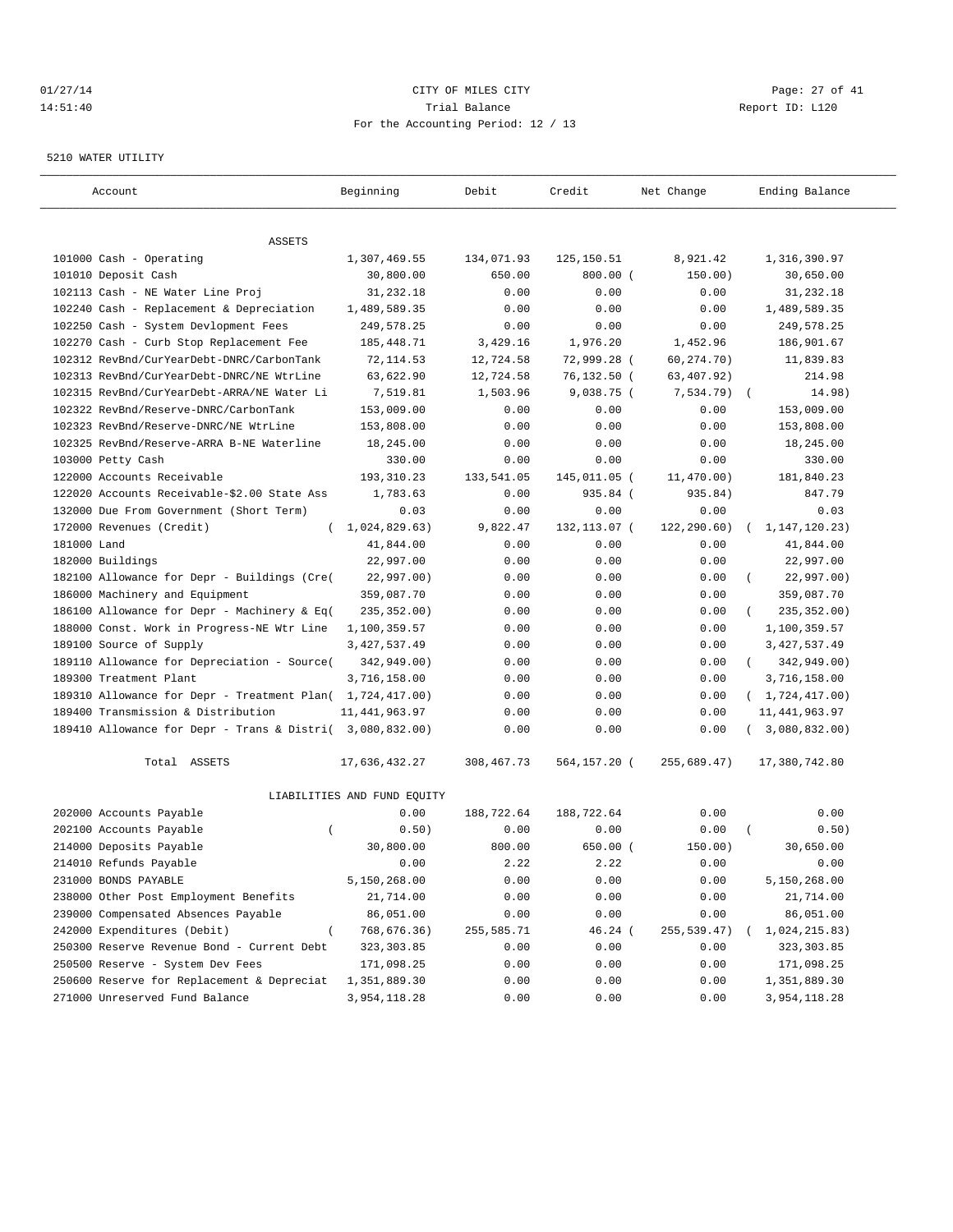# 01/27/14 CITY OF MILES CITY Page: 28 of 41 14:51:40 Trial Balance Report ID: L120 For the Accounting Period: 12 / 13

#### 5210 WATER UTILITY

| Account                              | Beginning     | Debit      | Credit     | Net Change  | Ending Balance |
|--------------------------------------|---------------|------------|------------|-------------|----------------|
| 272000 Unreserved Retained Earnings  | 7,315,866.45  | 0.00       | 0.00       | 0.00        | 7,315,866.45   |
| LIABILITIES AND FUND EQUITY<br>Total | 17,636,432.27 | 445,110.57 | 189,421.10 | 255,689.47) | 17,380,742.80  |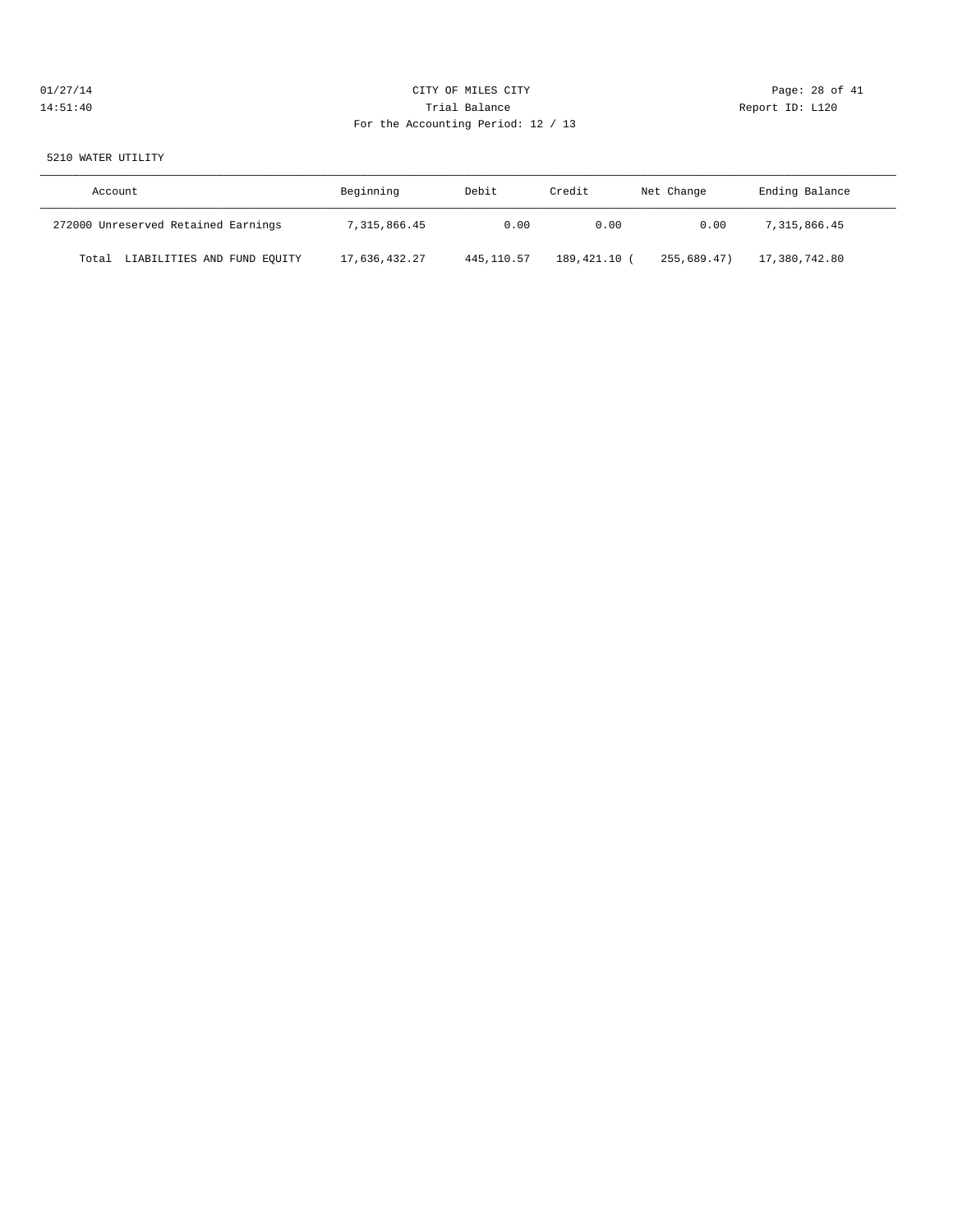# $CITY$   $CITY$   $CITY$   $PAGE: 29$  of 41 14:51:40 Trial Balance Report ID: L120 For the Accounting Period: 12 / 13

#### 5310 SEWER UTILITY

| Account                                     | Beginning                   | Debit      | Credit         | Net Change  | Ending Balance   |
|---------------------------------------------|-----------------------------|------------|----------------|-------------|------------------|
| <b>ASSETS</b>                               |                             |            |                |             |                  |
| 101000 Cash - Operating                     | 473,841.64                  | 91,278.10  | 138, 128. 12 ( | 46,850.02)  | 426,991.62       |
| 102240 Cash - Replacement & Depreciation    | 195,098.39                  | 0.00       | 0.00           | 0.00        | 195,098.39       |
| 102250 Cash - System Devlopment Fees        | 128,970.91                  | 0.00       | 0.00           | 0.00        | 128,970.91       |
| 102280 WWtr Treatment Plant-Phase I Constr( | 69,771.54)                  | 645,466.00 | 0.00           | 645,466.00  | 575,694.46       |
| 102316 RevBnd/CurYearDebt-Phase 1 Haynes L  | 79,969.28                   | 8,432.08   | 0.00           | 8,432.08    | 88, 401.36       |
| 102390 REV BOND/RESERVE-Sewer Phase 1       | 121,506.00                  | 0.00       | 0.00           | 0.00        | 121,506.00       |
| 122000 Accounts Receivable                  | 117,677.00                  | 90,884.20  | 88,723.23      | 2,160.97    | 119,837.97       |
| 132000 Due From Government (Short Term)     | 208,183.00                  | 0.00       | 0.00           | 0.00        | 208,183.00       |
| 172000 Revenues (Credit)<br>$\left($        | 417,842.76)                 | 0.00       | 738,611.73 (   | 738,611.73) | 1, 156, 454.49   |
| 181000 Land                                 | 2.00                        | 0.00       | 0.00           | 0.00        | 2.00             |
| 186000 Machinery and Equipment              | 605,138.18                  | 0.00       | 0.00           | 0.00        | 605,138.18       |
| 186100 Allowance for Depr - Machinery & Eq( | 350, 377.00)                | 0.00       | 0.00           | 0.00        | 350, 377.00)     |
| 188000 Const. Work in Progress-NE Wtr Line  | 1,511,028.07                | 0.00       | 0.00           | 0.00        | 1,511,028.07     |
| 189300 Treatment Plant                      | 2,595,500.05                | 0.00       | 0.00           | 0.00        | 2,595,500.05     |
| 189310 Allowance for Depr - Treatment Plan( | 1, 194, 464.00)             | 0.00       | 0.00           | 0.00        | (1, 194, 464.00) |
| 189400 Transmission & Distribution          | 4,028,819.40                | 0.00       | 0.00           | 0.00        | 4,028,819.40     |
| 189410 Allowance for Depr - Trans & Distri( | 1,104,790.00)               | 0.00       | 0.00           | 0.00        | 1, 104, 790.00   |
| Total ASSETS                                | 6,928,488.62                | 836,060.38 | 965,463.08 (   | 129,402.70) | 6,799,085.92     |
|                                             | LIABILITIES AND FUND EQUITY |            |                |             |                  |
| 202000 Accounts Payable                     | 0.00                        | 78,266.37  | 78,266.37      | 0.00        | 0.00             |
| 231300 Bonds Pay 1979 Issue                 | 1,071,239.60                | 0.00       | 0.00           | 0.00        | 1,071,239.60     |
| 238000 Other Post Employment Benefits       | 15,934.00                   | 0.00       | 0.00           | 0.00        | 15,934.00        |
| 239000 Compensated Absences Payable         | 53,350.00                   | 0.00       | 0.00           | 0.00        | 53,350.00        |
| 242000 Expenditures (Debit)                 | 765, 168.55)                | 129,696.04 | 293.34 (       | 129,402.70) | 894, 571. 25)    |
| 250500 Reserve - System Dev Fees            | 82,925.91                   | 0.00       | 0.00           | 0.00        | 82,925.91        |
| 250600 Reserve for Replacement & Depreciat  | 1,666,491.83                | 0.00       | 0.00           | 0.00        | 1,666,491.83     |
| 271000 Unreserved Fund Balance              | 1,121,110.25                | 0.00       | 0.00           | 0.00        | 1, 121, 110. 25  |
| 272000 Unreserved Retained Earnings         | 3,682,605.58                | 0.00       | 0.00           | 0.00        | 3,682,605.58     |
| Total LIABILITIES AND FUND EQUITY           | 6,928,488.62                | 207,962.41 | 78,559.71 (    | 129,402.70) | 6,799,085.92     |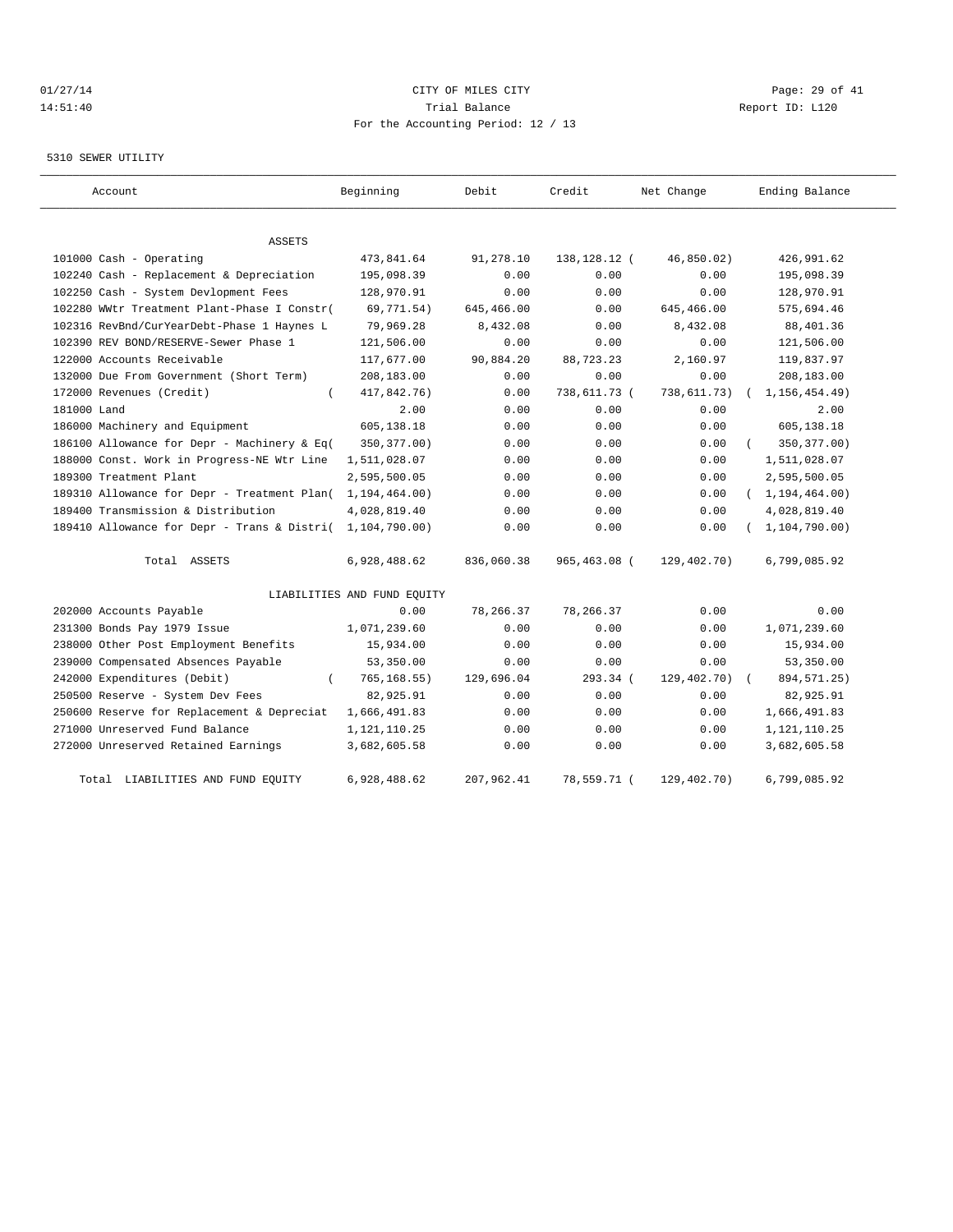# $CITY$  of  $CITY$  and  $CITY$  of  $MLES$  city of  $MLES$  city  $Page: 30$  of  $41$ 14:51:40 Trial Balance Report ID: L120 For the Accounting Period: 12 / 13

5510 AMBULANCE FUND

| Account                                     |                | Beginning                   | Debit        | Credit       | Net Change   |                | Ending Balance |
|---------------------------------------------|----------------|-----------------------------|--------------|--------------|--------------|----------------|----------------|
| ASSETS                                      |                |                             |              |              |              |                |                |
| 101000 Cash - Operating                     | $\overline{ }$ | 369,559.64)                 | 42,787.27    | 51,205.79 (  | 8,418.52)    |                | 377,978.16)    |
| 113206 Taxes Receivable - Real 2006         | $\left($       | 27.41)                      | 0.00         | 0.00         | 0.00         |                | 27.41)         |
| 113207 Taxes Receivable - Real 2007         |                | 18.01                       | 0.00         | 0.00         | 0.00         |                | 18.01          |
| 113208 taxes Receivable - Real 2008         |                | 0.12                        | 0.00         | 0.00         | 0.00         |                | 0.12           |
| 113209 Taxes Receivable - Real 2009         |                | 0.21                        | 0.00         | 0.00         | 0.00         |                | 0.21           |
| 113210 Taxes Receivable - Real 2010         |                | 3.05                        | 0.00         | 0.00         | 0.00         |                | 3.05           |
| 113211 Taxes Receivable - Real 2011         |                | 21.36                       | 0.00         | 0.00         | 0.00         |                | 21.36          |
| 113212 Taxes Receivable- Real 2012          |                | 82.19                       | 0.00         | 0.00         | 0.00         |                | 82.19          |
| 113213 Tax Receivables Real-2013            |                | 3,370.61                    | 0.00         | 0.00         | 0.00         |                | 3,370.61       |
| 115207 Taxes Receivable - Personal 2007     | $\left($       | 0.80)                       | 0.00         | 0.00         | 0.00         |                | 0.80)          |
| 115208 Taxes Receivable - Personal 2008     |                | 0.12                        | 0.00         | 0.00         | 0.00         |                | 0.12           |
| 115209 Taxes Receivable Personal 2009       | $\left($       | 0.01)                       | 0.00         | 0.00         | 0.00         |                | 0.01)          |
| 115211 Taxes Receivable Personal 2011       | $\left($       | 0.17)                       | 0.00         | 0.00         | 0.00         |                | 0.17)          |
| 115212 Taxes Receivable Personal 2012       |                | 0.02                        | 0.00         | 0.00         | 0.00         |                | 0.02           |
| 115213 Taxes Receivable Personal 2013       |                | 8.61                        | 0.00         | 0.00         | 0.00         |                | 8.61           |
| 116000 Protested Taxes Receivable - Reals ( |                | 5.97)                       | 0.00         | 0.00         | 0.00         | $\overline{(}$ | 5.97)          |
| 122000 Accounts Receivable                  |                | 304,026.05                  | 66,176.54    | 90,199.28 (  | 24,022.74)   |                | 280,003.31     |
| 122100 Acct Receivable                      | $\left($       | 242, 110.73)                | 0.00         | 0.00         | 0.00         |                | 242, 110.73)   |
| 172000 Revenues (Credit)                    | $\overline{ }$ | 299,929.18)                 | 133.23       | 73,546.72 (  | 73, 413. 49) |                | 373, 342.67)   |
| 186000 Machinery and Equipment              |                | 372,186.93                  | 0.00         | 0.00         | 0.00         |                | 372,186.93     |
| 186100 Allowance for Depr - Machinery & Eq( |                | 196,477.00)                 | 0.00         | 0.00         | 0.00         |                | 196,477.00)    |
| Total ASSETS                                | $\left($       | 428, 393.63)                | 109,097.04   | 214,951.79 ( | 105,854.75)  | $\sqrt{2}$     | 534, 248.38)   |
|                                             |                | LIABILITIES AND FUND EQUITY |              |              |              |                |                |
| 202000 Accounts Payable                     |                | 0.00                        | 11,027.95    | 11,027.95    | 0.00         |                | 0.00           |
| 214000 Deposits Payable                     |                | 25.00                       | 0.00         | 0.00         | 0.00         |                | 25.00          |
| 223100 Deferred Revenue - Real Prop Taxes   |                | 3,260.07                    | 0.00         | 0.00         | 0.00         |                | 3,260.07       |
| 223200 Deferred Revenue - Pers Prop Taxes ( |                | 21.85)                      | 0.00         | 0.00         | 0.00         |                | 21.85)         |
| 235000 CONTRACTS/NOTES/LOANS PAYABLE        |                | 90,632.19                   | 0.00         | 0.00         | 0.00         |                | 90,632.19      |
| 238000 Other Post Employment Benefits       |                | 14,917.00                   | 0.00         | 0.00         | 0.00         |                | 14,917.00      |
| 239000 Compensated Absences Payable         |                | 44,006.00                   | 0.00         | 0.00         | 0.00         |                | 44,006.00      |
| 242000 Expenditures (Debit)                 | $\left($       | 393,951.90)                 | 106, 127.24  | 272.49 (     | 105,854.75)  |                | 499,806.65)    |
| 271000 Unreserved Fund Balance              |                | 78,043.49                   | 0.00         | 0.00         | 0.00         |                | 78,043.49      |
| 272000 Unreserved Retained Earnings         | $\left($       | 265, 303.63)                | 0.00         | 0.00         | 0.00         |                | 265, 303.63)   |
| LIABILITIES AND FUND EQUITY<br>Total        | $\left($       | 428,393.63)                 | 117, 155. 19 | 11,300.44 (  | 105,854.75)  |                | 534, 248, 38)  |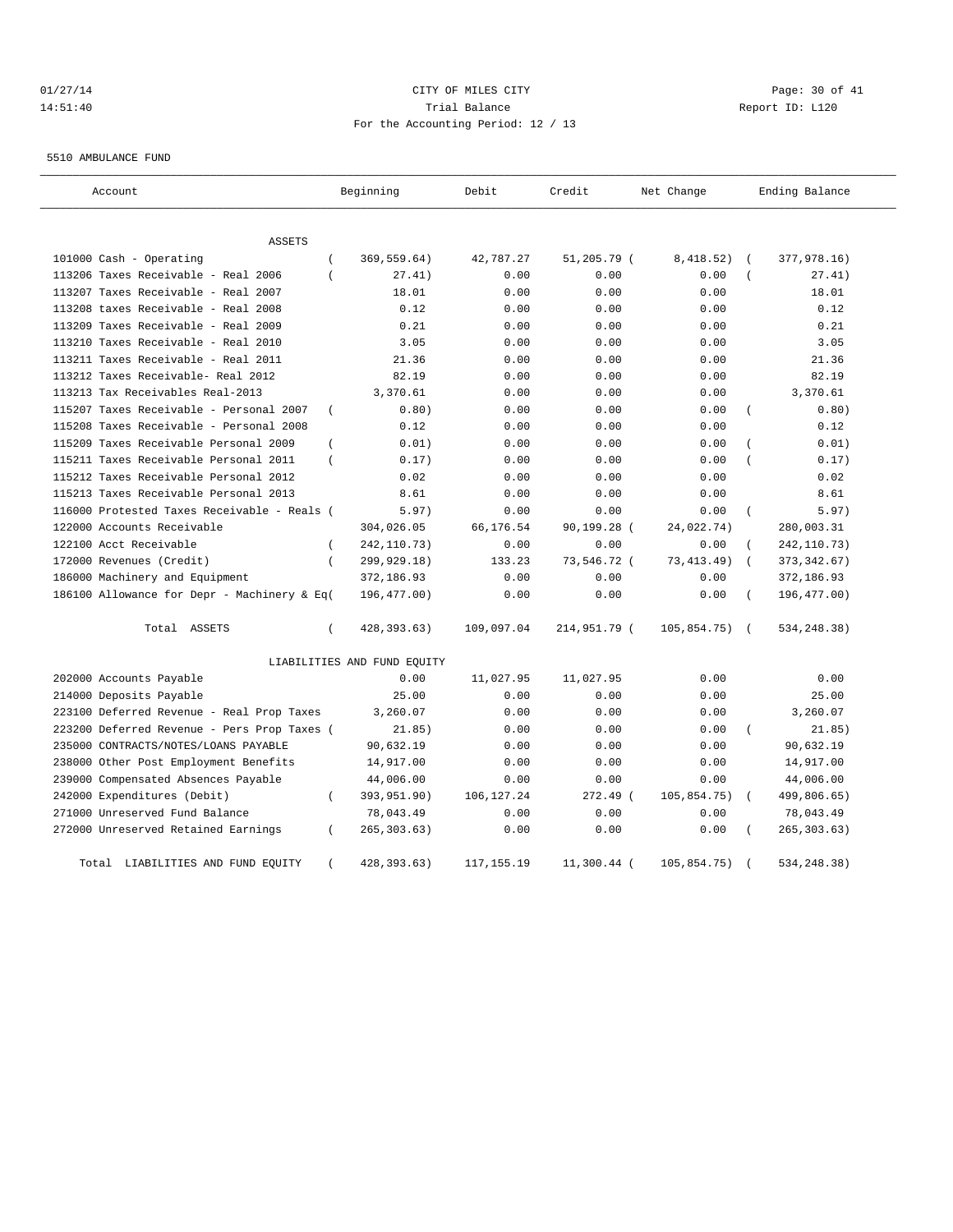# 01/27/14 Page: 31 of 41 14:51:40 Trial Balance Report ID: L120 For the Accounting Period: 12 / 13

5610 AIRPORT OPERATING

| Account                                                     | Beginning                   | Debit        | Credit         | Net Change   | Ending Balance             |
|-------------------------------------------------------------|-----------------------------|--------------|----------------|--------------|----------------------------|
|                                                             |                             |              |                |              |                            |
| ASSETS                                                      |                             |              |                |              |                            |
| 101000 Cash - Operating                                     | 105,769.98                  | 18,839.24    | 29,626.45 (    | 10,787.21)   | 94,982.77<br>6,673.74      |
| 101100 Cash-FAA Grant/St Loan-2008                          | 6,673.74                    | 0.00         | 0.00           | 0.00         |                            |
| 102230 Cash - Surplus/Credit Card Acct<br>103000 Petty Cash | 100.00<br>100.00            | 11,875.62    | 11,874.82      | 0.80<br>0.00 | 100.80<br>100.00           |
| 113206 Taxes Receivable - Real 2006<br>$\overline{ }$       |                             | 0.00         | 0.00           | 0.00         |                            |
| 113207 Taxes Receivable - Real 2007                         | 8.15)<br>29.37              | 0.00<br>0.00 | 0.00<br>0.00   | 0.00         | 8.15)<br>29.37             |
| 113208 taxes Receivable - Real 2008                         | 0.16                        | 0.00         | 0.00           | 0.00         | 0.16                       |
| 113209 Taxes Receivable - Real 2009                         | 0.36                        | 0.00         | 0.00           | 0.00         | 0.36                       |
| 113211 Taxes Receivable - Real 2011                         | 32.07                       | 0.00         | 0.00           | 0.00         | 32.07                      |
| 113212 Taxes Receivable- Real 2012                          | 123.29                      | 0.00         | 0.00           | 0.00         | 123.29                     |
| 113213 Tax Receivables Real-2013                            | 5,055.52                    | 0.00         | 0.00           | 0.00         | 5,055.52                   |
| 115207 Taxes Receivable - Personal 2007                     | 0.03                        | 0.00         | 0.00           | 0.00         | 0.03                       |
| 115208 Taxes Receivable - Personal 2008                     | 0.19                        | 0.00         | 0.00           | 0.00         | 0.19                       |
| 115209 Taxes Receivable Personal 2009<br>$\overline{ }$     | 0.01)                       | 0.00         | 0.00           | 0.00         | 0.01)                      |
| 115210 Taxes Receivable Personal 2010<br>$\overline{ }$     | 0.01)                       | 0.00         | 0.00           | 0.00         | 0.01)                      |
| 115212 Taxes Receivable Personal 2012                       | 0.01                        | 0.00         | 0.00           | 0.00         | 0.01                       |
| 115213 Taxes Receivable Personal 2013                       | 12.90                       | 0.00         | 0.00           | 0.00         | 12.90                      |
| 116000 Protested Taxes Receivable - Reals (                 | 18.13)                      | 0.00         | 0.00           | 0.00         | 18.13)<br>$\left($         |
| 132000 Due From Government (Short Term)                     | 427.00                      | 0.00         | 0.00           | 0.00         | 427.00                     |
| 141000 Prepaid Expense                                      | 4,500.00                    | 0.00         | 0.00           | 0.00         | 4,500.00                   |
| 172000 Revenues (Credit)<br>$\left($                        | 295,024.70)                 | 0.00         | 18,796.57 (    | 18,796.57)   | 313,821.27)<br>$\left($    |
| 181000 Land                                                 | 19,983.00                   | 0.00         | 0.00           | 0.00         | 19,983.00                  |
| 182000 Buildings                                            | 677,537.00                  | 0.00         | 0.00           | 0.00         | 677,537.00                 |
| 182100 Allowance for Depr - Buildings (Cre(                 | 327,092.00)                 | 0.00         | 0.00           | 0.00         | 327,092.00)                |
| 184000 Improvements Other Than Buildings                    | 8,543,759.48                | 0.00         | 0.00           | 0.00         | 8,543,759.48               |
| 184100 Allowance for Depr - Imp Other Than(                 | 2,014,575.00)               | 0.00         | 0.00           | 0.00         | 2,014,575.00<br>$\sqrt{2}$ |
| 186000 Machinery and Equipment                              | 836,463.59                  | 0.00         | 0.00           | 0.00         | 836,463.59                 |
| 186100 Allowance for Depr - Machinery & Eq(                 | 277,523.00)                 | 0.00         | 0.00           | 0.00         | 277,523.00)                |
| 188000 Const. Work in Progress-NE Wtr Line                  | 27,005.00                   | 0.00         | 0.00           | 0.00         | 27,005.00                  |
| Total ASSETS                                                | 7, 313, 331.69              | 30,714.86    | $60, 297.84$ ( | 29,582.98)   | 7,283,748.71               |
|                                                             | LIABILITIES AND FUND EQUITY |              |                |              |                            |
| 202000 Accounts Payable                                     | 0.00                        | 15,059.52    | 15,059.52      | 0.00         | 0.00                       |
| 223100 Deferred Revenue - Real Prop Taxes                   | 4,921.02                    | 0.00         | 0.00           | 0.00         | 4,921.02                   |
| 223200 Deferred Revenue - Pers Prop Taxes (                 | 32.77)                      | 0.00         | 0.00           | 0.00         | 32.77)                     |
| 235150 LTrm Pay/MT Aeronautics                              | 24,605.00                   | 0.00         | 0.00           | 0.00         | 24,605.00                  |
| 238000 Other Post Employment Benefits                       | 4,173.00                    | 0.00         | 0.00           | 0.00         | 4,173.00                   |
| 239000 Compensated Absences Payable                         | 6, 126.00                   | 0.00         | 0.00           | 0.00         | 6, 126.00                  |
| 242000 Expenditures (Debit)<br>$\overline{ }$               | 281, 370.18)                | 29,626.45    | 43.47 (        | 29,582.98)   | 310,953.16)                |
| 250600 Reserve for Replacement & Depreciat                  | 18,913.67                   | 0.00         | 0.00           | 0.00         | 18,913.67                  |
| 271000 Unreserved Fund Balance<br>$\left($                  | 1,719.00)                   | 0.00         | 0.00           | 0.00         | 1,719.00)                  |
| 272000 Unreserved Retained Earnings                         | 7,537,714.95                | 0.00         | 0.00           | 0.00         | 7,537,714.95               |
| Total LIABILITIES AND FUND EQUITY                           | 7,313,331.69                | 44,685.97    | 15,102.99 (    | 29,582.98)   | 7,283,748.71               |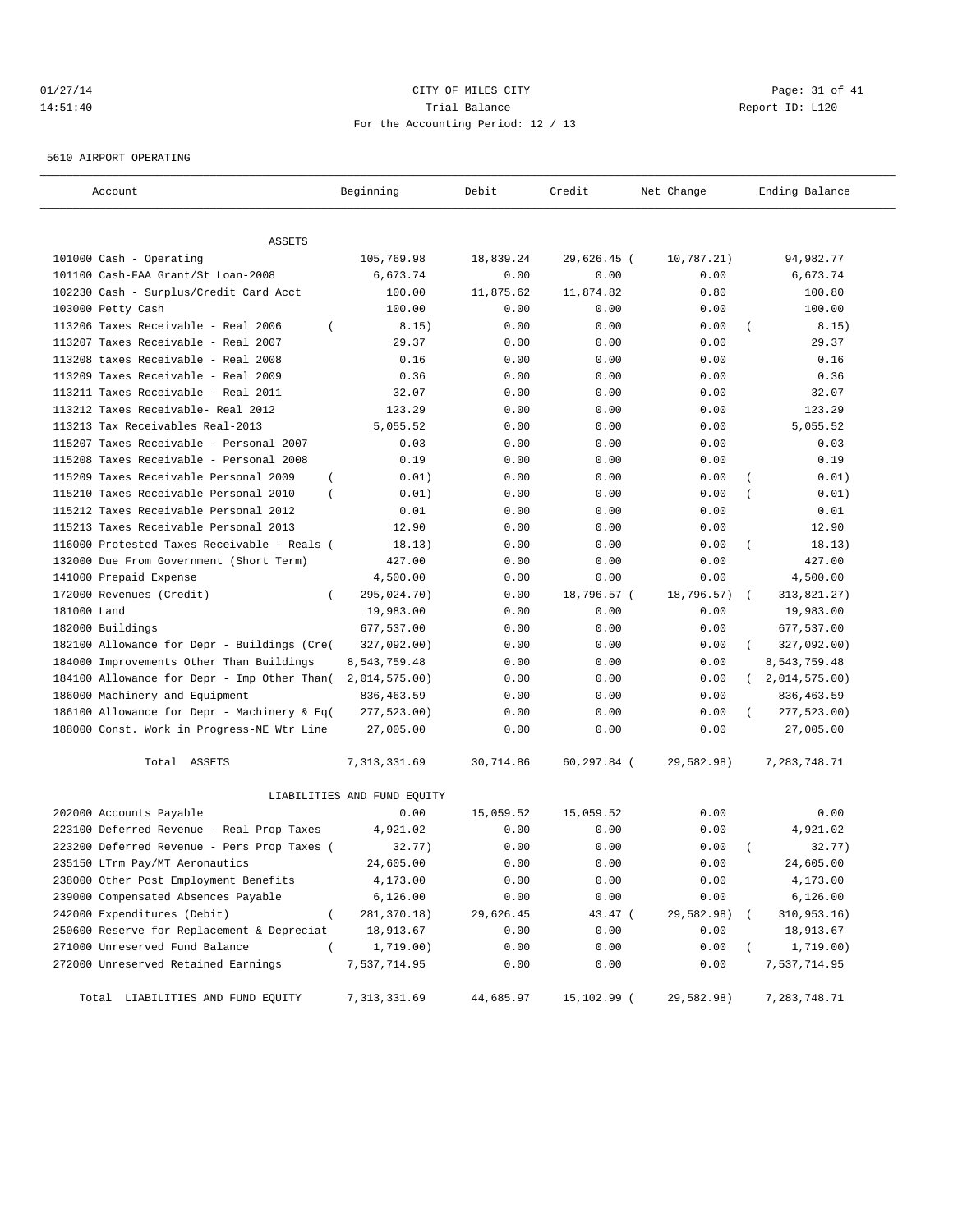# $CITY$  of  $CITY$  and  $CITY$  of  $MLES$  city  $CITY$  and  $PAGE: 32$  of  $41$ 14:51:40 Trial Balance Report ID: L120 For the Accounting Period: 12 / 13

#### 6040 PUBLIC WORKS

| Account                              | Beginning                   | Debit     | Credit      | Net Change      | Ending Balance |
|--------------------------------------|-----------------------------|-----------|-------------|-----------------|----------------|
|                                      |                             |           |             |                 |                |
| <b>ASSETS</b>                        |                             |           |             |                 |                |
| 101000 Cash - Operating              | 90,698.21                   | 42,834.78 | 12,156.41   | 30,678.37       | 121,376.58     |
| 172000 Revenues (Credit)             | 37,738.00)                  | 0.00      | 42,834.78 ( | 42,834.78) (    | 80,572.78)     |
| Total ASSETS                         | 52,960.21                   | 42,834.78 | 54,991.19 ( | 12, 156. 41)    | 40,803.80      |
|                                      | LIABILITIES AND FUND EQUITY |           |             |                 |                |
| 202000 Accounts Payable              | 0.00                        | 1,019.60  | 1,019.60    | 0.00            | 0.00           |
| 239000 Compensated Absences Payable  | 11,902.00                   | 0.00      | 0.00        | 0.00            | 11,902.00      |
| 242000 Expenditures (Debit)          | 55,677.24)                  | 12,156.41 | 0.00(       | $12, 156, 41$ ( | $67,833.65$ )  |
| 271000 Unreserved Fund Balance       | 587,940.98)                 | 0.00      | 0.00        | 0.00            | 587,940.98)    |
| 272000 Unreserved Retained Earnings  | 684, 676.43                 | 0.00      | 0.00        | 0.00            | 684, 676.43    |
| LIABILITIES AND FUND EQUITY<br>Total | 52,960.21                   | 13,176.01 | 1,019.60 (  | 12,156.41)      | 40,803.80      |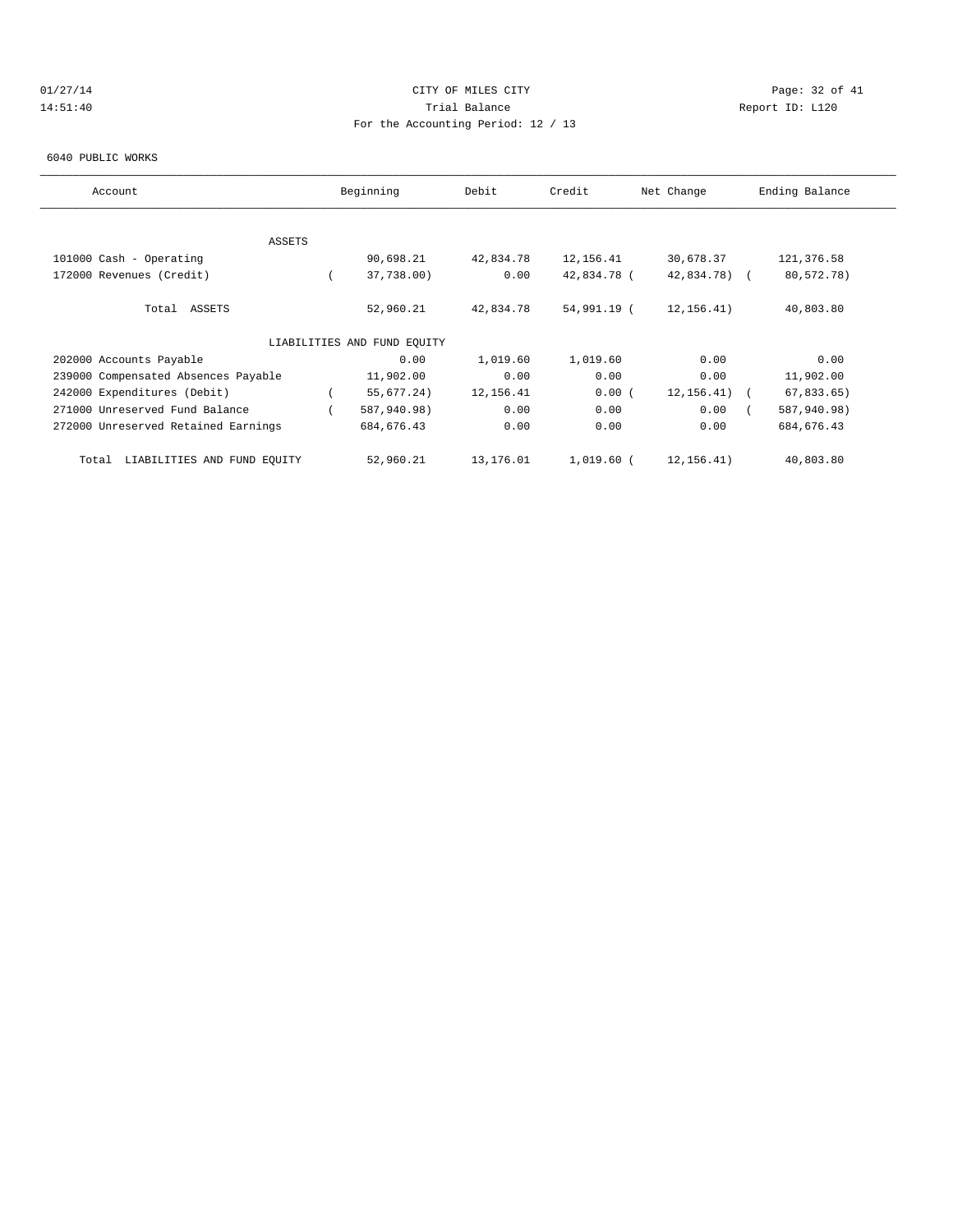# 01/27/14 Page: 33 of 41 14:51:40 Trial Balance Report ID: L120 For the Accounting Period: 12 / 13

#### 7452 Drivers' License Reinstatement Fees

| Account                              | Beginning                   | Debit | Credit      | Net Change | Ending Balance |
|--------------------------------------|-----------------------------|-------|-------------|------------|----------------|
| ASSETS                               |                             |       |             |            |                |
| 101000 Cash - Operating              | 25.00                       | 0.00  | $25.00$ (   | 25.00)     | 0.00           |
| Total ASSETS                         | 25.00                       | 0.00  | 25.00(      | 25.00      | 0.00           |
|                                      | LIABILITIES AND FUND EQUITY |       |             |            |                |
| 202000 Accounts Payable              | 0.00                        | 25.00 | 25.00       | 0.00       | 0.00           |
| 212500 Due to Others                 | 25.00                       | 25.00 | 0.00(       | 25.00      | 0.00           |
| LIABILITIES AND FUND EQUITY<br>Total | 25.00                       | 50.00 | $25.00$ $($ | 25.00)     | 0.00           |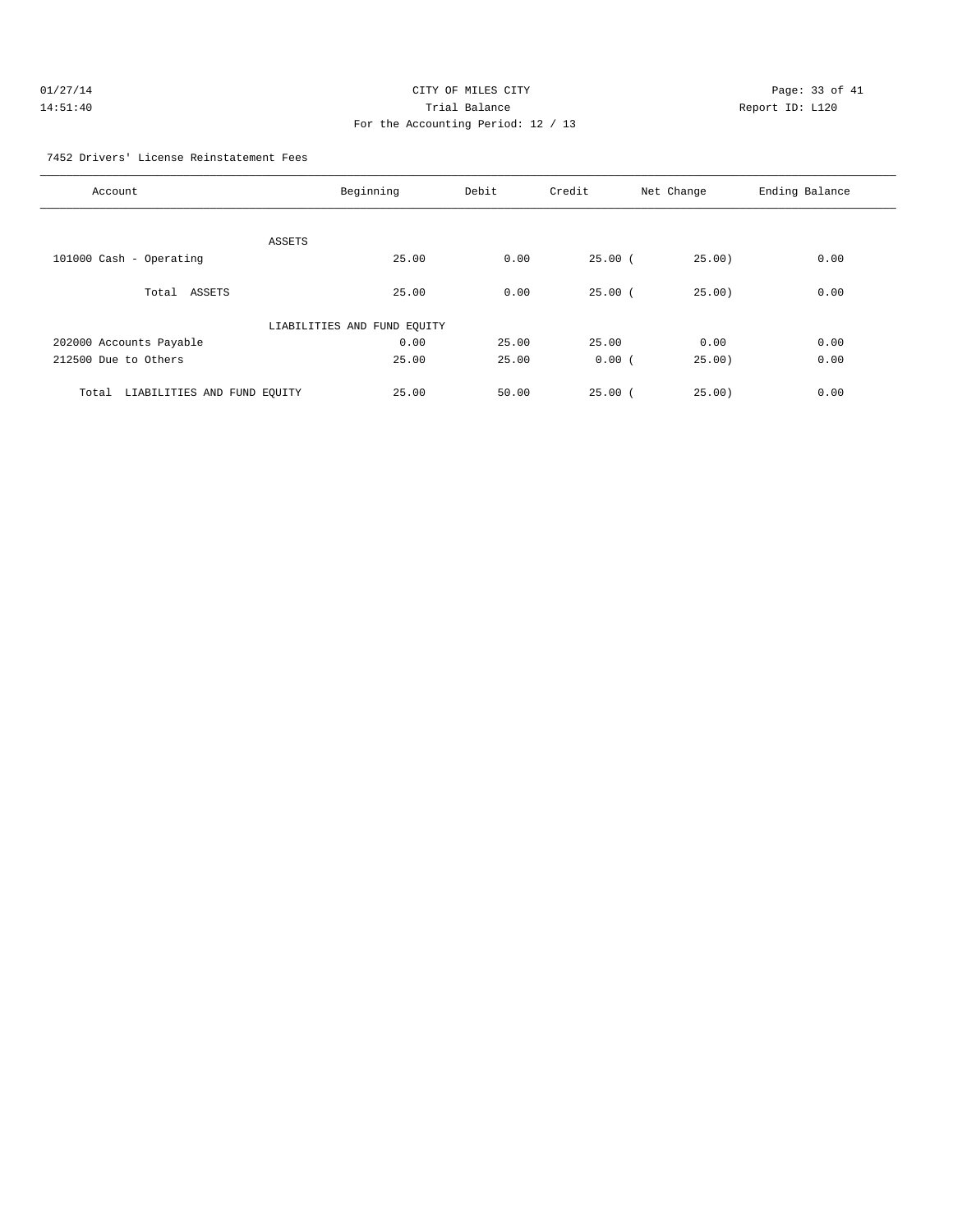# $O1/27/14$  Page: 34 of 41 14:51:40 Trial Balance Report ID: L120 For the Accounting Period: 12 / 13

#### 7467 Law Enforcement Academy Surcharge

|        | Debit               | Credit                                  | Net Change   | Ending Balance                                        |
|--------|---------------------|-----------------------------------------|--------------|-------------------------------------------------------|
|        |                     |                                         |              |                                                       |
|        |                     |                                         |              |                                                       |
| 950.00 | 643.00              |                                         | 950.00)      | 0.00                                                  |
|        |                     |                                         |              |                                                       |
| 950.00 | 643.00              |                                         | 950.00)      | 0.00                                                  |
|        |                     |                                         |              |                                                       |
| 0.00   | 1,593.00            | 1,593.00                                | 0.00         | 0.00                                                  |
| 950.00 | 1,593.00            |                                         | 950.00       | 0.00                                                  |
|        |                     |                                         |              | 0.00                                                  |
|        | Beginning<br>950.00 | LIABILITIES AND FUND EQUITY<br>3,186.00 | $2,236.00$ ( | $1,593.00$ (<br>$1,593.00$ (<br>$643.00$ (<br>950.00) |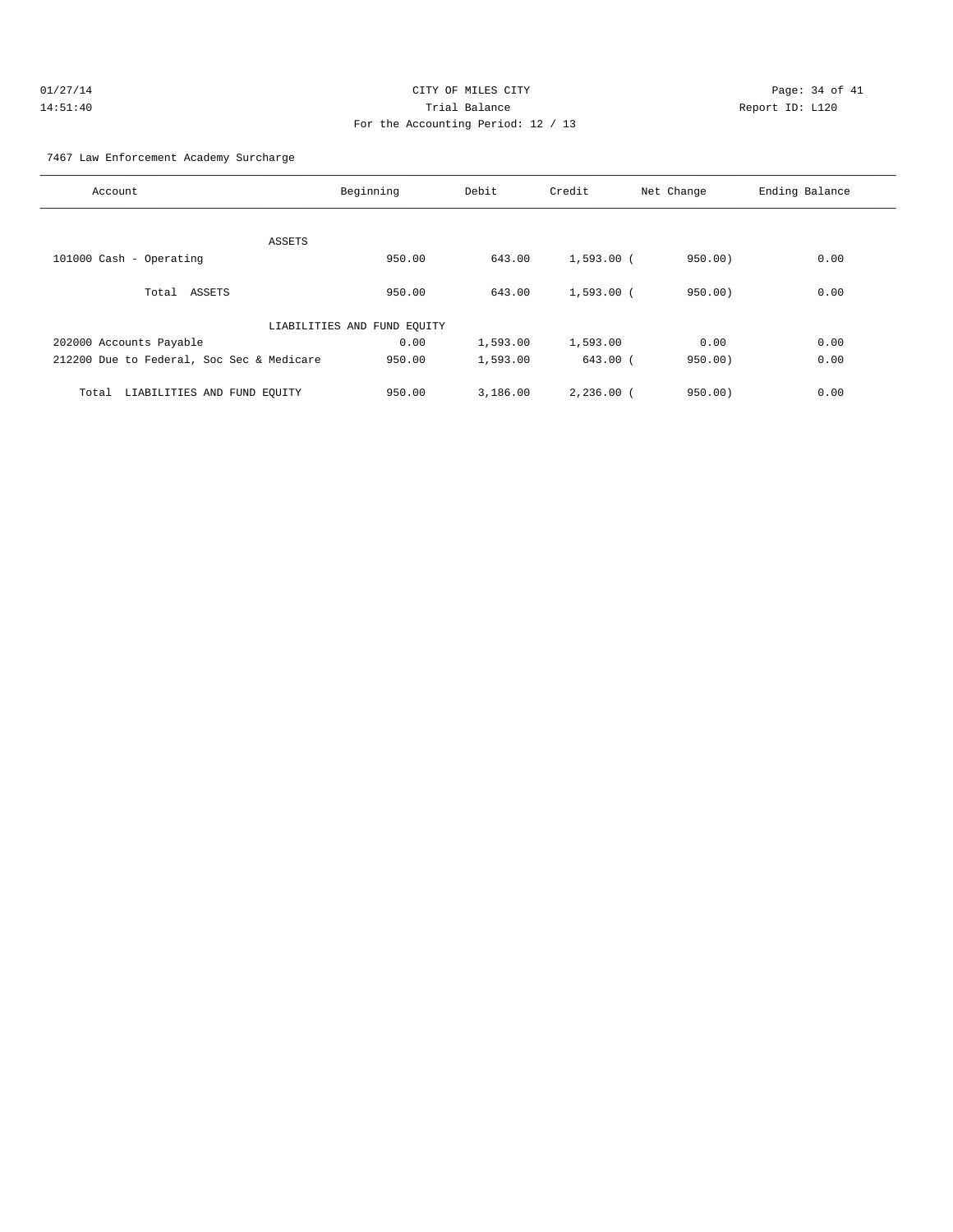| 01/27/14 | CITY OF MILES CITY | Page: 35 of 41  |
|----------|--------------------|-----------------|
| 14:51:40 | Trial Balance      | Report ID: L120 |
|          |                    |                 |

#### 7471 CIVIL LEGAL ASSIST/VICTIM DOM VIOLENCE PROG

| Account                              | Beginning                   | Debit    | Credit       | Net Change  | Ending Balance |
|--------------------------------------|-----------------------------|----------|--------------|-------------|----------------|
| ASSETS                               |                             |          |              |             |                |
| 101000 Cash - Operating              | 2,101.00                    | 1,578.00 | $3,679.00$ ( | 2,101.00)   | 0.00           |
| Total ASSETS                         | 2,101.00                    | 1,578.00 | $3,679.00$ ( | 2, 101, 00) | 0.00           |
|                                      | LIABILITIES AND FUND EQUITY |          |              |             |                |
| 202000 Accounts Payable              | 0.00                        | 3,679.00 | 3,679.00     | 0.00        | 0.00           |
| 212500 Due to Others                 | 2,101.00                    | 3,679.00 | $1,578.00$ ( | 2, 101, 00) | 0.00           |
| LIABILITIES AND FUND EQUITY<br>Total | 2,101.00                    | 7,358.00 | $5,257.00$ ( | 2, 101, 00) | 0.00           |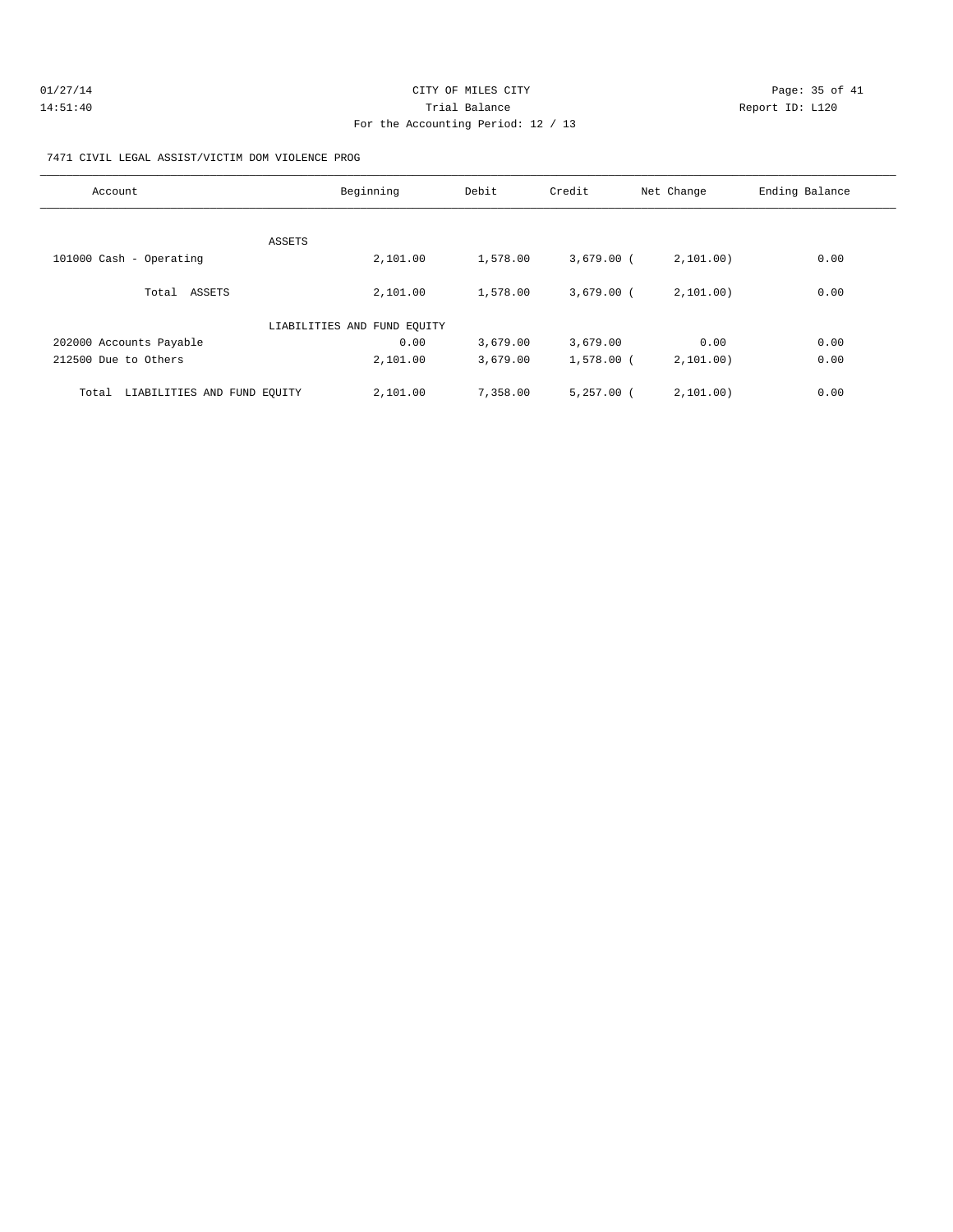# $CITY$   $CITY$   $CITY$   $PAGE: 36$  of 41 14:51:40 Trial Balance Report ID: L120 For the Accounting Period: 12 / 13

7910 PAYROLL FUND

| Account                                   | Beginning                   | Debit      | Credit      | Net Change   | Ending Balance |
|-------------------------------------------|-----------------------------|------------|-------------|--------------|----------------|
|                                           |                             |            |             |              |                |
|                                           | <b>ASSETS</b>               |            |             |              |                |
| 101000 Cash - Operating                   | 103,226.38                  | 446,449.29 | 427,812.78  | 18,636.51    | 121,862.89     |
|                                           |                             |            |             |              |                |
| Total ASSETS                              | 103,226.38                  | 446,449.29 | 427,812.78  | 18,636.51    | 121,862.89     |
|                                           |                             |            |             |              |                |
|                                           | LIABILITIES AND FUND EQUITY |            |             |              |                |
| 201000 Warrants Payable                   | 74,480.73                   | 102,207.64 | 149,589.83  | 47,382.19    | 121,862.92     |
| 212200 Due to Federal, Soc Sec & Medicare | 0.00                        | 64,461.64  | 64,461.64   | 0.00         | 0.00           |
| 212202 Due to State Unemployment          | 2,919.81                    | 4,394.88   | 1,475.04 (  | $2,919.84$ ( | 0.03)          |
| 212203 Due to Worker's Compensation       | 25,825.84                   | 39,025.41  | 13,199.57 ( | 25,825.84)   | 0.00           |
| 212204 Due to State Income Tax            | 0.00                        | 14,358.00  | 14,358.00   | 0.00         | 0.00           |
| 212205 due to MPORS-GABA                  | 0.00                        | 14,444.24  | 14,444.24   | 0.00         | 0.00           |
| 212207 Due to AFLAC, AFLAC PRETAX         | 0.00                        | 340.31     | 340.31      | 0.00         | 0.00           |
| 212208 Due to Health Ins, Dental, Vision  | 0.00                        | 55,019.15  | 55,019.15   | 0.00         | 0.00           |
| 212209 Due to PERS Retirement             | 0.00                        | 31,743.03  | 31,743.03   | 0.00         | 0.00           |
| 212210 Due to FURS-GABA Retirement        | 0.00                        | 12,262.54  | 12,262.54   | 0.00         | 0.00           |
| Total LIABILITIES AND FUND EQUITY         | 103,226.38                  | 338,256.84 | 356,893.35  | 18,636.51    | 121,862.89     |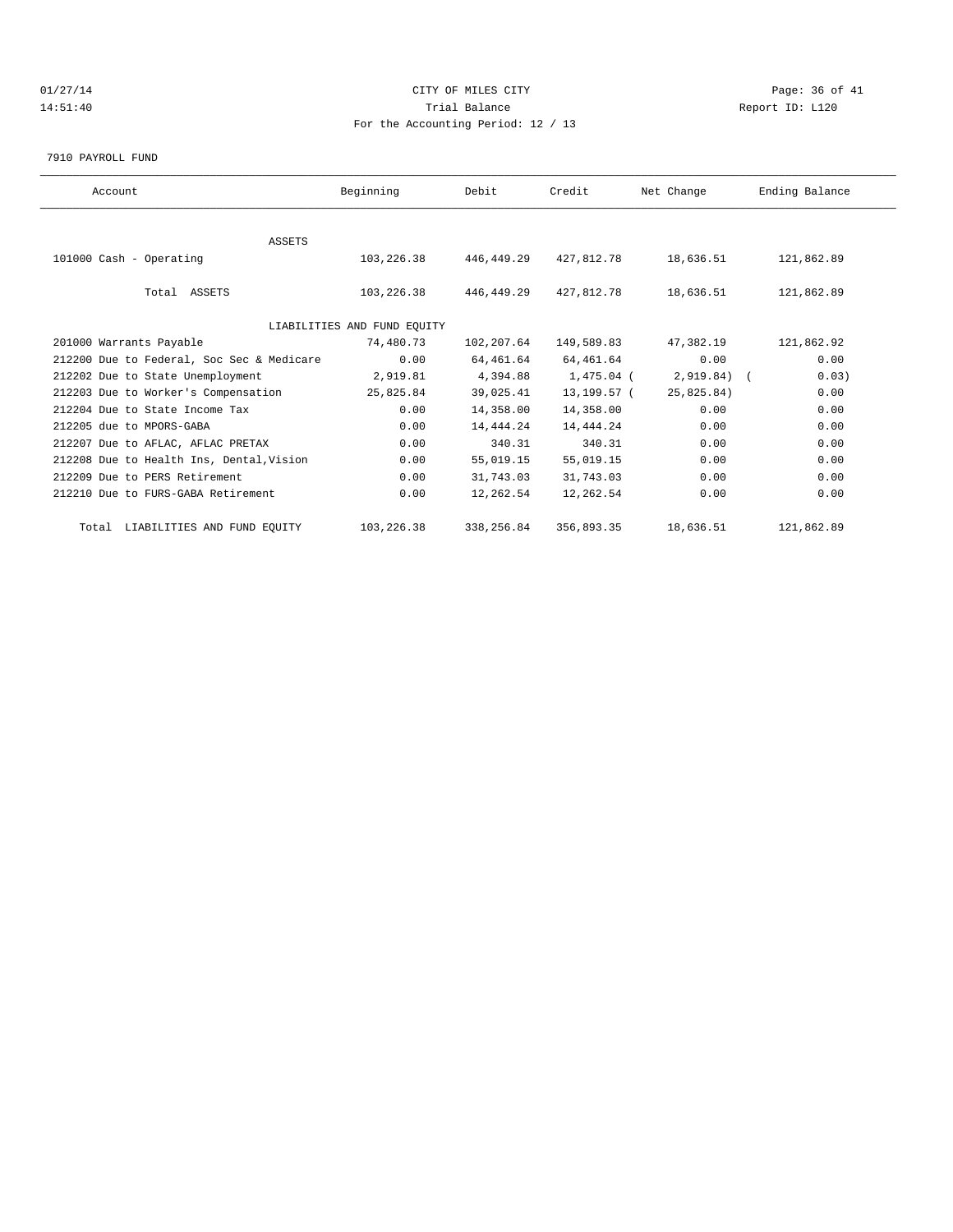| 01/27/14 |  |  |  |  |
|----------|--|--|--|--|
| 14:51:40 |  |  |  |  |

# CITY OF MILES CITY CONTROL CONTROL CONTROL CONTROL CONTROL PAGE: 37 of 41 14:51:40 Trial Balance Report ID: L120 For the Accounting Period: 12 / 13

#### 7930 CLAIMS FUND

| Account                              | Beginning                   | Debit       | Credit       | Net Change   | Ending Balance |
|--------------------------------------|-----------------------------|-------------|--------------|--------------|----------------|
| ASSETS                               |                             |             |              |              |                |
| 101000 Cash - Operating              | 136,894.20                  | 396,974.62  | 436,324.53 ( | 39,349.91)   | 97,544.29      |
| Total ASSETS                         | 136,894.20                  | 396,974.62  | 436,324.53 ( | 39,349.91)   | 97,544.29      |
|                                      | LIABILITIES AND FUND EOUITY |             |              |              |                |
| 201000 Warrants Payable              | 136,894.20                  | 436, 324.53 | 396,974.62 ( | 39, 349, 91) | 97,544.29      |
| LIABILITIES AND FUND EOUITY<br>Total | 136,894.20                  | 436, 324.53 | 396,974.62 ( | 39, 349, 91) | 97.544.29      |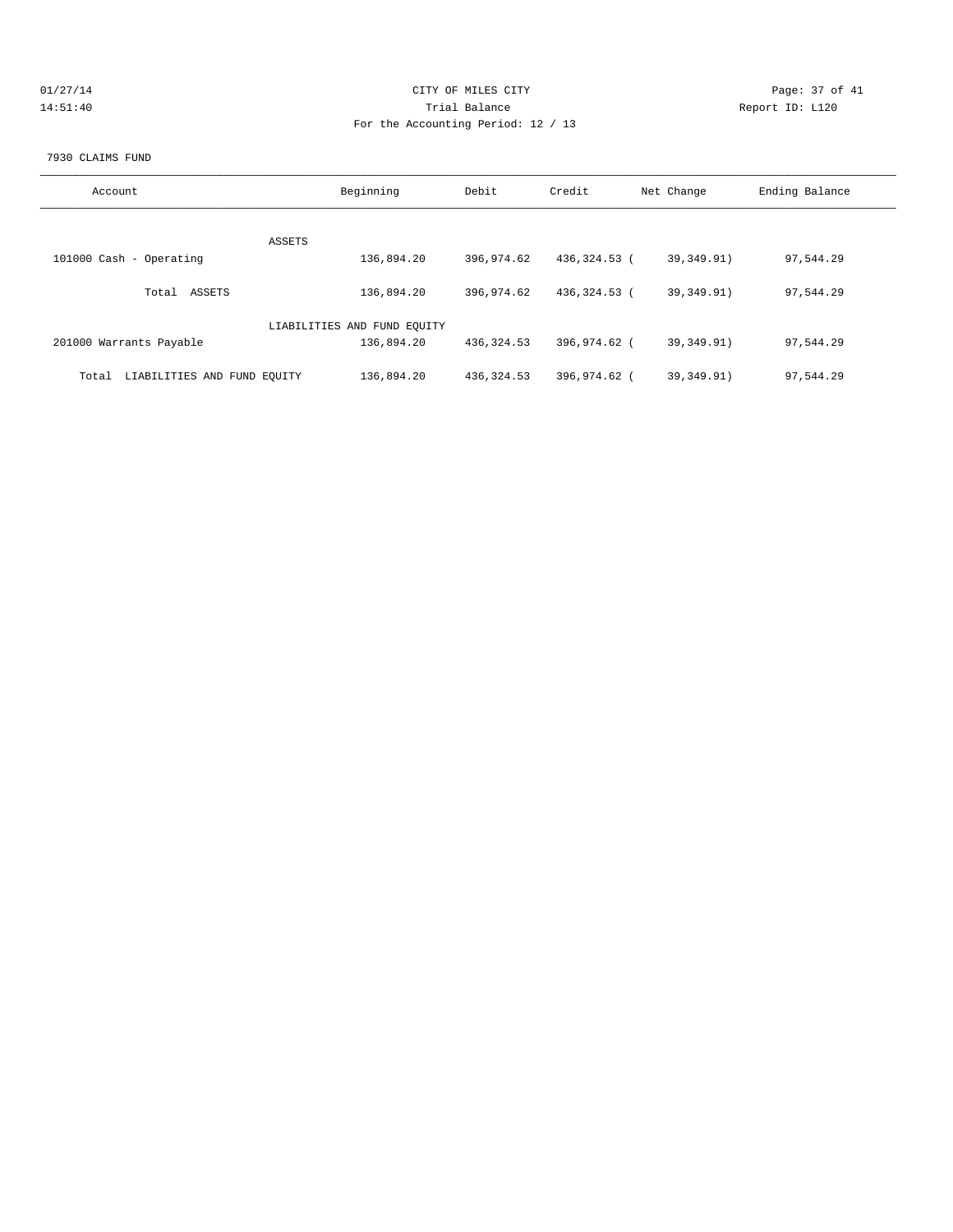# $O1/27/14$  Page: 38 of 41 14:51:40 Trial Balance Report ID: L120 For the Accounting Period: 12 / 13

7980 CUSTER CO WATER & SEWER DISTRICT

| Account                                 | Beginning                   | Debit      | Credit         | Net Change | Ending Balance |
|-----------------------------------------|-----------------------------|------------|----------------|------------|----------------|
|                                         |                             |            |                |            |                |
| ASSETS                                  |                             |            |                |            |                |
| 101000 Cash - Operating                 | 0.00                        | 11,101.69  | 11,101.69      | 0.00       | 0.00           |
| 122000 Accounts Receivable              | 13,844.93                   | 10,921.50  | 11,101.69 (    | 180.19)    | 13,664.74      |
|                                         |                             |            |                |            |                |
| Total ASSETS                            | 13,844.93                   | 22,023.19  | $22, 203.38$ ( | 180.19)    | 13,664.74      |
|                                         |                             |            |                |            |                |
|                                         | LIABILITIES AND FUND EQUITY |            |                |            |                |
| 202000 Accounts Payable                 | 0.00                        | 11,101.69  | 11,101.69      | 0.00       | 0.00           |
| 211020 Due to Custer Water & Sewer Dist | 13,844.93                   | 11,101.69  | 10,921.50 (    | 180.19)    | 13,664.74      |
|                                         |                             |            |                |            |                |
| LIABILITIES AND FUND EOUITY<br>Total    | 13,844.93                   | 22, 203.38 | $22.023.19$ (  | 180.19)    | 13,664.74      |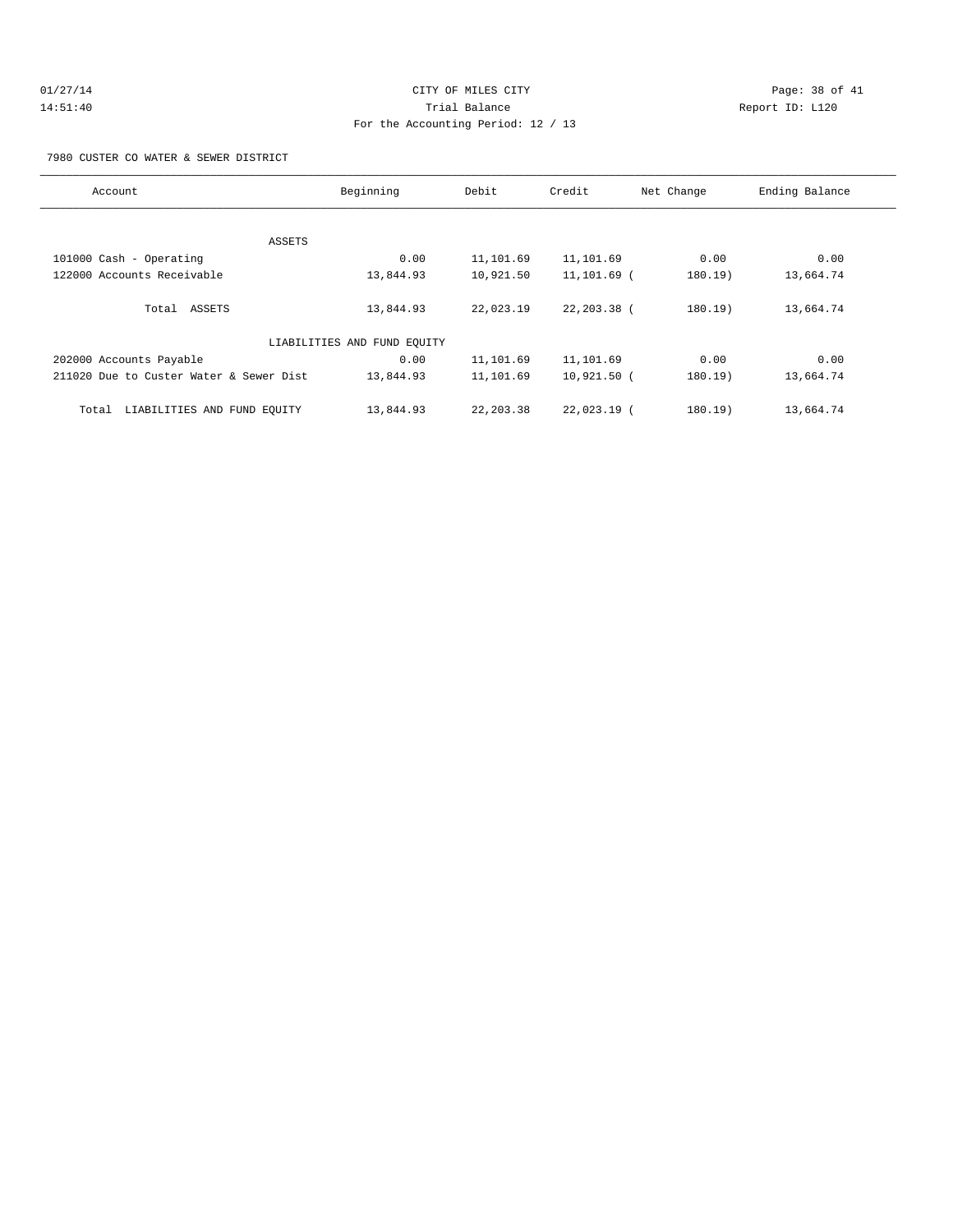| 01/27/14 | CITY OF MILES CITY                 | Page: 39 of 41  |
|----------|------------------------------------|-----------------|
| 14:51:40 | Trial Balance                      | Report ID: L120 |
|          | For the Accounting Period: 12 / 13 |                 |
|          |                                    |                 |

7981 Interest Clearing

| Account                              | Beginning                   | Debit    | Credit   | Net Change | Ending Balance |
|--------------------------------------|-----------------------------|----------|----------|------------|----------------|
| ASSETS                               |                             |          |          |            |                |
| 101000 Cash - Operating              | 0.00                        | 1,217.49 | 1,217.49 | 0.00       | 0.00           |
| ASSETS<br>Total                      | 0.00                        | 1,217.49 | 1,217.49 | 0.00       | 0.00           |
|                                      | LIABILITIES AND FUND EQUITY |          |          |            |                |
| 212500 Due to Others                 | 0.00                        | 1,217.49 | 1,217.49 | 0.00       | 0.00           |
| LIABILITIES AND FUND EQUITY<br>Total | 0.00                        | 1,217.49 | 1,217.49 | 0.00       | 0.00           |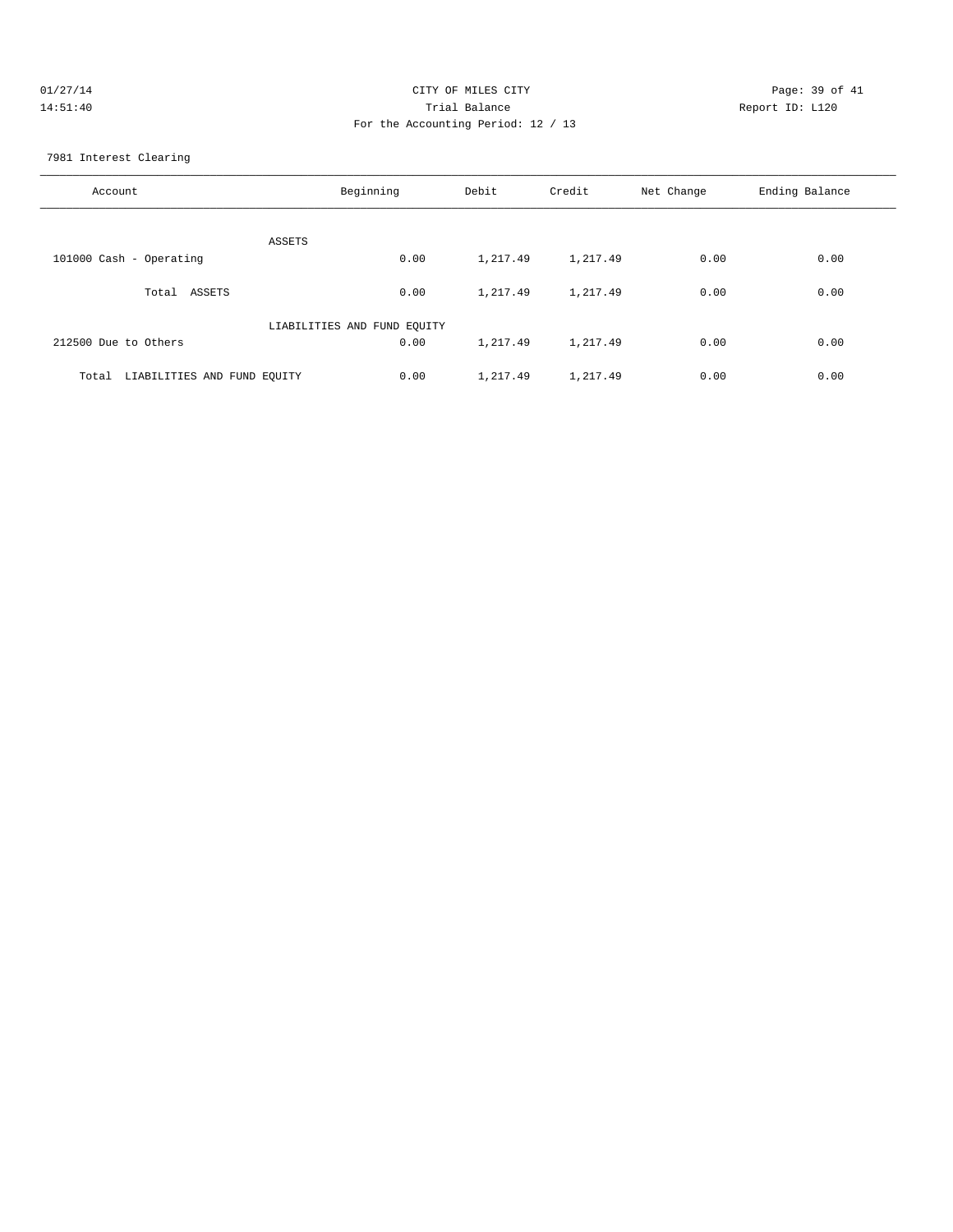# 01/27/14 Page: 40 of 41 14:51:40 Trial Balance Report ID: L120 For the Accounting Period: 12 / 13

#### 9000 GENERAL FIXED ASSETS GROUP OF ACCOUNTS FUND

| Account                                                    | Beginning                   | Debit | Credit | Net Change | Ending Balance  |
|------------------------------------------------------------|-----------------------------|-------|--------|------------|-----------------|
|                                                            |                             |       |        |            |                 |
| ASSETS                                                     |                             |       |        |            |                 |
| 181000 Land                                                | 526,599.00                  | 0.00  | 0.00   | 0.00       | 526,599.00      |
| 182000 Buildings                                           | 1,986,836.00                | 0.00  | 0.00   | 0.00       | 1,986,836.00    |
| 182100 Allowance for Depr - Buildings (Cre(                | 684,991.00)                 | 0.00  | 0.00   | 0.00       | 684,991.00)     |
| 186000 Machinery and Equipment                             | 3,038,732.00                | 0.00  | 0.00   | 0.00       | 3,038,732.00    |
| 186100 Allowance for Depr - Machinery & Eq(                | 1,463,750.00)               | 0.00  | 0.00   | 0.00       | 1,463,750.00)   |
| 187000 Infrastructure                                      | 33,670,108.00               | 0.00  | 0.00   | 0.00       | 33,670,108.00   |
| 187100 Allowance For Depreciation - Infras( 16,321,771.00) |                             | 0.00  | 0.00   | 0.00       | (16,321,771.00) |
| Total ASSETS                                               | 20, 751, 763.00             | 0.00  | 0.00   | 0.00       | 20, 751, 763.00 |
|                                                            | LIABILITIES AND FUND EQUITY |       |        |            |                 |
| 280000 INVESTMENT IN GENERAL FIXED ASSETS                  | 20,751,763.00               | 0.00  | 0.00   | 0.00       | 20, 751, 763.00 |
| LIABILITIES AND FUND EQUITY<br>Total                       | 20,751,763.00               | 0.00  | 0.00   | 0.00       | 20, 751, 763.00 |